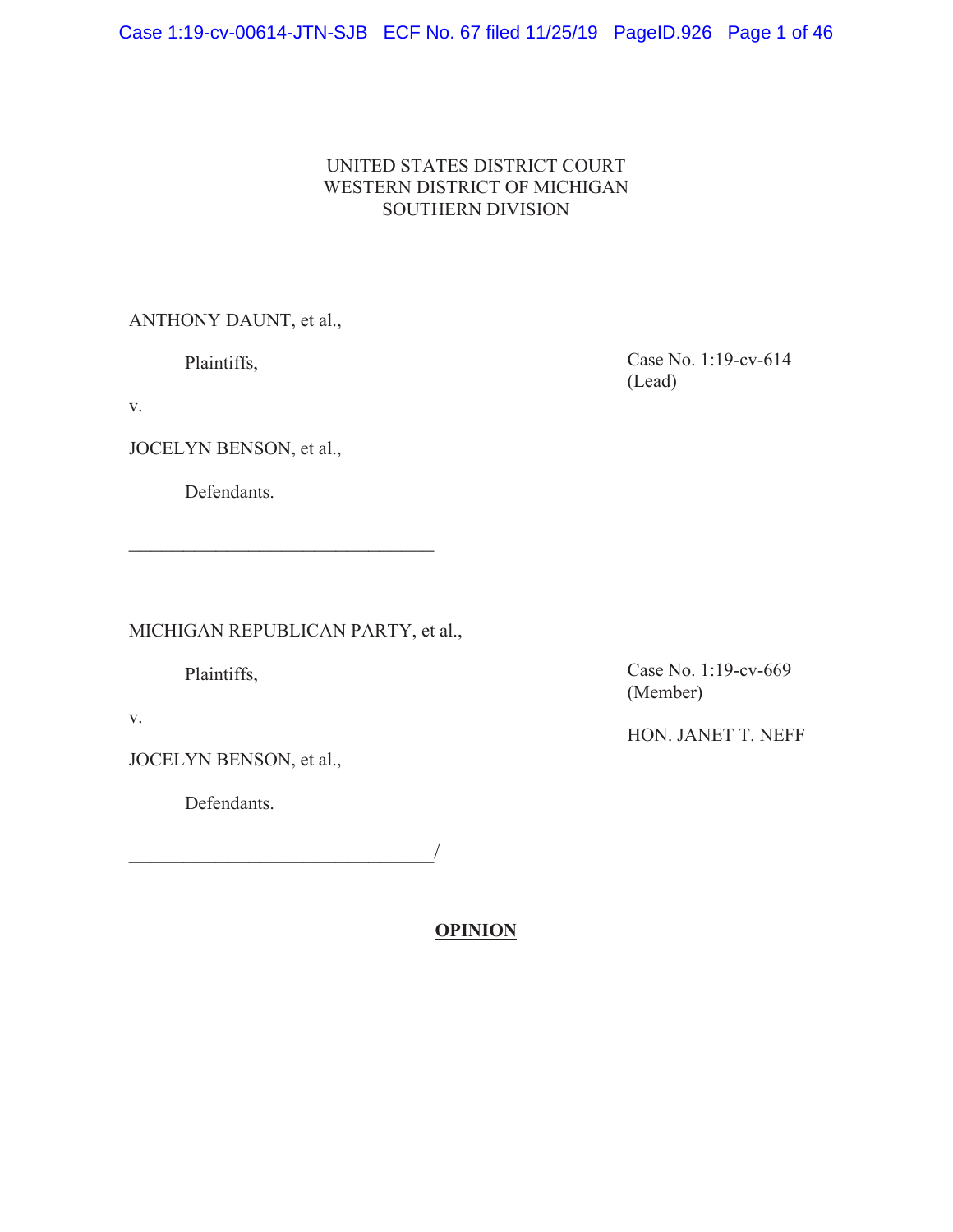- I. BACKGROUND
- A. Factual Background
- B. Procedural Posture
	- 1. The Lead Case
		- 2. The Member Case
- II. ANALYSIS
- A. Motion Standard
- B. Threshold Questions
	- 1. Standing
	- 2. Laches
- C. The Lead Case
	- 1. Likelihood of Success on the Merits
	- a. First Amendment (Count I)
	- b. Equal Protection (Count II)
	- 2. Irreparable Injury
	- 3. Substantial Injury & Public Interest
- D. The Member Case
	- 1. Likelihood of Success on the Merits
	- a. Freedom of Association (Count I)
	- b. Freedom of Association (Count II)
	- c. Freedom of Speech—Viewpoint Discrimination (Count III)
	- d. Freedom of Speech—Restricted Speech (Count IV)
	- e. Equal Protection (Count V)
	- 2. Irreparable Injury
	- 3. Substantial Injury & Public Interest

III. CONCLUSION

These consolidated cases involve federal constitutional claims brought under 42 U.S.C. § 1983 against Michigan Secretary of State Jocelyn Benson regarding the creation and administration of Michigan's Independent Citizens Redistricting Commission for State Legislative and Congressional Districts ("the Commission"). Plaintiffs in the Lead Case, which was filed in July 2019, are fifteen individuals who are allegedly excluded from serving on the Commission. Plaintiffs in the Member Case, which was filed in August 2019, are the Michigan Republican Party (MRP) and MRP's current chair, members, affiliates and/or relatives, who are also allegedly excluded from serving on the Commission. This Court permitted "Count MI Vote" d/b/a "Voters Not Politicians" (hereinafter VNP) to intervene as a Defendant in both actions. Plaintiffs in both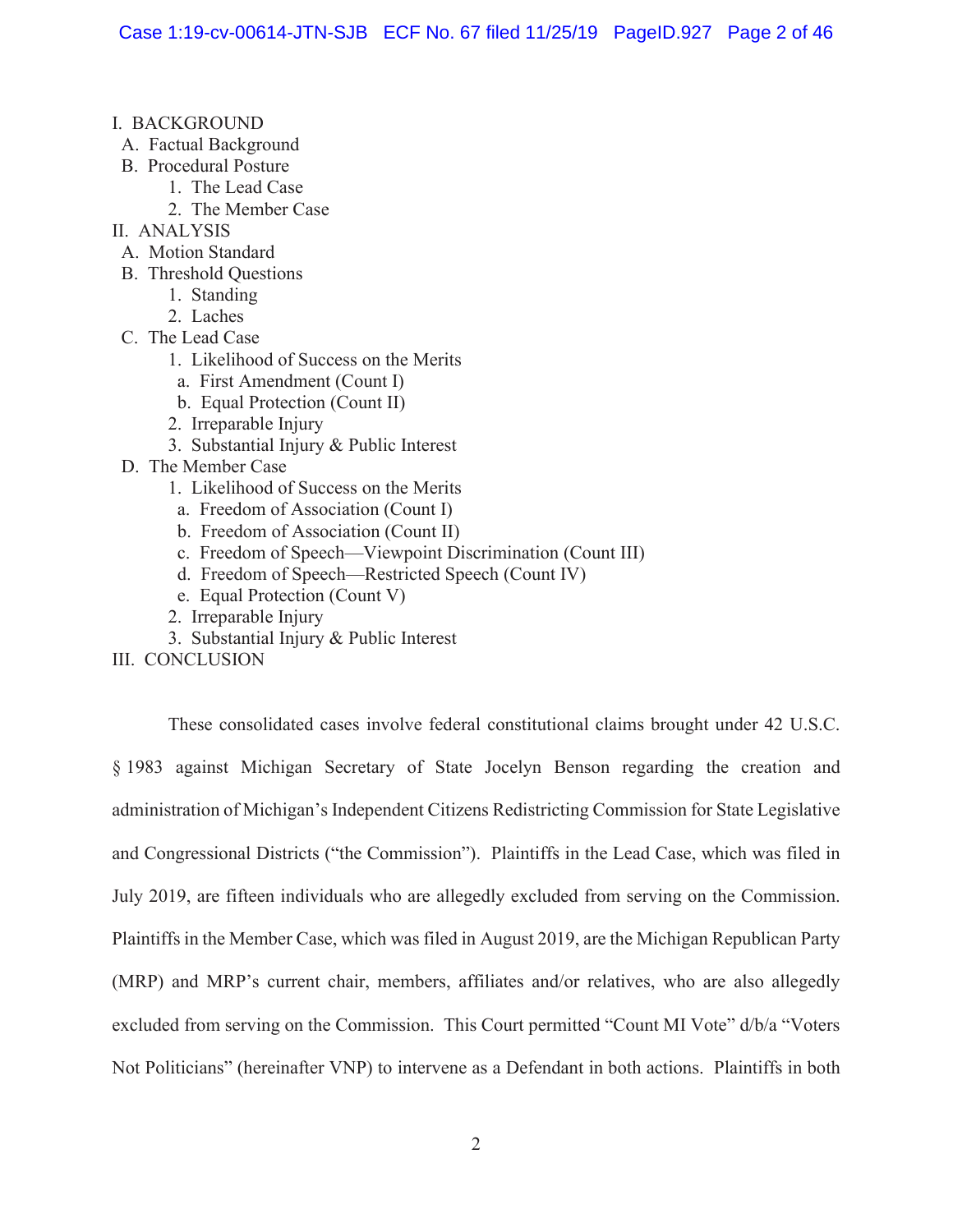#### Case 1:19-cv-00614-JTN-SJB ECF No. 67 filed 11/25/19 PageID.928 Page 3 of 46

cases accompanied their Complaints with a motion for a preliminary injunction. Defendants oppose any injunctive relief and have filed motions to dismiss both cases. All of the motions were fully briefed last month, and the Court now turns to the requests for preliminary injunctive relief. Having considered the parties' submissions, the Court concludes that oral argument is not necessary to resolve the issues presented. *See* W.D. Mich. LCivR 7.2(d). For the reasons that follow, the Court denies the motions for a preliminary injunction in both cases.

## **I. BACKGROUND**

#### **A. Factual Background**

The pertinent facts are primarily drawn from the content of the constitutional language, which is the factual background common to both cases. The parties agree that the propriety of preliminary injunctive relief turns on questions of law, not any contested facts.

Every ten years following the decennial United States Census, Michigan adjusts its state legislative and congressional district boundaries based on the population changes reflected in the census (Compl.  $\P$  25, ECF No. 1 at PageID.8).<sup>1</sup> Until November 2018, the Michigan Legislature redrew the congressional and state legislative district boundaries (*id.*). Redistricting plans were adopted if approved by a simple majority vote in both chambers of the state legislature and subsequently signed by the Governor (*id.*). The state legislature last approved new congressional district boundaries on June 29, 2011, and the governor signed them into law on August 9, 2011 (*id.*). The 2011 redistricting plan was the subject of ongoing litigation (*id.* n.1).

On December 18, 2017, VNP filed an initiative petition with the Secretary of State that proposed amending the Michigan Constitution to establish a permanent Citizens Redistricting

<sup>&</sup>lt;sup>1</sup> Consistent with the Court's consolidation order (ECF No. 30), docket references are to entries in the Lead Case, unless otherwise noted.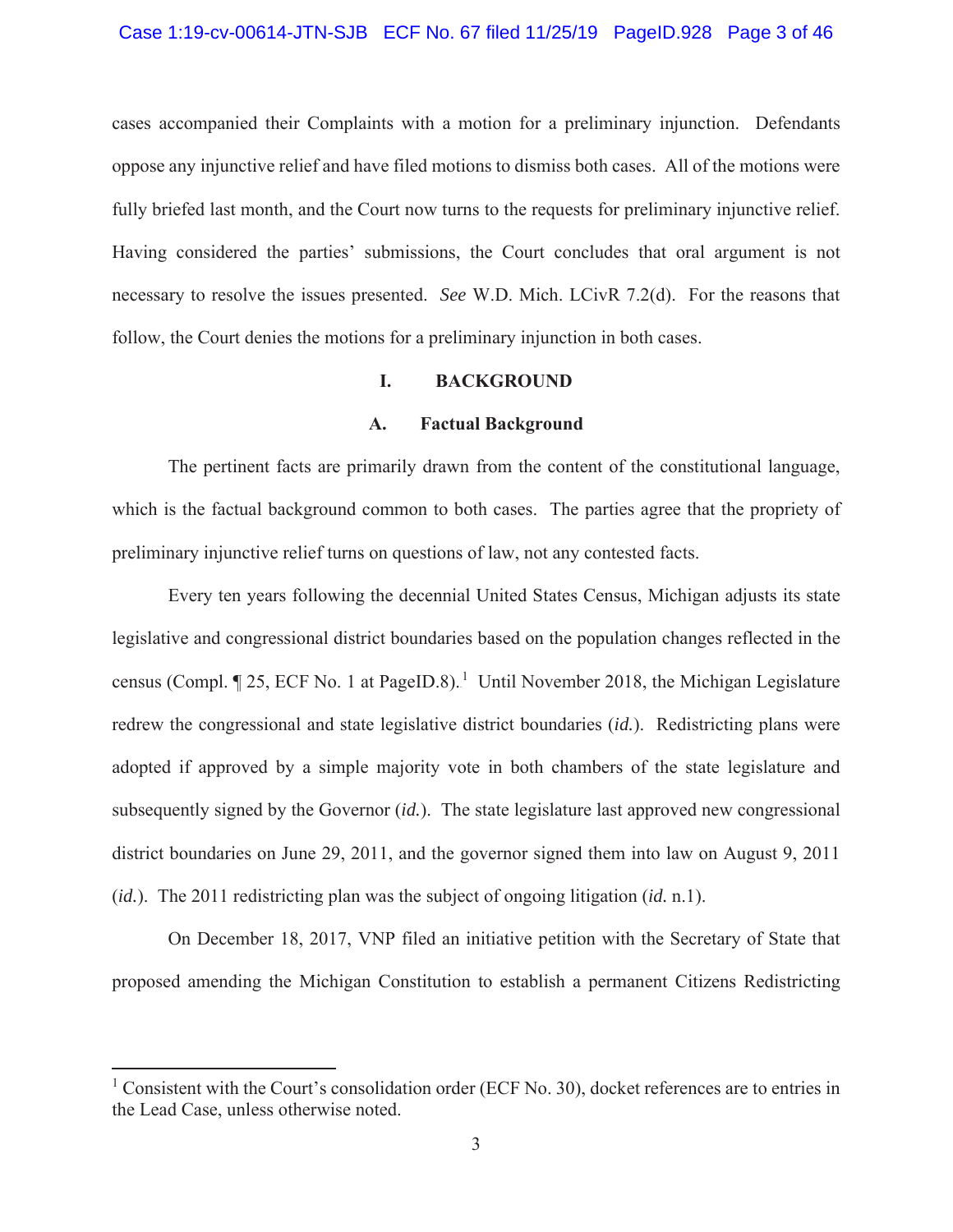## Case 1:19-cv-00614-JTN-SJB ECF No. 67 filed 11/25/19 PageID.929 Page 4 of 46

Commission in the legislative branch to redistrict Michigan's state legislative and congressional districts every ten years (Compl. ¶ 26, ECF No. 1 at PageID.10). The Commission would replace the existing legislative process and eliminate any legislative oversight of the redistricting process (*id.*).

As the Michigan Court of Appeals explained in its June 7, 2018 Opinion approving submission of VNP's proposal to the voters, VNP offered the proposed constitutional amendment "to remedy the widely-perceived abuses associated with partisan 'gerrymandering' of state legislative and congressional election districts by the establishment of new constitutionally mandated procedures designed to ensure that the redistricting process can no longer be dominated by one political party." *Citizens Protecting Michigan's Constitution v. Sec'y of State*, 922 N.W.2d 404, 410 (Mich. Ct. App. 2018), aff'd, 921 N.W.2d 247 (Mich. 2018).

On June 20, 2018, the Michigan Board of State Canvassers certified that the initiative petition had a sufficient number of valid signatures and added it as "Michigan Ballot Proposal 18- 2" to the November 6, 2018 general election ballot (Compl. ¶ 27, ECF No. 1 at PageID.10). Ballot Proposal 18-2 provided the following:

#### *Statewide Ballot Proposal 18-2*

A proposed constitutional amendment to establish a commission of citizens with exclusive authority to adopt district boundaries for the Michigan Senate, Michigan House of Representatives and U.S. Congress, every 10 years.

#### *This proposed constitutional amendment would:*

- Create a commission of 13 registered voters randomly selected by the Secretary of State:
	- 4 each who self-identify as affiliated with the 2 major political parties; and
	- 5 who self-identify as unaffiliated with major political parties.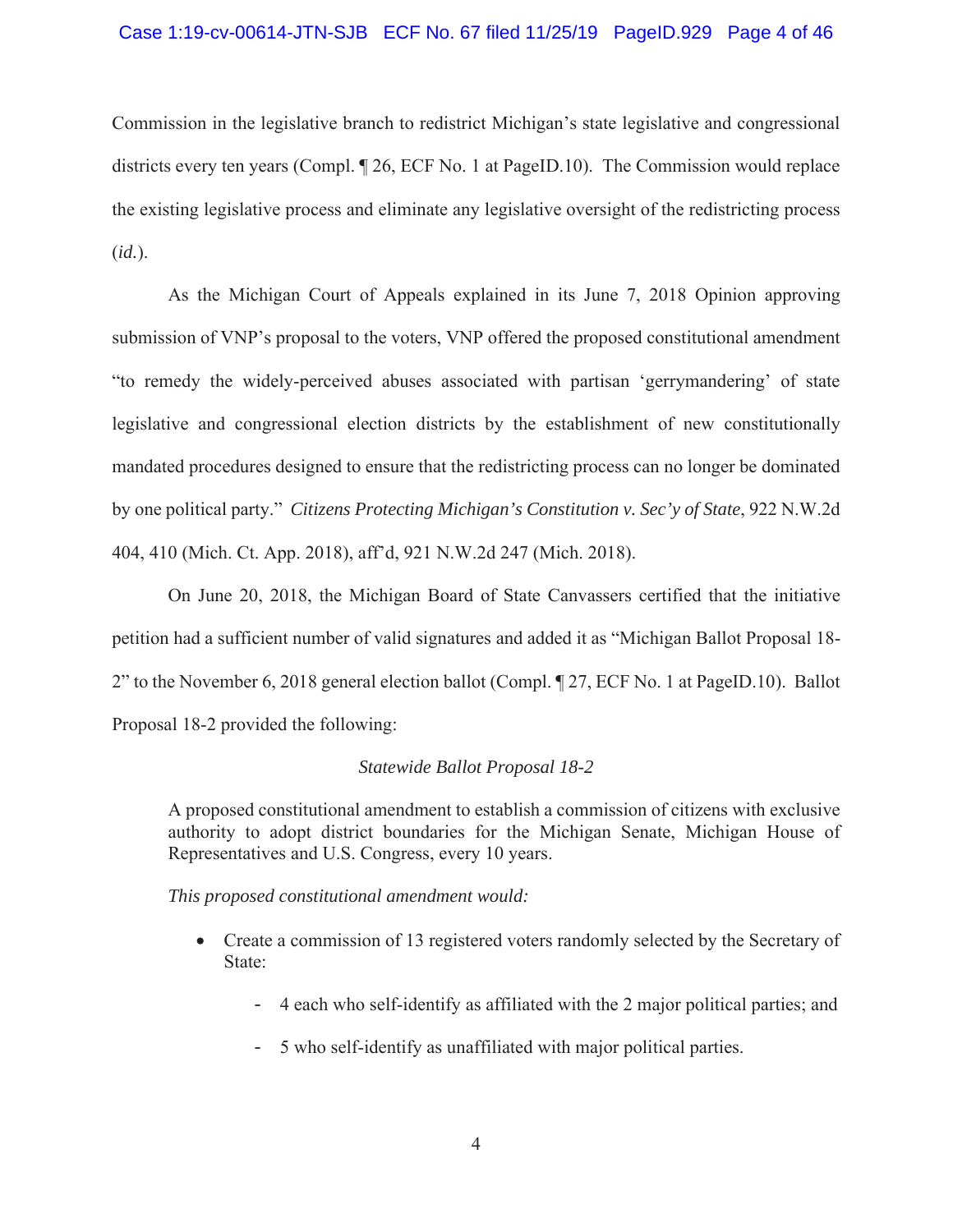- Prohibit partisan officeholders and candidates, their employees, certain relatives, and lobbyists from serving as commissioners.
- Establish new redistricting criteria including geographically compact and contiguous districts of equal population, reflecting Michigan's diverse population and communities of interest. Districts shall not provide disproportionate advantage to political parties or candidates.
- Require an appropriation of funds for commission operations and commissioner compensation.

Should this proposal be adopted?

$$
\begin{array}{c} [\ ]\text{YES} \\ [\ ]\text{NO} \end{array}
$$

*Id.*  $\llbracket$  28. Michigan voters passed the ballot proposal on November 6, 2018, and the Michigan Constitution was amended according to the revised language that accompanied the ballot proposal (*id.* ¶ 29). The amendment became effective on December 22, 2018. *See* MICH. CONST. 1963, Art. XII, § 2.

Articles IV through VI of the amended Michigan Constitution set forth specific details of the Commission including the application process, eligibility criteria, and process for seeking and selecting commissioners (Compl. ¶ 27, ECF No. 1 at PageID.10). Article IV pertains to the legislative branch, whereas Articles V and VI pertain to the executive and judicial branches. The eligibility criteria are found in Article IV,  $\S 6$  (1) of the Michigan Constitution, as amended, as follows:

- (1) An independent citizens redistricting commission for state legislative and congressional districts (hereinafter, the "commission") is hereby established as a permanent commission in the legislative branch. The commission shall consist of 13 commissioners. The commission shall adopt a redistricting plan for each of the following types of districts: state senate districts, state house of representative districts, and congressional districts. Each commissioner shall:
	- (a) Be registered and eligible to vote in the state of Michigan;
	- (b) Not currently be or in the past 6 years have been any of the following: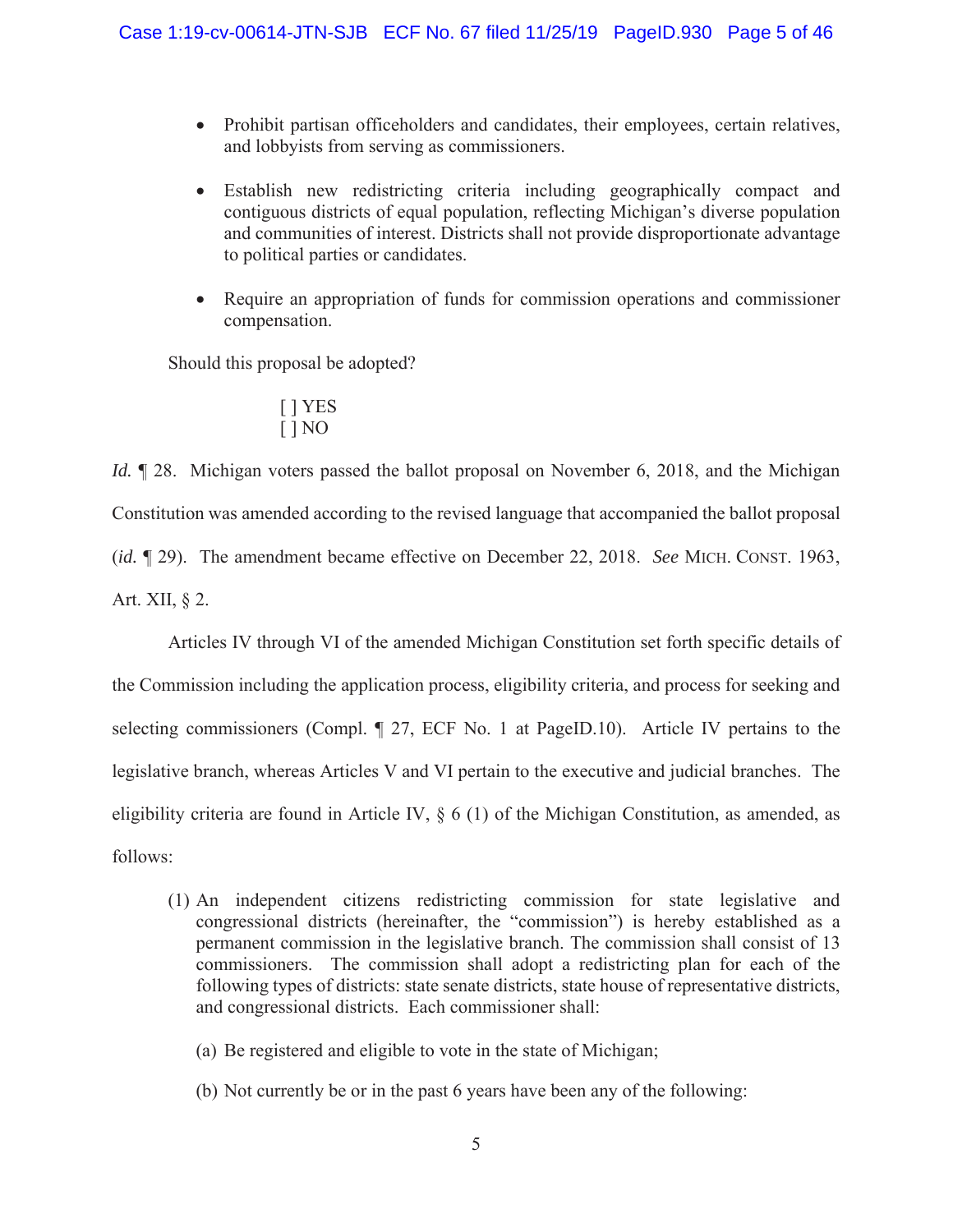- (i) A declared candidate for partisan federal, state, or local office;
- (ii) An elected official to partisan federal, state, or local office;
- (iii) An officer or member of the governing body of a national, state, or local political party;
- (iv) A paid consultant or employee of a federal, state, or local elected official or political candidate, of a federal, state, or local political candidate's campaign, or of a political action committee;
- (v) An employee of the legislature;
- (vi) Any person who is registered as a lobbyist agent with the Michigan bureau of elections, or any employee of such person; or
- (vii) An unclassified state employee who is exempt from classification in state civil service pursuant to article XI, section 5, except for employees of courts of record, employees of the state institutions of higher education, and persons in the armed forces of the state;
- (c) Not be a parent, stepparent, child, stepchild, or spouse of any individual disqualified under part  $(1)(b)$  of this section; or
- (d) Not be otherwise disqualified for appointed or elected office by this constitution.
- (e) For five years after the date of appointment, a commissioner is ineligible to hold a partisan elective office at the state, county, city, village, or township level in Michigan.

MICH. CONST. Art. IV, § 6 (1).

As Secretary of State, Defendant Benson is the "chief election officer of the state" and is

responsible for overseeing the conduct of elections. MICH. COMP. LAWS § 168.21. Subsection (2)

of § 6 instructs Secretary Benson in the selection of commissioners, as follows:

- (a) The secretary of state shall do all of the following:
	- (i) Make applications for commissioner available to the general public not later than January 1 of the year of the federal decennial census. The secretary of state shall circulate the applications in a manner that invites wide public participation from different regions of the state. The secretary of state shall also mail applications for commissioner to ten thousand Michigan registered voters, selected at random, by January 1 of the year of the federal decennial census.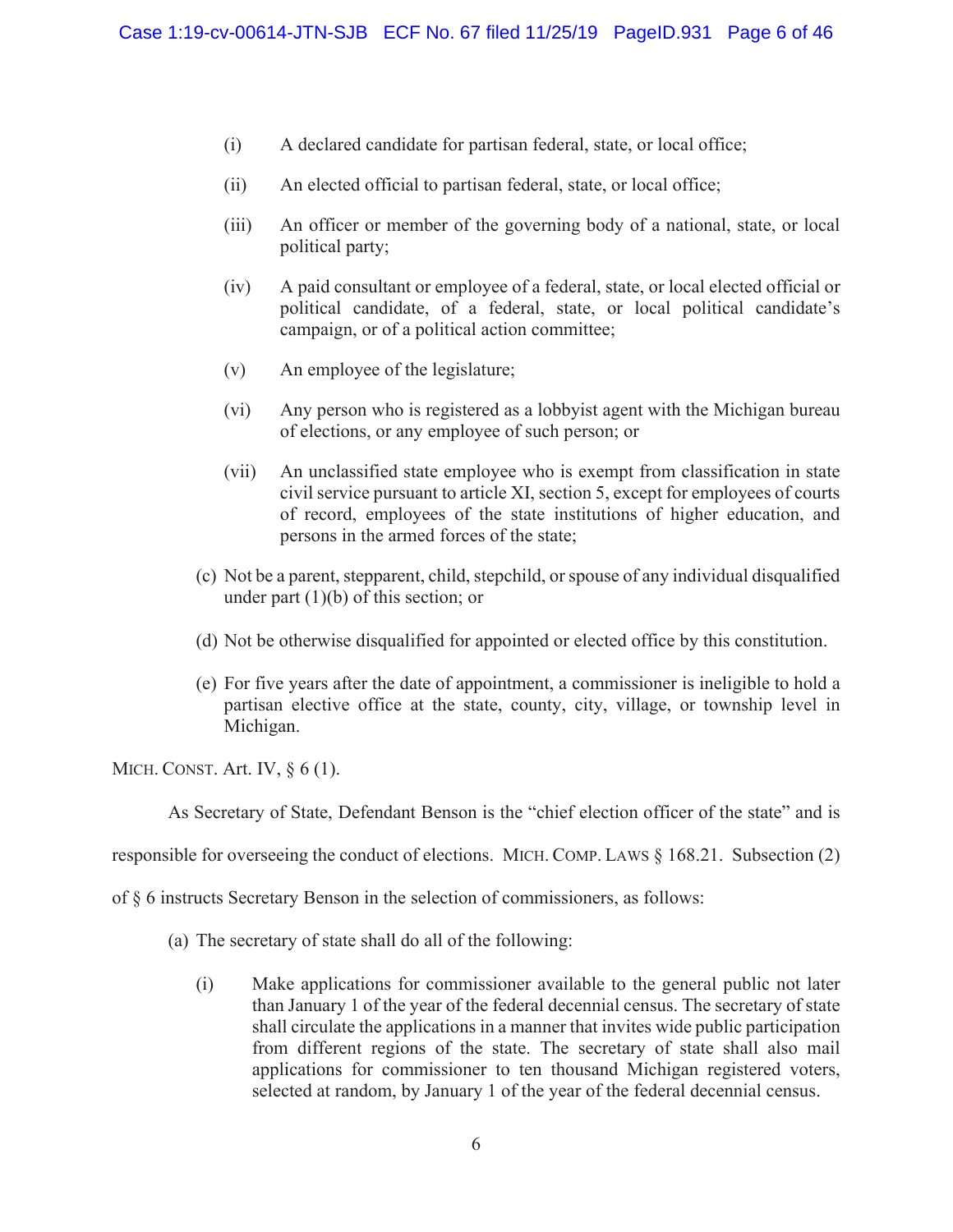- (ii) Require applicants to provide a completed application.
- (iii) Require applicants to attest under oath that they meet the qualifications set forth in this section; and either that they affiliate with one of the two political parties with the largest representation in the legislature (hereinafter, "major parties"), and if so, identify the party with which they affiliate, or that they do not affiliate with either of the major parties.
- (b) Subject to part  $(2)(c)$  of this section, the secretary of state shall mail additional applications for commissioner to Michigan registered voters selected at random until 30 qualifying applicants that affiliate with one of the two major parties have submitted applications, 30 qualifying applicants that identify that they affiliate with the other of the two major parties have submitted applications, and 40 qualifying applicants that identify that they do not affiliate with either of the two major parties have submitted applications, each in response to the mailings.
- (c) The secretary of state shall accept applications for commissioner until June 1 of the year of the federal decennial census.
- (d) By July 1 of the year of the federal decennial census, from all of the applications submitted, the secretary of state shall:
	- (i) Eliminate incomplete applications and applications of applicants who do not meet the qualifications in parts  $(1)(a)$  through  $(1)(d)$  of this section based solely on the information contained in the applications;
	- (ii) Randomly select 60 applicants from each pool of affiliating applicants and 80 applicants from the pool of non-affiliating applicants. 50% of each pool shall be populated from the qualifying applicants to such pool who returned an application mailed pursuant to part  $2(a)$  or  $2(b)$  of this section, provided, that if fewer than 30 qualifying applicants affiliated with a major party or fewer than 40 qualifying non-affiliating applicants have applied to serve on the commission in response to the random mailing, the balance of the pool shall be populated from the balance of qualifying applicants to that pool. The random selection process used by the secretary of state to fill the selection pools shall use accepted statistical weighting methods to ensure that the pools, as closely as possible, mirror the geographic and demographic makeup of the state; and
	- (iii) Submit the randomly-selected applications to the majority leader and the minority leader of the senate, and the speaker of the house of representatives and the minority leader of the house of representatives.
- (e) By August 1 of the year of the federal decennial census, the majority leader of the senate, the minority leader of the senate, the speaker of the house of representatives, and the minority leader of the house of representatives may each strike five applicants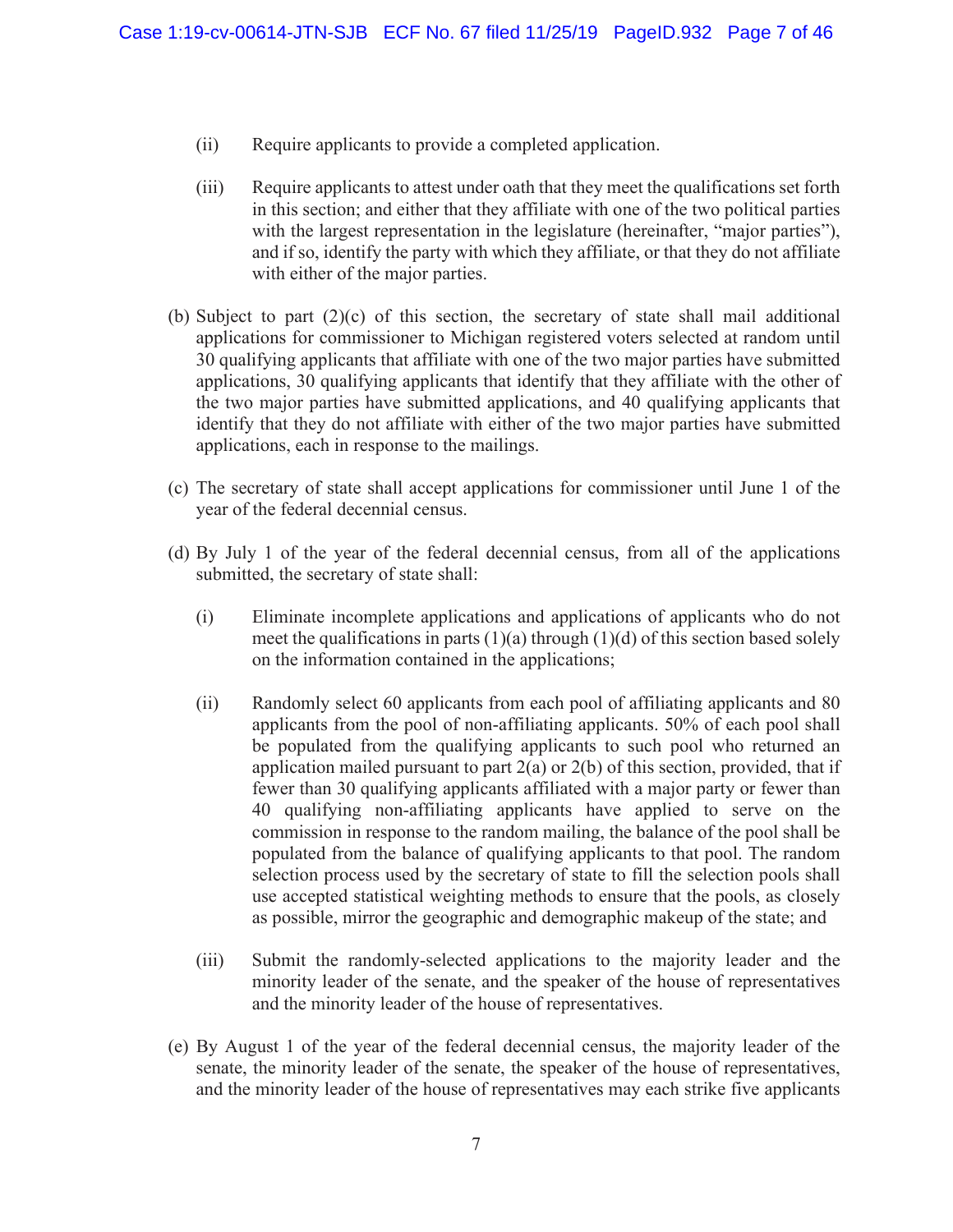from any pool or pools, up to a maximum of 20 total strikes by the four legislative leaders.

(f) By September 1 of the year of the federal decennial census, the secretary of state shall randomly draw the names of four commissioners from each of the two pools of remaining applicants affiliating with a major party, and five commissioners from the pool of remaining non-affiliating applicants.

MICH. CONST. Art. IV, § 6 (2).

In June 2019, the United States Supreme Court, in holding that partisan gerrymandering is non-justiciable, pointed to the establishment of independent redistricting commissions as a way that states are "restricting partisan considerations in districting through legislation," specifically referencing Michigan's 2018 adoption of Article 4, § 6. *Rucho v. Common Cause*, U.S.,

\_\_\_; 139 S. Ct. 2484, 2507 (2019).

In July 2019, Secretary Benson released draft text of the application to serve as a commissioner on its website and invited the public to comment until August 9, 2019 (Compl. ¶ 33, ECF No. 1 at PageID.13). The draft application asks a series of questions to "... make sure you're eligible and don't have any conflicts that would keep you from serving on the Citizens' Redistricting Commission" (*id.*, quoting App. A). The draft application explains that if the applicant answers "yes" to any one of the following statements, then the applicant is ". . . not eligible to serve on the commission . . . ":

- (2) I am now, or have been at any time since August 15, 2014
	- a. A declared candidate for a partisan election office in federal, state, or local[;]
	- b. An elected official to partisan federal, state, or local office[;]
	- c. An officer or member of the governing body of a political party, at the local, state, or national level[;]
	- d. A paid consultant or employee of a federal, state, or local elected official or political candidate, campaign, or political action committee[;]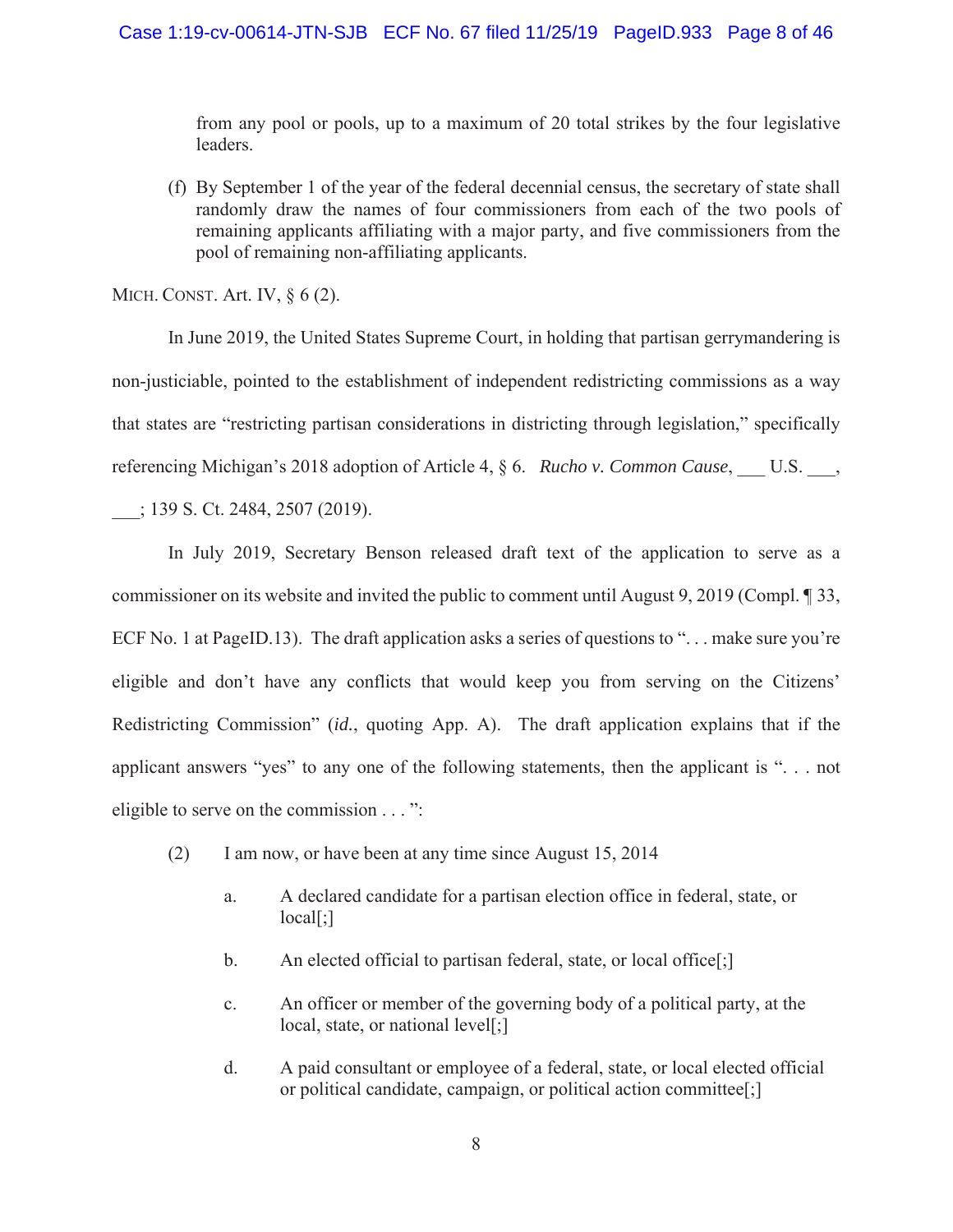- e. An employee of the legislature[;]
- f. A lobbyist agent registered with the Michigan Bureau of Elections[;]
- g. An employee of a lobbyist registered with the Michigan Bureau of Elections[;]
- (3) I am a parent, stepparent, child, stepchild, or spouse of a person to whom sections (a) through  $(g)$ , above, would apply $[\cdot]$
- (4) I am disqualified for appointed or elected office in Michigan[.]

*Id.* The draft application also asks applicants to state whether they identify with the Democratic Party, the Republican Party, or neither party (*id.*). It also provides the applicant with the option of explaining his or her affiliation with the following question, ". . . [b]ecause Michigan voters do not register to vote by political party, if you would like to describe why—or how—you affiliate with either the Democratic Party, Republican Party, or neither, please do so below" (*id.*).

The Secretary of State also released on its website, for public comment until August 9, 2019, draft Commissioner Eligibility Guidelines (Compl. ¶ 34, ECF No. 1 at PageID.14-15, citing App. B). The draft guidelines provide clarification on the scope of the categories of individuals excluded from eligibility to serve on the Commission (*id.* at PageID.15). For example, the draft guidelines specify that a candidate for judge may be eligible to serve on the Commission because judicial officers are non-partisan (*id.*). Further, the guidelines state that volunteers of an elected official, political candidate, campaign, or political action committee may be eligible to serve on the Commission because volunteers are not paid for their services (*id.*). In contrast, the eligibility guidelines state that any individual serving as a paid consultant or employee of a non-partisan elected official, non-partisan political candidate or nonpartisan local political candidate's campaign since August 15, 2014, may not be eligible to serve on the Commission because the language of the exclusion is not explicitly limited to partisan offices (*id.*).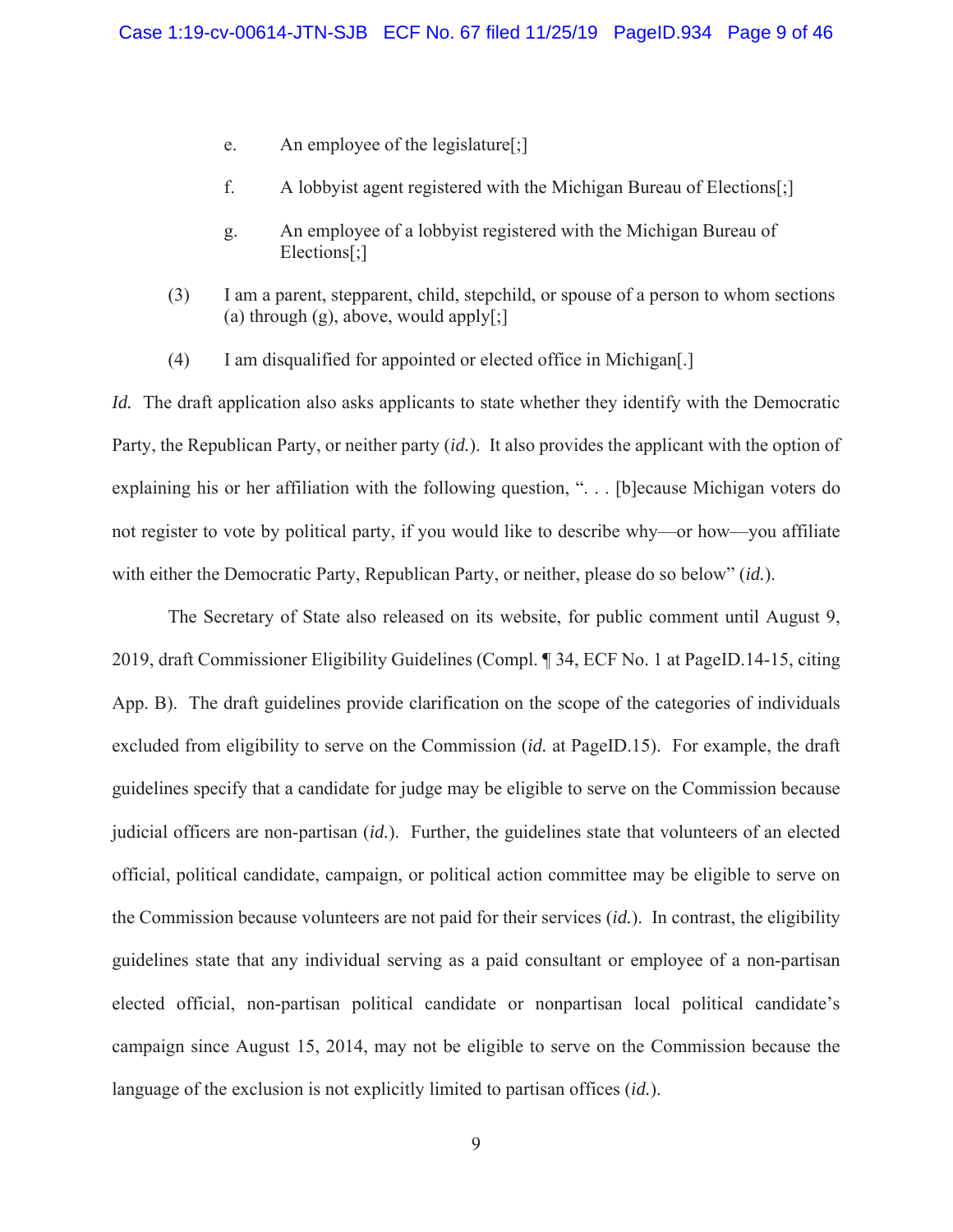#### Case 1:19-cv-00614-JTN-SJB ECF No. 67 filed 11/25/19 PageID.935 Page 10 of 46

Each commissioner holds office until the Commission has completed its obligations for the census cycle. MICH. CONST. Art. IV, § 6 (18). Commissioners receive compensation at least equal to 25 percent of the governor's salary, and the State will reimburse commissioners for costs incurred if the legislature does not appropriate sufficient funds to cover these costs.  $\delta$  6 (5). "[M]embers of . . . commissions" do not hold "classified state civil service" positions. MICH. CONST. Art. XI, § 5.

The Secretary of State serves as Secretary of the Commission and, in that capacity, furnishes, under the direction of the Commission, "all technical services that the commission deems necessary." MICH. CONST. Art. IV, § 6 (4). The Secretary of State is a non-voting member of the Commission. *Id.*

The affirmative votes of at least seven members, including a minimum of two Democrats, two Republicans, and two members not affiliated with the major parties, are needed to pass a redistricting plan. MICH. CONST. Art. IV,  $\S 6 (14)(C)$ . Commissioners are required to prioritize specific criteria when developing redistricting plans, including compliance with federal laws; equal population sizes; geographic contiguousness; demographics and communities of similar historical, cultural, or economic interests; no advantages to political parties; no advantages to incumbents; municipal boundaries; and compactness. § 6 (13).

The new Article IV,  $\S 6$  (11) also includes an open-meeting requirement, which instructs that

[t]he commission, its members, staff, attorneys, and consultants shall not discuss redistricting matters with members of the public outside of an open meeting of the commission, except that a commissioner may communicate about redistricting matters with members of the public to gain information relevant to the performance of his or her duties if such communication occurs (a) in writing or (b) at a previously publicly noticed forum or town hall open to the general public.

MICH. CONST. Art. IV, § 6 (11).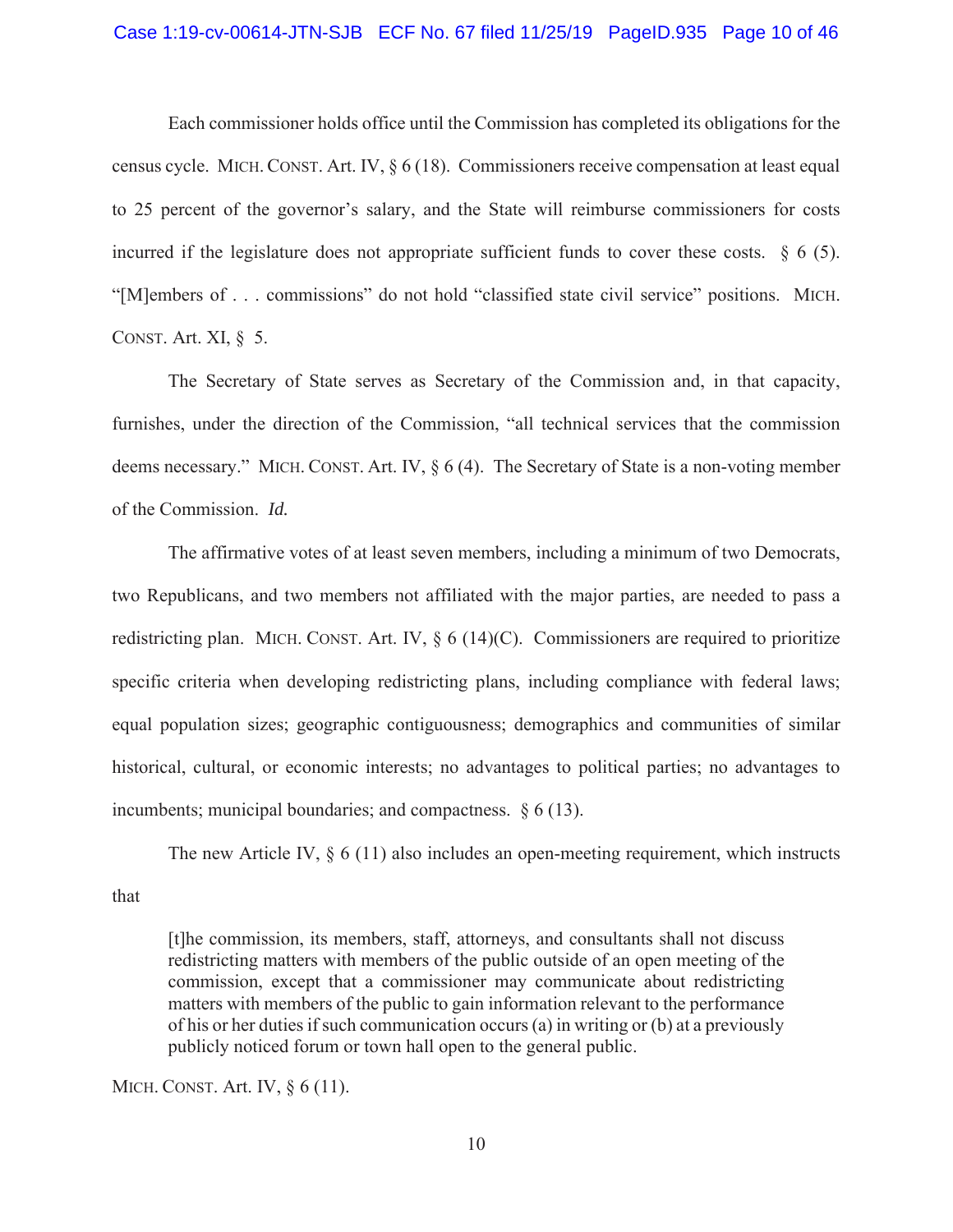Last, the newly amended Article IV,  $\S$  6 includes a severability clause that prescribes severance of any provision found to be in conflict with the United States Constitution or federal law, and directs that the provisions of that section be implemented to the maximum extent allowable under the Constitution and federal law:

(20) This section is self-executing. If a final court decision holds any part or parts of this section to be in conflict with the United States constitution or federal law, the section shall be implemented to the maximum extent that the United States constitution and federal law permit. Any provision held invalid is severable from the remaining portions of this section.

MICH. CONST. Art. IV, § 6 (20).

# **B. Procedural Posture**

# **1. The Lead Case**

On July 30, 2019, nearly nine months after the passage of Proposal 18-2, fifteen Plaintiffs filed this Lead Case against Secretary Benson, in her official capacity (Compl. ¶ 22, ECF No. 1 at PageID.8). The Lead Plaintiffs allege two counts: Violation of the First Amendment (Count I) and Violation of Equal Protection (Count II). Their claims concern the make-up of the Commission. Plaintiffs allege that they are individuals affiliated with the Republican Party who are "excluded from serving on the Commission because they fall into one or more of [the] eight categories" described above (*id.* ¶ 2). Specifically, Plaintiffs make the following allegations relevant to the eight categories:

*"Declared candidate for partisan federal, state, or local office*,**"** MICH. CONST. Art. IV, § 6 (1)(b)(i). Plaintiff Aaron Beauchine became a declared Republican candidate for Ingham County Commissioner, a local partisan office, on March 15, 2018 (Compl. ¶ 9, ECF 1 at PageID.5).

*"Elected official to partisan federal, state, or local office***,"** MICH. CONST. Art. IV, § 6 (1)(b)(ii). Plaintiff Tom Barrett became a declared candidate for partisan state office on September 13, 2017 and was elected as a Republican to the Michigan Senate in November 2018 (Compl. ¶ 8,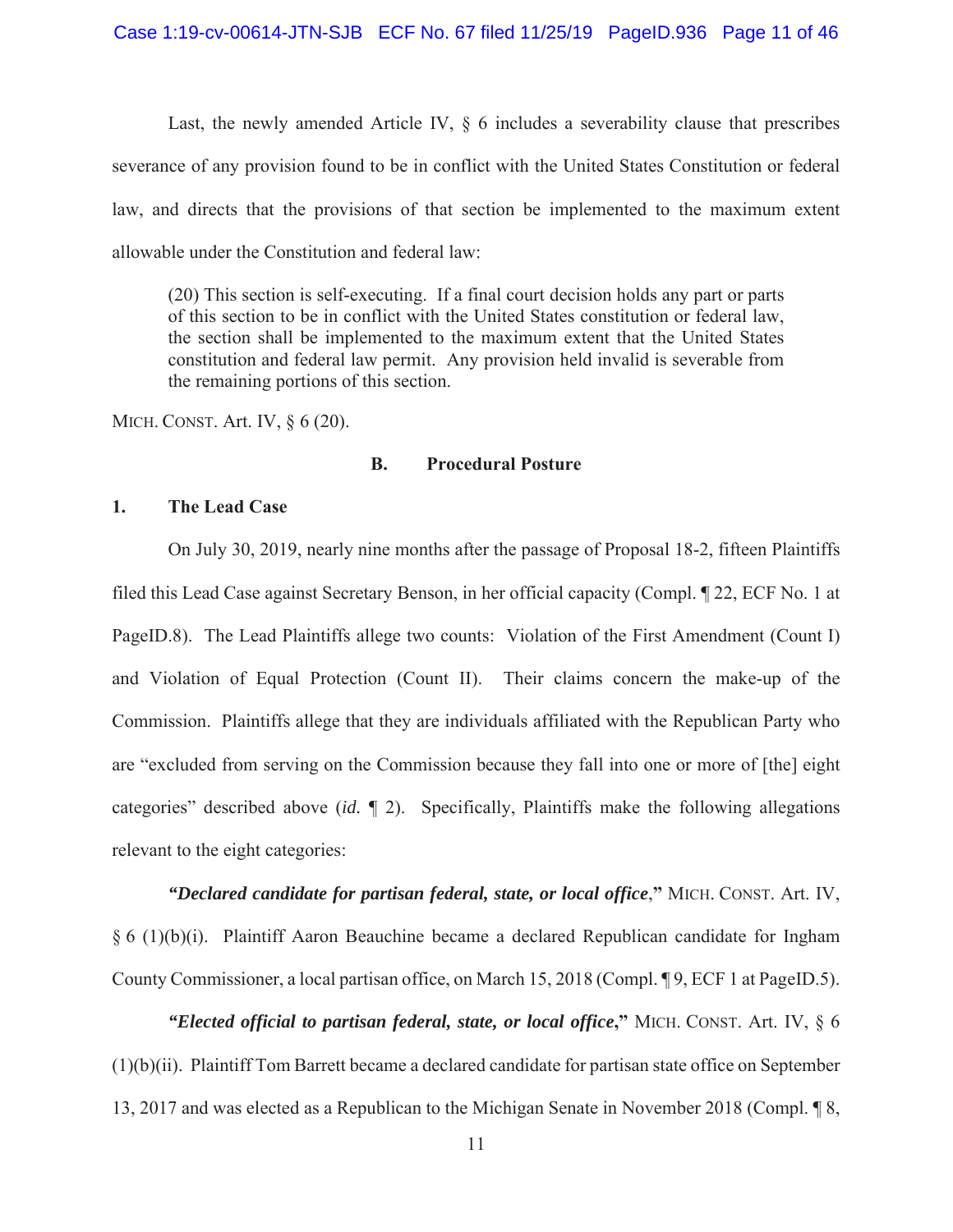ECF 1 at PageID.5). His term of office began January 1, 2019 (*id.*). Several Plaintiffs— Linda Tarver, Mary Shinkle, Norm Shinkle and Clint Tarver—also serve as elected Republican precinct delegates (*id.* ¶¶ 14, 17, 18 & 21).

**"***Officer or member of the governing body of a national, state, or local political party,***"** MICH. CONST. Art. IV,  $\S 6 (1)(b)(iii)$ . Plaintiff Anthony Daunt has served as an officer and member of the governing body of the Clinton County Republican Party since 2017 (Compl. ¶ 7, ECF 1 at PageID.5). Since April 2017, Plaintiff Anthony Daunt has also served as a member of the governing body of the Michigan Republican Party Committee (*id.*). Plaintiff Kathy Berden has served as the national committeewoman of the Republican Party since 2016 (*id.* ¶ 10). Plaintiff Gerry Hildenbrand has been a member of a governing body of a national, state, or local political party since 2017 (*id.* ¶ 12). Plaintiff Linda Tarver serves as President of the Republican Women's Federation of Michigan, which is a voting member of the Michigan Republican Party's State Central Committee (*id.* ¶ 14). Plaintiff Marian Sheridan has been a member of a governing body of a state political party since February 2019, specifically the Grassroots Vice Chair of the Michigan Republican Party (*id.* ¶¶ 16 & 19). Plaintiff Mary Shinkle has served as the Vice Chair of the Ingham County Republican Party, a local political party, since November 2018 (*id.* ¶ 17). And Plaintiff Norm Shinkle has been an officer or member of a governing body of a state political party since February 2017 (*id.* ¶ 18).

*"A paid consultant or employee of a federal, state, or local elected official or political candidate, of a federal state, or local political candidate's campaign, or of a political action committee,"* MICH. CONST. Art. IV, § 6 (1)(b)(iv). Plaintiff Gary Koutsoubos has been a consultant to a candidate(s) for a federal, state, or local office or a political action committee since July 8, 2017 (Compl. ¶ 13, ECF 1 at PageID.6). Plaintiff Patrick Meyers has been a paid consultant to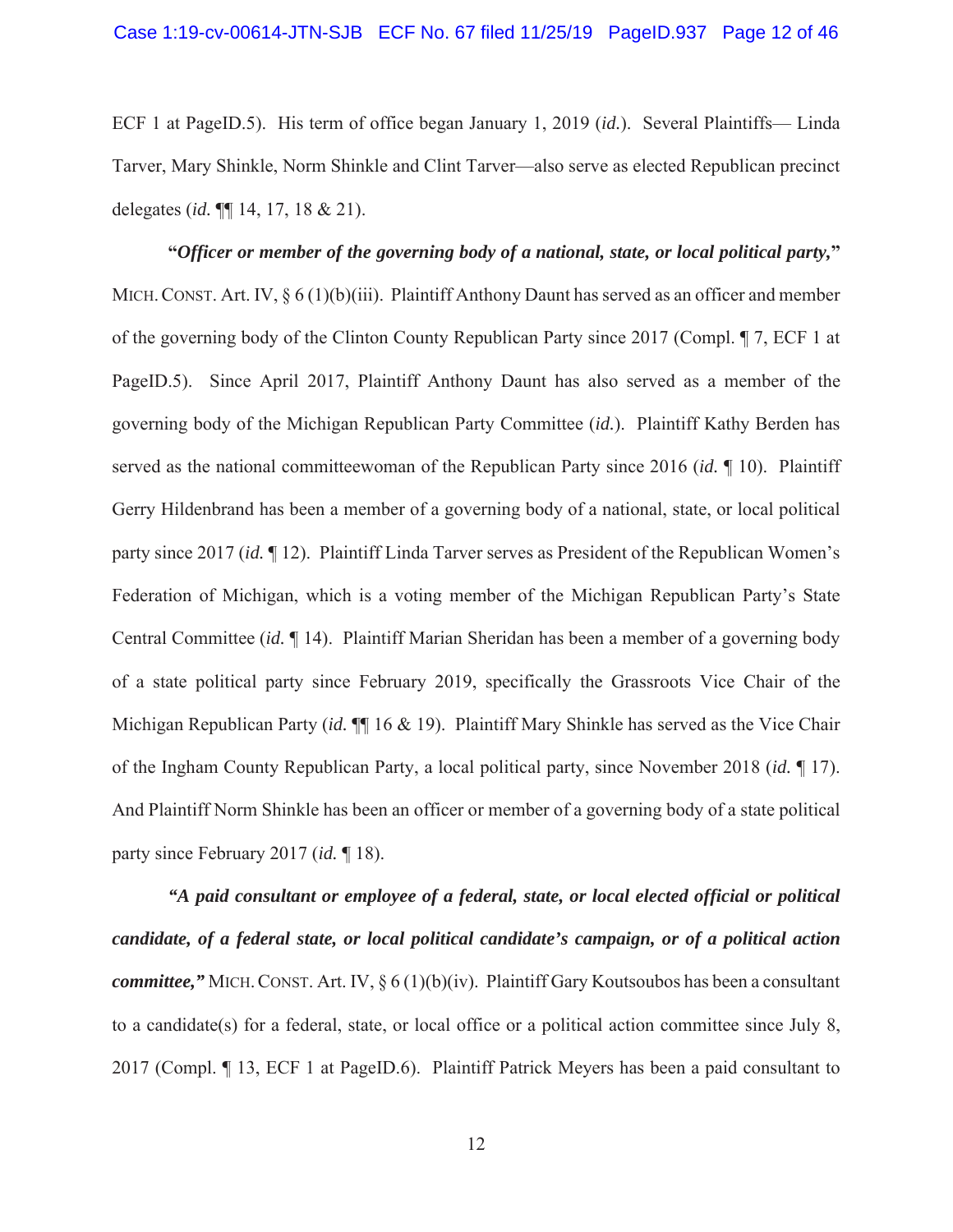#### Case 1:19-cv-00614-JTN-SJB ECF No. 67 filed 11/25/19 PageID.938 Page 13 of 46

candidate(s) for federal, state, or local office or a political action committee since 2010 (*id.* ¶ 15). Plaintiff Mary Shinkle was an employee of Republican Congressman Mike Bishop, a federal elected official, between 2015 and 2018 (*id.* ¶ 17).

**"***Employee of the Legislature***,"** MICH. CONST. Art. IV, § 6 (1)(b)(v). Plaintiff Stephen Daunt has been an employee of the Michigan Legislature since January 1, 1991 (Compl. ¶ 11, ECF 1 at PageID.6).

*"Any person who is registered as a lobbyist agent with the Michigan bureau of elections...*," MICH. CONST. Art. IV, § 6 (1)(b)(iv). Plaintiff Anthony Daunt has served as a registered lobbyist agent in the State of Michigan since August 2013 (Compl. ¶ 7, ECF 1 at PageID.5).

*"An unclassified state employee who is exempt from classification…,"* MICH. CONST. Art. IV, § 6 (1)(b)(vii). Plaintiff Koutsoubos was an unclassified state employee between March 2014 and June 2017 (Compl. ¶ 13, ECF 1 at PageID.6).

*"[A] parent, stepparent, child, stepchild, or spouse of any individual disqualified under part (1)(b),*" MICH. CONST. Art. IV, § 6 (1)(c). Plaintiffs Norm and Mary Shinkle are husband and wife (Compl. ¶ 17-18, ECF 1 at PageID.7). Plaintiffs Clint Tarver and Linda Lee Tarver are husband and wife (*id.* ¶ 21). Plaintiff Paul Sheridan is the son of Plaintiff Marian Sheridan (*id.* ¶ 19). And Plaintiff Bridget Beard is the daughter of Plaintiff Marian Sheridan (*id.* ¶ 20).

The Lead Plaintiffs indicate that they "each desire to serve on the Commission but are excluded from consideration" (Compl. ¶ 39, ECF 1 at PageID.17). The Lead Plaintiffs seek to have this Court (1) declare the Commission "unconstitutional and invalid and the administration of the selection of commissioners a violation of Plaintiffs' constitutional rights," and (2) enjoin Defendant Benson and her employees and agents from administering or preparing for the selection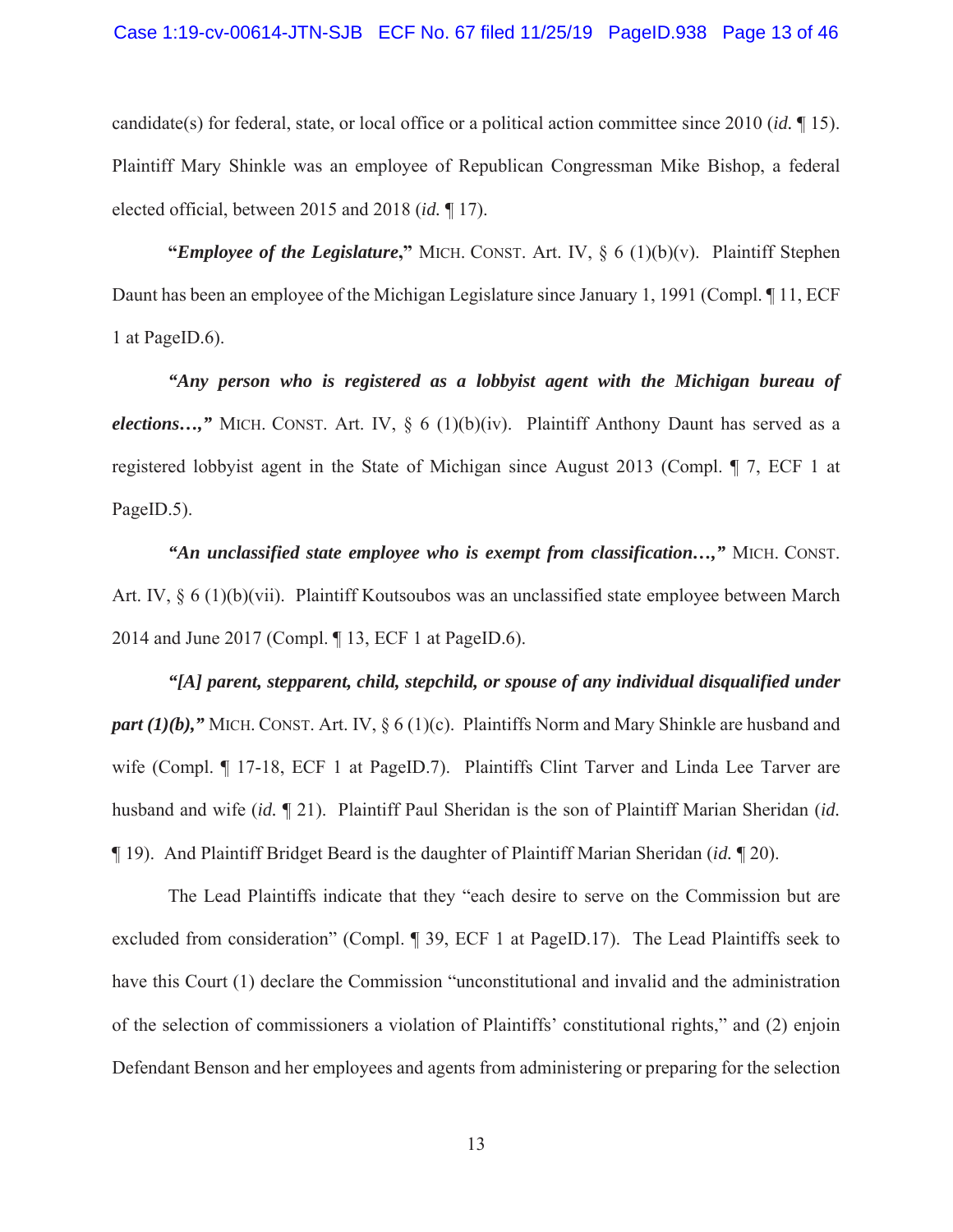of commissioners to serve on the Commission (*id.* at PageID.31). Plaintiffs accompanied their Complaint with a Motion for a Preliminary Injunction (ECF No. 4), specifically seeking to have this Court "direct the Secretary of State to suspend her implementation of all provisions of the Michigan Constitution relating to the Commission including any preparations for the selection of commissioners" (*id.* at PageID.90). The Lead Plaintiffs have also since filed a Motion for a Status Conference (ECF No. 64), pointing out that Secretary Benson has "already taken several crucial steps towards implementation" of the Commission (*id.* at PageID.915).

## **2. The Member Case**

On August 22, 2019, the MRP and five individual Plaintiffs filed the Member Case, alleging the following five claims:

- I. Violation of Freedom of Association [MRP]
- II. Violation of Freedom of Association [Individual Plaintiffs]
- III. Violation of Freedom of Speech—Viewpoint Discrimination
- IV. Violation of Freedom of Speech—Restricted Speech
- V. Violation of Equal Protection

Like the Lead Plaintiffs, the Member Plaintiffs also challenge the eligibility criteria of amended Article 4. It is not in dispute that the MRP is a "major political party" as that term is defined in Michigan's Election Law, MICH. COMP. LAWS  $\S$  168.16, and used in the challenged provisions. Plaintiffs make the following allegations relevant to four of the enumerated categories:

*"Declared candidate for partisan federal, state, or local office*,**"** MICH. CONST. Art. IV,

 $§ 6 (1)(b)(i)$ . Plaintiff Laura Cox has, within the past six years, been a declared candidate for the partisan offices of state representative and state senator (Member Compl. ¶ 21, ECF No. 1 at PageID.5). Within the past six years, Plaintiff Terri Lynn Land was a declared candidate for United States Senator and precinct delegate, both partisan offices (*id.* ¶ 22). Within the past six years, Plaintiff Dorian Thompson was also a candidate for the partisan office of precinct delegate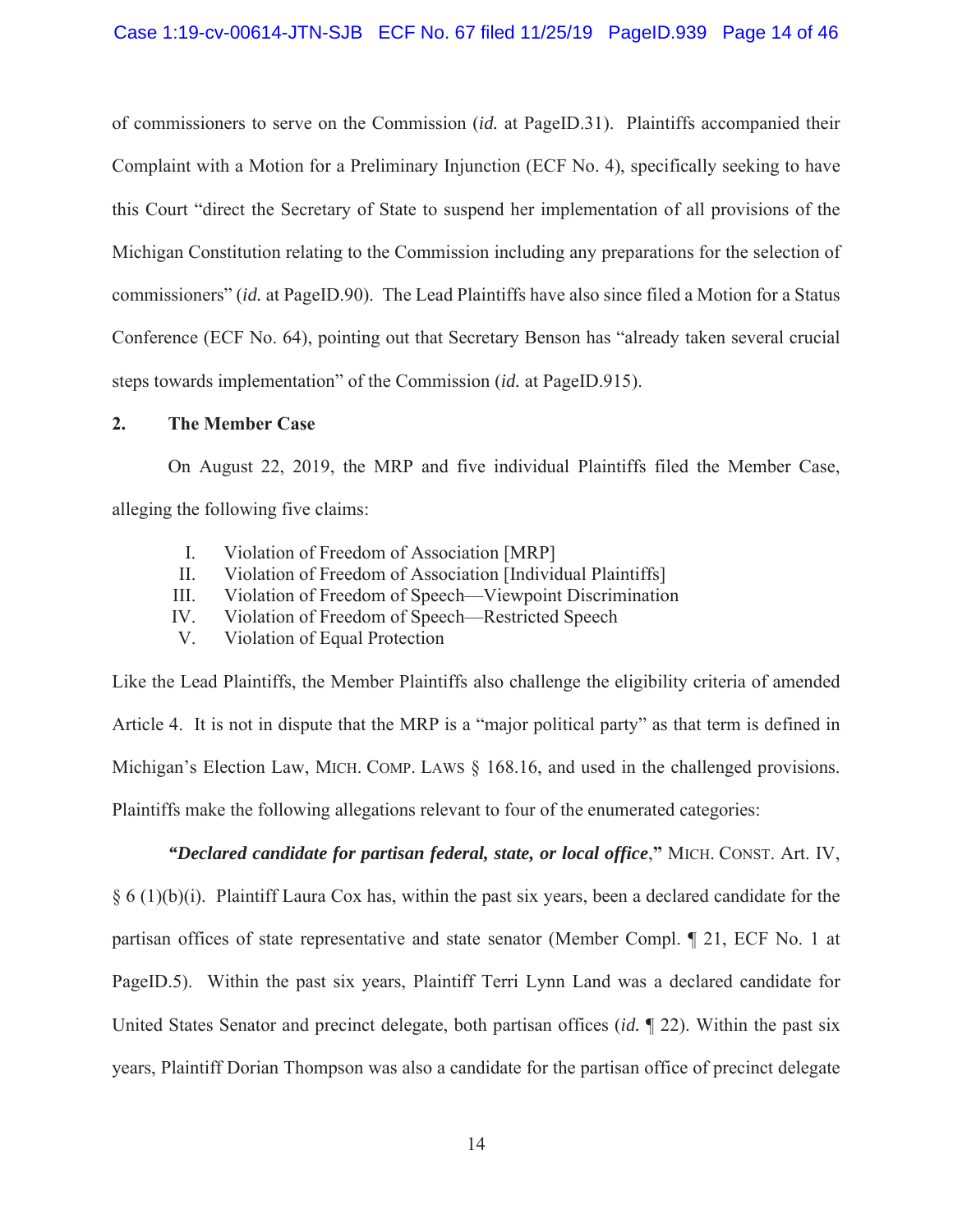(*id.* ¶ 24). Plaintiff Hank Vaupel was a declared candidate for state representative within the past six years (*id.* ¶ 25).

*"Elected official to partisan federal, state, or local office***,"** MICH. CONST. Art. IV, § 6 (1)(b)(ii). Plaintiff Cox served as a Wayne County Commissioner from 2005 through 2014, and as a state representative from 2015 through 2018 (Member Compl. ¶ 21, ECF No. 1 at PageID.5). Plaintiffs Land and Thompson served as elected precinct delegates (*id.* ¶¶ 22 & 24). Plaintiff Vaupel is currently an elected state representative (*id.* ¶ 25).

**"***Officer or member of the governing body of a national, state, or local political party,***"** MICH. CONST. Art. IV,  $\S 6 (1)(b)(iii)$ . Plaintiff Cox is currently the chair of the MRP (Member Compl. ¶ 21, ECF No. 1 at PageID.5). Plaintiff Land is currently the chair of the 3rd Congressional District for MRP and in that capacity serves as a member of the MRP State Committee (*id.* ¶ 22). Land also served as the "National Committeewoman" of the MRP from 2012 through 2014 (*id.*). Plaintiff Vaupel is currently a member of the Livingston County Republican Party Executive Committee (*id.* ¶ 25).

*"[A] parent, stepparent, child, stepchild, or spouse of any individual disqualified under part (1)(b),*" MICH. CONST. Art. IV, § 6 (1)(c). Plaintiff Savina Alexandra Zoe Mucci is the daughter of Tonya Schuitmaker, who is a former state senator and was the declared candidate for the office of attorney general in the 2018 election (Member Compl. ¶ 23, ECF No. 1 at PageID.6).

The Member Plaintiffs allege that they each "wish to apply to serve on the [C]ommission when applications are made available but are ineligible to hold such public office under the terms of the VNP Proposal" (Member Compl. 1 61, ECF No. 1 at PageID.15).<sup>2</sup> The Member Plaintiffs

<sup>&</sup>lt;sup>2</sup> Although Michigan voters approved the "VNP proposal" more than one year ago and the amendments have been in effect since December 22, 2018, Plaintiffs' Complaint (and their motion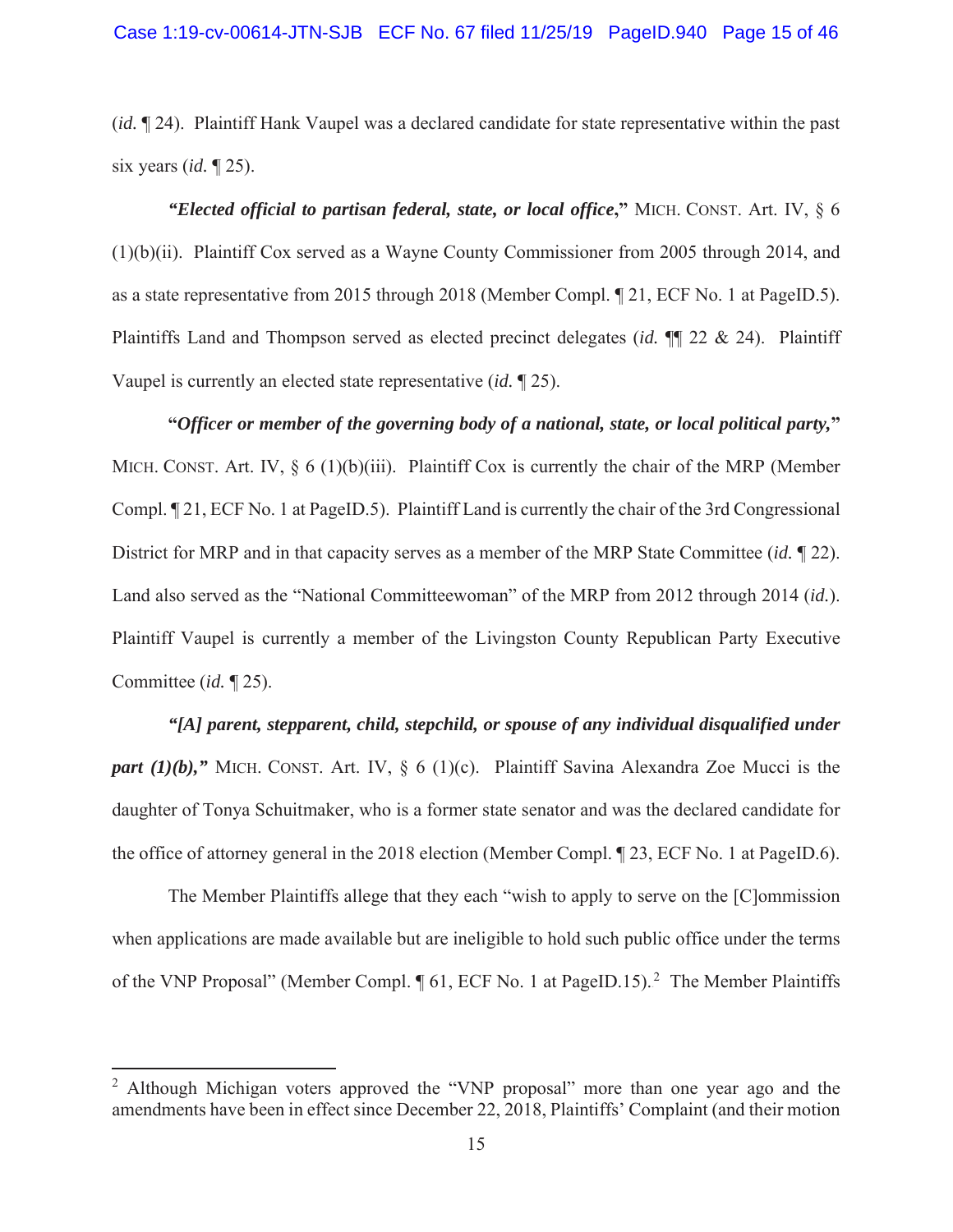seek to have this Court (1) "declar[e] the VNP Proposal unconstitutional under the First and Fourteenth Amendments to the United States Constitution," and (2) "enjoin[] Defendant from implementing, administering, or otherwise enforcing the VNP Proposal" (*id.* at PageID.24). The Member Plaintiffs accompanied their Complaint with a Motion for a Preliminary Injunction (Member Case, ECF No. 2), requesting "an Order enjoining Defendant Secretary of State, and her employees and agents, from implementing all provisions of the VNP Proposal" (Member Case, ECF No. 3 at PageID.75). The Member Plaintiffs have also joined in the Lead Plaintiffs' request for a Status Conference (ECF No. 66).

#### **II. ANALYSIS**

#### **A. Motion Standard**

"Preliminary injunctions are 'extraordinary and drastic remed[ies] ... never awarded as of right.'" *Platt v. Bd. of Comm'rs on Grievances & Discipline of Ohio Supreme Court*, 769 F.3d 447, 453 (6th Cir. 2014) (quoting *Munaf v. Geren*, 553 U.S. 674, 689-90 (2008) (examining a preliminary injunction that preserved the state-law status quo)). "[T]hat is why the plaintiff bears the burden to justify relief, even in First Amendment cases." *Id.* (citing *McNeilly v. Land*, 684 F.3d 611, 615 (6th Cir. 2012) (citing *Granny Goose Foods, Inc. v. Teamsters*, 415 U.S. 423, 441 (1974)). Further, a plaintiff "bears the burden of showing that he has standing for each type of relief sought." *Summers v. Earth Island Inst.*, 555 U.S. 488, 493 (2009). *Cf. Lujan v. Defenders of Wildlife*, 504 U.S. 555, 561 (1992) ("The party invoking federal jurisdiction bears the burden of establishing the [standing] elements.").

Federal Rule of Civil Procedure 65, which governs the issuance of preliminary injunctions,

briefing) nonetheless repeatedly uses the phrase "VNP Proposal." The Court has simply interpreted Plaintiffs' references to the "proposal" to mean the enacted provisions.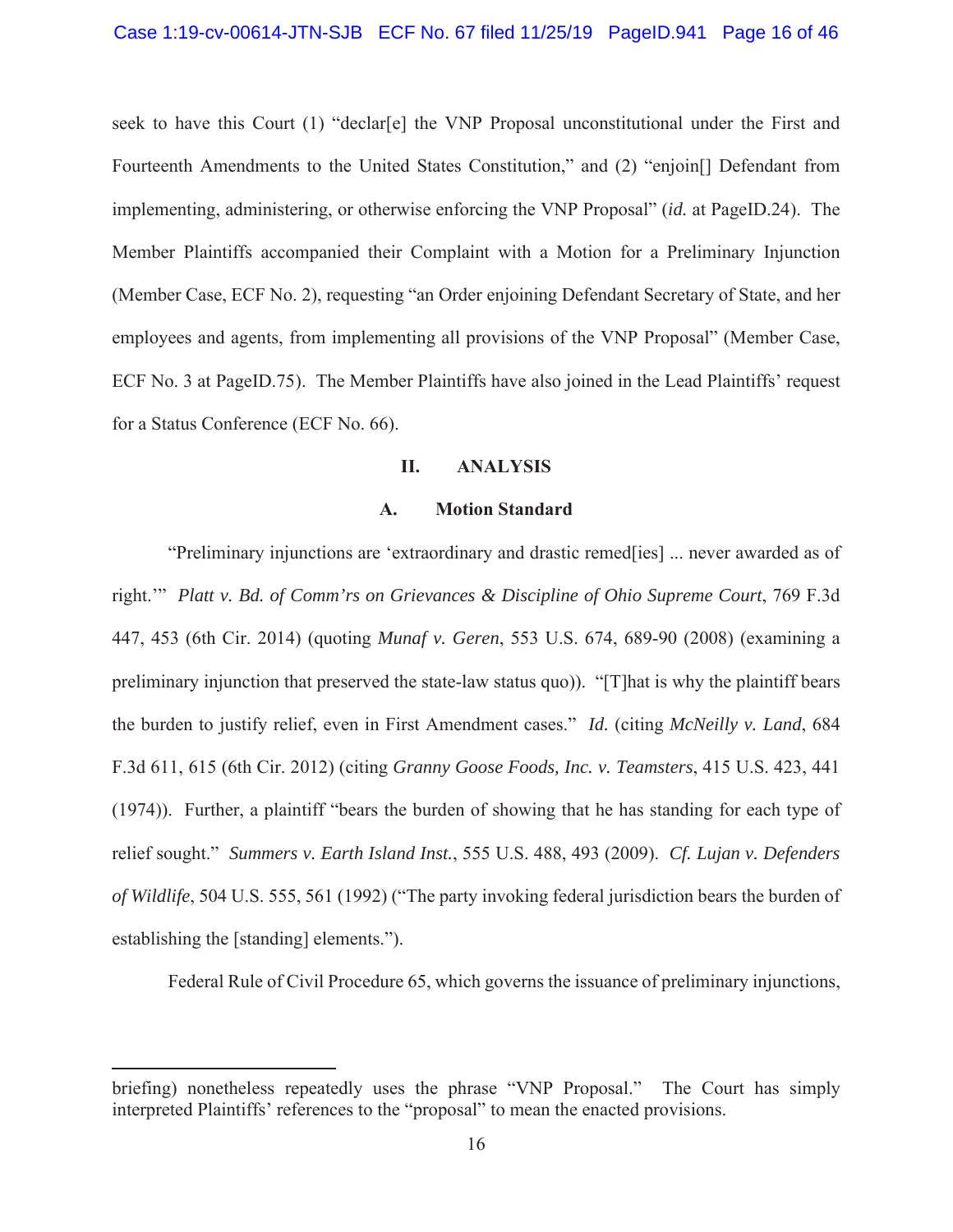#### Case 1:19-cv-00614-JTN-SJB ECF No. 67 filed 11/25/19 PageID.942 Page 17 of 46

does not explicitly require the court to conduct an evidentiary hearing before issuing an injunction. FED. R. CIV. P. 65(a)(1). The Sixth Circuit Court of Appeals has held that an evidentiary hearing is only required when there is a disputed factual issue and the documentary evidence upon which to base an informed, albeit preliminary, conclusion is inadequate. *Certified Restoration Dry Cleaning Network, L.L.C. v. Tenke Corp.,* 511 F.3d 535, 552-53 (6th Cir. 2007); *S.E.C. v. G. Weeks Sec., Inc.,* 678 F.2d 649, 651 (6th Cir. 1982). Here, as noted, there are no contested facts, and there is an adequate basis for reaching informed, albeit preliminary, conclusions in these cases.

In evaluating a request for a preliminary injunction, a district court should consider: (1) the movant's likelihood of success on the merits; (2) whether the movant will suffer irreparable injury without a preliminary injunction; (3) whether issuance of a preliminary injunction would cause substantial harm to others; and (4) whether the public interest would be served by issuance of a preliminary injunction. *Winter v. Natural Res. Def. Council, Inc.*, 555 U.S. 7, 20 (2008); *Platt, supra*; *McNeilly, supra.* "[T]he district court balances four factors—not one—even in First Amendment cases." *Platt, supra* (citing, e.g., *Doran v Salem Inn, Inc.*, 422 U.S. 922, 931 (1975) (separately balancing "irreparable injury" in a First Amendment case)).

That said, the factors of irreparable harm and consideration of the public interest largely depend on whether a constitutional violation exists. *Libertarian Party of Ohio v. Hulsted*, 751 F.3d 403, 412 (6th Cir. 2014); *Liberty Coins, LLC v. Goodman*, 748 F.3d 682, 689-90 (6th Cir. 2014). Therefore, the Court will focus its analysis on Plaintiffs' likelihood of success on the merits of each of their respective claims. The Court will then briefly discuss the remaining factors to determine whether, on balance, the factors weigh in favor of granting or denying preliminary injunctive relief. *See also O'Toole v. O'Connor*, 802 F.3d 783, 792 (6th Cir. 2015) (observing that while "the 'likelihood of success' prong is the most important," it is "only one of the factors to be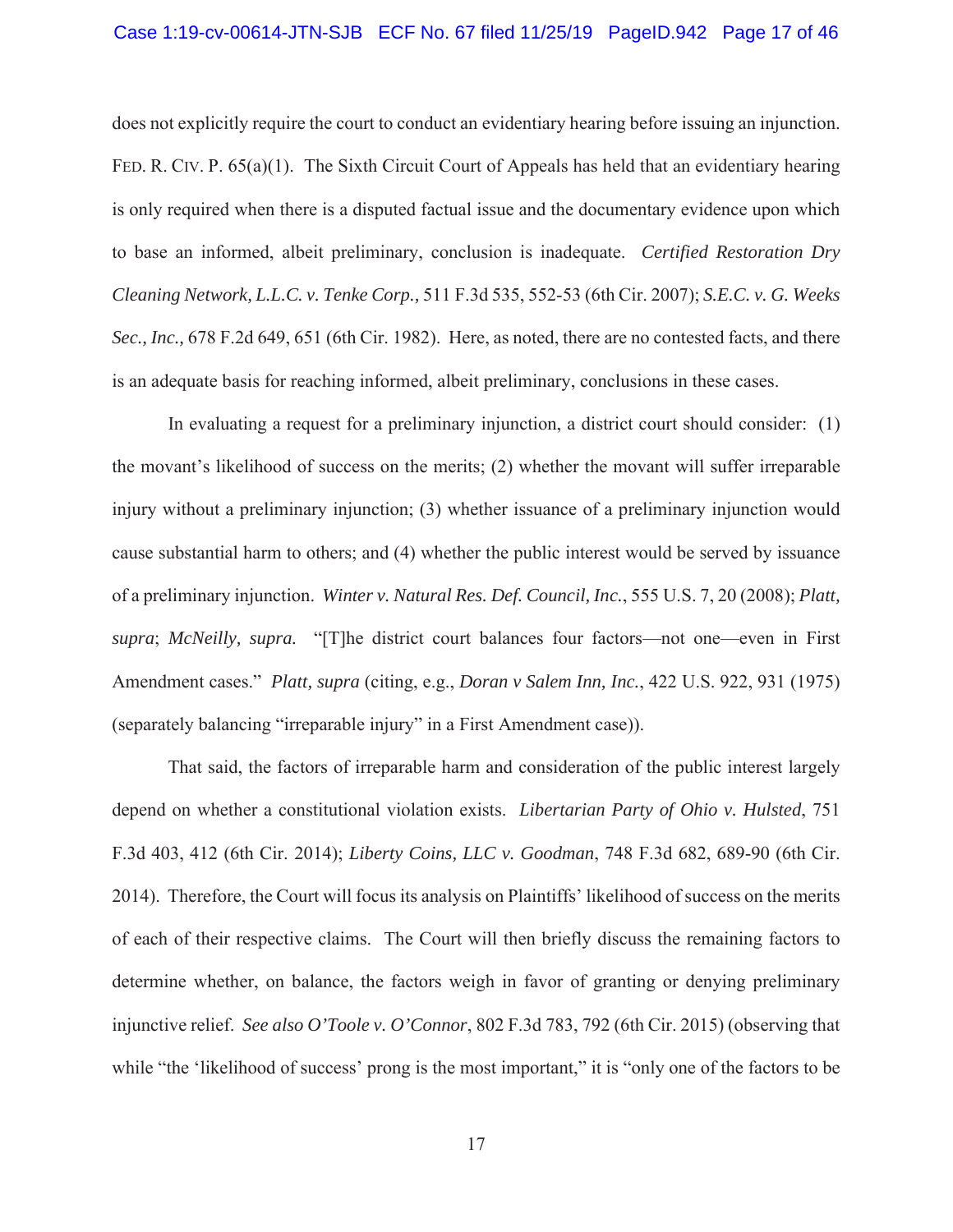#### Case 1:19-cv-00614-JTN-SJB ECF No. 67 filed 11/25/19 PageID.943 Page 18 of 46

considered by a court"). The final two stay factors, the harm to others and the public interest, "merge when the Government is the opposing party." *Nken v. Holder*, 556 U.S. 418, 435 (2009); *Gun Owners of Am., Inc. v. Barr*, No. 19-1298, 2019 WL 1395502, at \*1 (6th Cir. Mar. 25, 2019); *Slyusar v. Holder*, 740 F.3d 1068, 1074 (6th Cir. 2014).

Last, the Court observes that "[w]hile the grant of a stay is governed by legal standards, it is ultimately subject to a court's discretion." *Slyusar*, 740 F.3d at 1074 (citing *Nken, supra*). *See also Louisiana-Pac. Corp. v. James Hardie Bldg. Prod., Inc.*, 928 F.3d 514, 517 (6th Cir. 2019) (instructing that a court should "balance rather than tally these factors").

#### **B. Threshold Questions**

## **1. Standing**

VNP contends that this Court should conclude, at the outset, that the Lead Plaintiffs lack standing to assert their claims for the relief requested (ECF No. 32 at PageID.356). Specifically, VNP first argues that the Lead Plaintiffs cannot establish standing in this matter where there is no basis for the Court to conclude that it would be "likely," as opposed to purely "speculative," that an inability to serve on the Commission would be remedied by a favorable decision in this matter (*id.* at PageID.356-357). According to VNP, Plaintiffs would have the "same minimal chance of being randomly selected that any other applicant would have" (*id.*). Second, VNP argues that the prayer for relief made in the Lead Plaintiffs' Complaint and their present Motion for Preliminary Injunction shows that they are not seeking a remedy that would allow them an opportunity to serve on the new Commission at all (*id.* at PageID.357). VNP argues that Plaintiffs are "instead asserting, and seeking a remedy for, a generalized grievance shared by everyone who voted 'no' on Proposal 18-2" (*id.*). VNP makes the same argument with regard to the individual Plaintiffs in the Member Case (ECF No. 36 at PageID.445-454).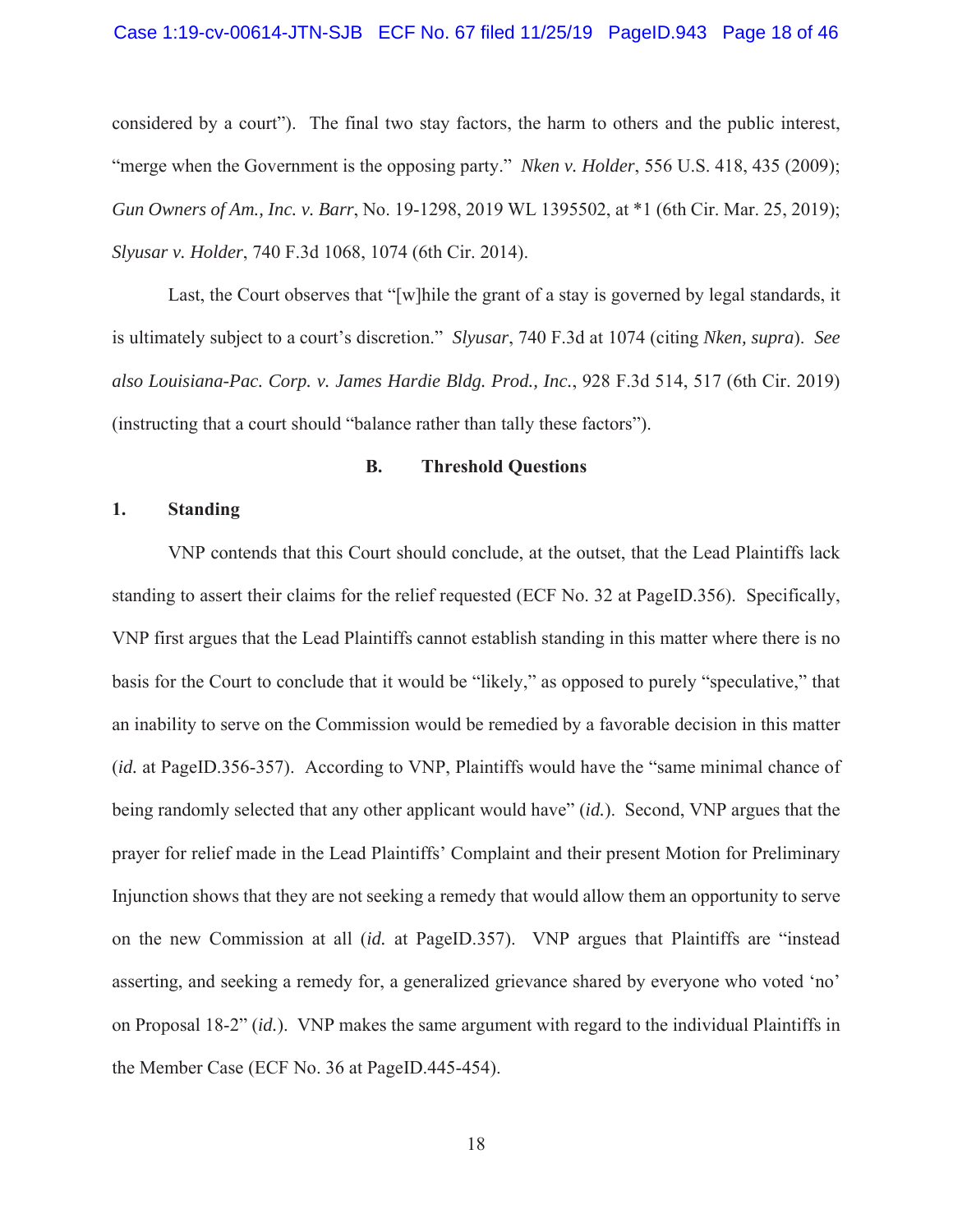#### Case 1:19-cv-00614-JTN-SJB ECF No. 67 filed 11/25/19 PageID.944 Page 19 of 46

In response, the Lead Plaintiffs argue that they easily demonstrate injury in fact where they are currently banned from Commission eligibility because of their prior exercise of First Amendment rights (ECF No. 57 at PageID.818-819). Plaintiffs assert that "forcing" them to choose between eligibility and continuing to exercise their First Amendment rights is, on its own, an adequate basis for standing (*id.* at PageID.819-820). Plaintiffs opine that their injuries would clearly be redressed by a decision providing the requested injunctive relief or by "the invalidation of the Commission in its entirety" (*id.* at PageID.820-821). Plaintiffs in the Member Case similarly respond that they have adequately shown both injury in fact and redressability (ECF No. 54 at PageID.770-778).

#### **VNP's argument lacks merit.**

Article III, § 2 of the United States Constitution provides that the judicial power of the federal courts "extends only to 'Cases' and 'Controversies."" *Spokeo, Inc. v. Robins*, U.S. \_\_\_; 136 S. Ct. 1540, 1547 (2016) (quoting U.S. CONST. Art. III, § 2). Standing "ensure[s] that federal courts do not exceed their authority" and "limits the category of litigants empowered to maintain a lawsuit in federal court to seek redress for a legal wrong." *Id.* The doctrine of standing, which is one of several doctrines that reflect this fundamental limitation, requires federal courts to satisfy themselves that "the plaintiff has 'alleged such a personal stake in the outcome of the controversy' as to warrant his invocation of federal-court jurisdiction." *Summers*, 555 U.S. at 493 (quoting *Warth v. Seldin*, 422 U.S. 490, 498-99 (1975)).

The "irreducible constitutional minimum of standing" requires the plaintiff to show "(1) it has suffered an 'injury in fact' that is (a) concrete and particularized and (b) actual or imminent, not conjectural or hypothetical; (2) the injury is fairly traceable to the challenged action of the defendant; and (3) it is likely, as opposed to merely speculative, that the injury will be redressed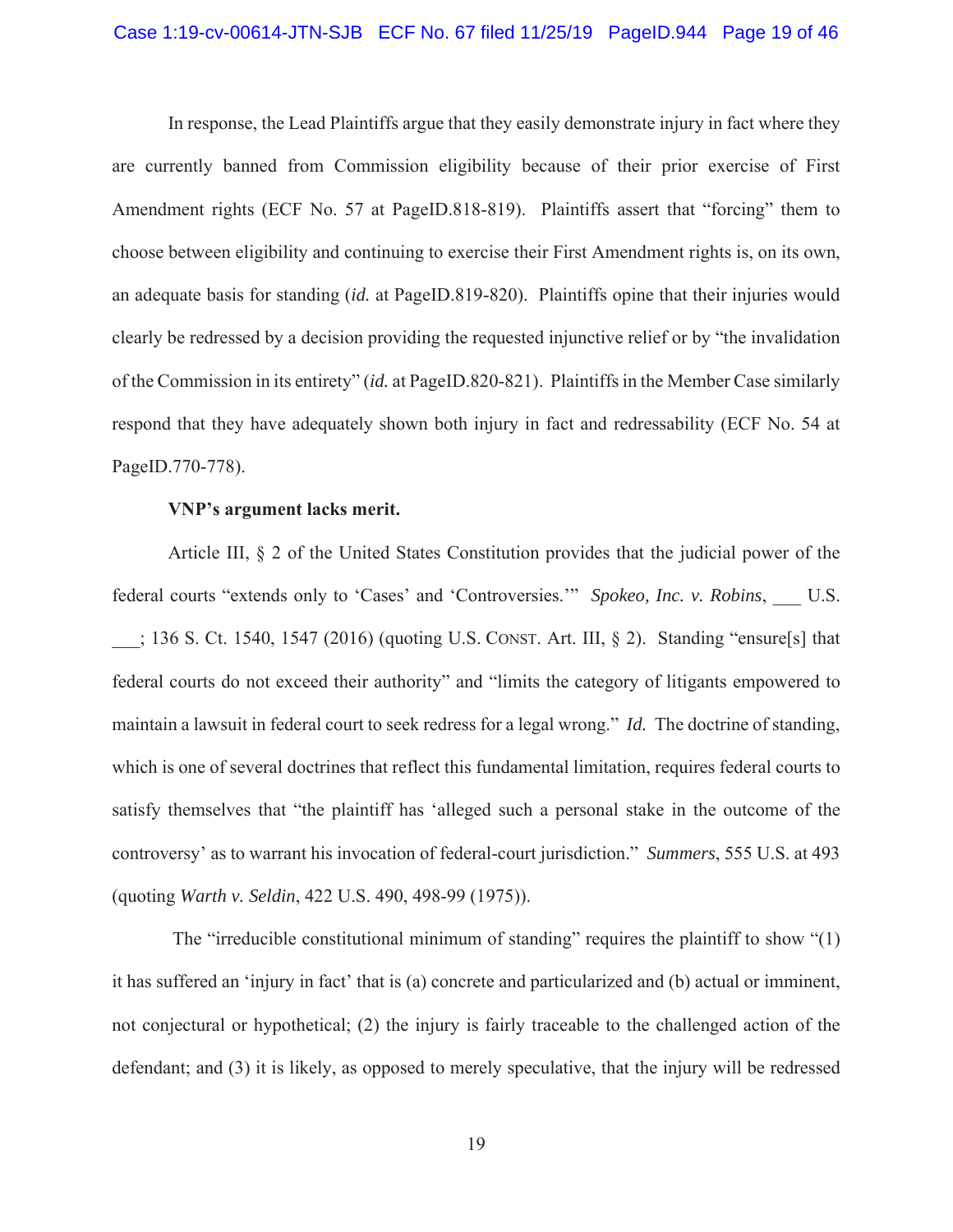#### Case 1:19-cv-00614-JTN-SJB ECF No. 67 filed 11/25/19 PageID.945 Page 20 of 46

by a favorable decision." *State by & through Tennessee Gen. Assembly v. United States Dep't of State*, 931 F.3d 499, 507 (6th Cir. 2019) (quoting *Lujan*, 504 U.S. at 560). *See also Hearring v. Sliwowski*, 806 F.3d 864, 868 (6th Cir. 2015) ("To establish standing for a forward-looking injunction, a party must show a 'threat of suffering 'injury in fact' that is concrete and particularized; the threat must be actual and imminent, not conjectural or hypothetical.'") (quoting *Summers*, 555 U.S. at 493).

Here, VNP's first argument relies on identifying Plaintiffs' injury as the ultimate denial of membership on the Commission, which VNP argues is an abstract and speculative injury. In contrast, Plaintiffs have claimed that their *ineligibility* is their injury, an injury in fact that is both particularized to them and concrete. For purposes of this standing inquiry, the Court presumes the truth of Plaintiffs' allegations about their ineligibility under the eight delineated categories. *See, e.g., Meese v. Keene*, 481 U.S. 465, 473 (1987) ("Whether the statute in fact constitutes an abridgement of the plaintiff's freedom of speech is, of course, irrelevant to the standing analysis.") (internal quotation marks, citations, and alterations omitted). With this characterization of Plaintiffs' alleged injuries in mind, the Court determines that Plaintiffs have sufficiently alleged at least a minimal injury arising from their First Amendment claims, a personal stake in the controversy that is concrete.

Additionally, the Court determines that Plaintiffs have sufficiently alleged injury in fact arising from their equal protection claims. In their respective equal protection claims, Plaintiffs allege that the challenged categories violate their rights to equal protection because the categories treat those who are exercising their First Amendment rights differently from those who are not exercising such rights (Lead Compl. ¶¶ 67-68; Member Compl. ¶¶ 117-122). "The injury in fact in an equal protection case of this variety is the denial of equal treatment resulting from the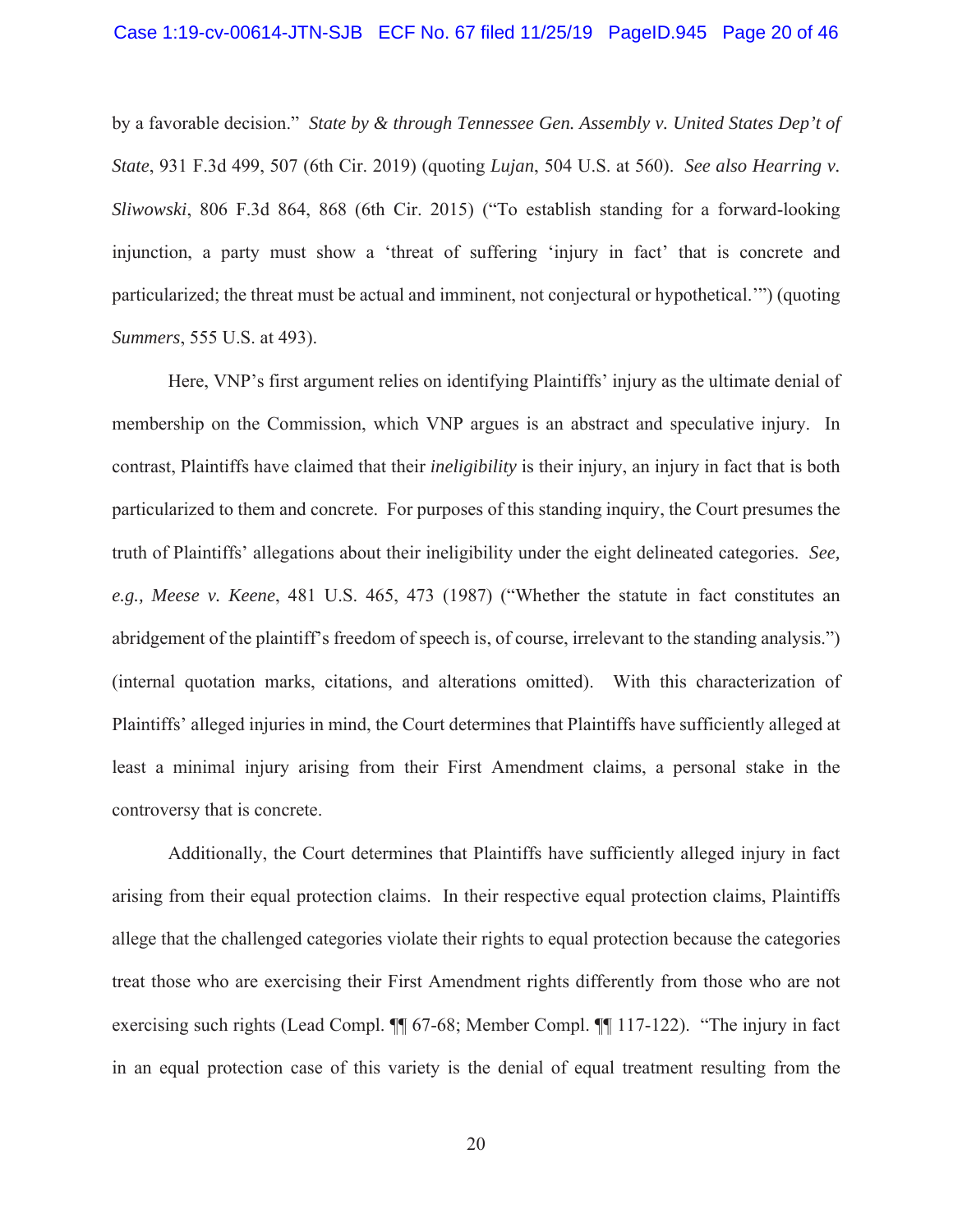# Case 1:19-cv-00614-JTN-SJB ECF No. 67 filed 11/25/19 PageID.946 Page 21 of 46

imposition of the barrier, not the ultimate inability to obtain the benefit." *Gratz v. Bollinger*, 539 U.S. 244, 262 (2003) (internal quotation marks and alterations omitted).

VNP's second argument is that Plaintiffs lack standing because their prayer for relief and the present motions for a preliminary injunction show that they are not seeking a remedy that would allow them an opportunity to serve on the new Commission at all, i.e., that Plaintiffs have not suffered an injury "that is likely to be redressed by a favorable judicial decision." *Lujan*, 504 U.S. at 560-61. However, Plaintiffs seek, at least in relevant part, that this Court declare the selection of commissioners a violation of their constitutional rights. The present motion in the Lead Case specifically seeks for Secretary Benson to "suspend her . . . preparations for the selection of commissioners" (ECF No. 4 at PageID.90). A favorable decision in these cases would provide such redress. *Contrast Hearring*, 806 F.3d at 867 (where the plaintiffs "never sought [the] injunction" that was issued).

Thus, the Court concludes that Plaintiffs' Complaints adequately allege Article III standing sufficient to warrant their invocation of federal-court jurisdiction.

#### **2. Laches**

Secretary Benson argues that this Court should refuse to entertain Plaintiffs' claims based on application of the doctrine of laches. Secretary Benson emphasizes that the amendment was passed on November 6, 2018, yet the Lead Plaintiffs did not file their Complaint until July 30, 2019 (ECF No. 39 at PageID.569-572). Secretary Benson emphasizes that "this is a case seeking to enjoin the operation of an amendment to the method of drawing electoral districts more than three-quarters of a year after the amendment was passed, and on the eve of mailing applications for citizens to join the Commission" (*id.* at PageID.571). Secretary Benson opines that Plaintiffs' delay prejudices her, as her "interest in proceeding with the election increases in importance" as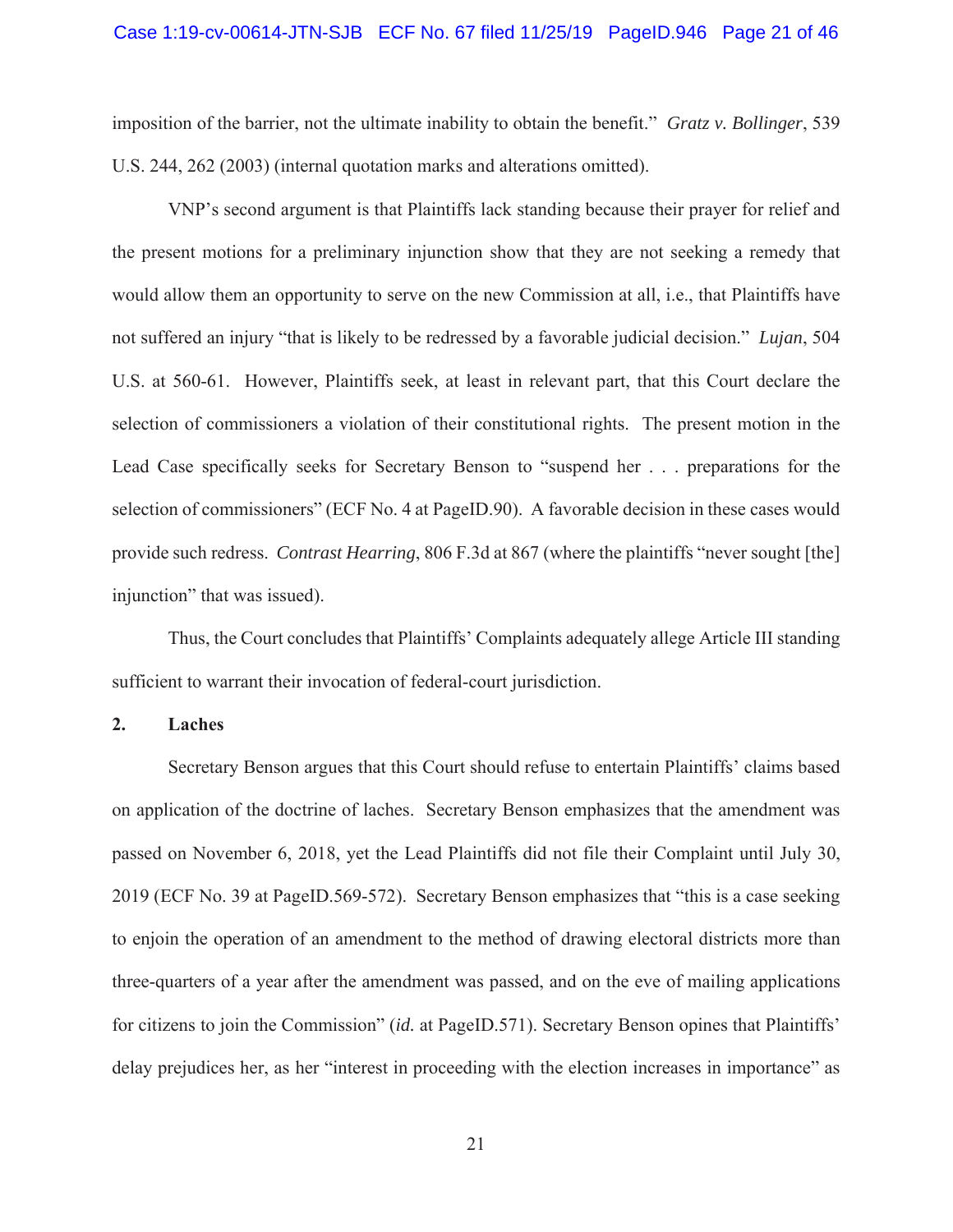# Case 1:19-cv-00614-JTN-SJB ECF No. 67 filed 11/25/19 PageID.947 Page 22 of 46

the deadline for mailing applications looms (*id.* at PageID.572). Secretary Benson makes essentially the same laches argument in the Member Case, pointing out that the Plaintiffs did not file their complaint until August 22, 2019, almost one month after even the filing of the Lead Case (ECF No. 45 at PageID.665-669).

In reply, the Lead Plaintiffs argue that the doctrine of laches does not apply to their claims because they expressly seek only injunctive relief against ongoing and recurring harm (ECF No. 57 at PageID.832-834). Plaintiffs also assert that their delay in filing was not unreasonable as "the landscape of the Commission has been developing" and that "[t]here can be no prejudice to Defendant where she has unconstitutionally excluded individuals for eligibility" (*id.* at PageID.834-836). The Member Plaintiffs similarly argue that laches is inapplicable to their claims for relief (ECF No. 54 at PageID.779-780).

## **Secretary Benson's argument lacks merit.**

"Where a plaintiff seeks solely equitable relief, his action may be barred by the equitable defense of laches if (1) the plaintiff delayed unreasonably in asserting his rights and (2) the defendant was prejudiced by this delay." *Am. Civil Liberties Union of Ohio, Inc. v. Taft*, 385 F.3d 641, 647 (6th Cir. 2004) (citing *Brown-Graves Co. v. Cent. States, Se. and Sw. Areas Pension Fund*, 206 F.3d 680, 684 (6th Cir. 2000)). Secretary Benson makes a sound argument on both factors. *Cf. Crookston v. Johnson*, 841 F.3d 396, 399 (6th Cir. 2016) (explaining that the plaintiff's "belated challenge to Michigan's election procedures prejudices the State's interest in holding orderly elections").

However, Plaintiffs accurately point out that the doctrine does not prevent a plaintiff from obtaining prospective injunctive relief, which is all that Plaintiffs in these cases seek. "Laches only bars damages that occurred before the filing date of the lawsuit." *Nartron Corp. v.*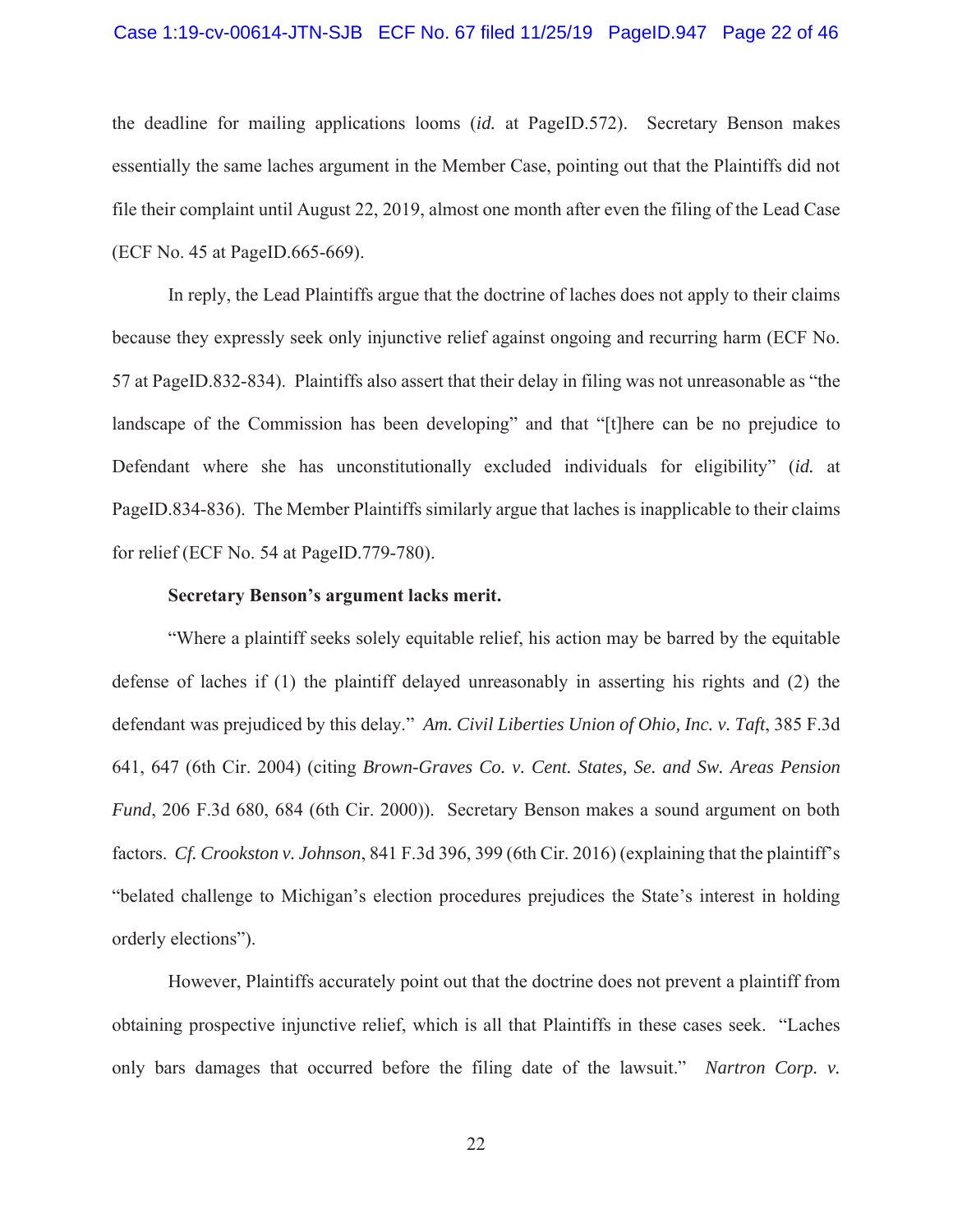*STMicroelectronics, Inc.*, 305 F.3d 397, 412 (6th Cir. 2002). *See also Kuhnle Bros., Inc. v. Cty. of Geauga*, 103 F.3d 516, 522 (6th Cir. 1997) (holding that "a law that works an ongoing violation of constitutional rights does not become immunized from legal challenge" merely because the plaintiff failed to sue within the applicable statute of limitations); *Ohio A. Philip Randolph Inst. v. Smith*, 335 F.Supp.3d 988, 1002 (S.D. Ohio 2018) (three-judge panel holding that laches does not apply as a matter of law to partisan gerrymandering claims).

Therefore, assuming arguendo that Plaintiffs have standing to invoke this Court's jurisdiction and that laches does not bar consideration of their claims, the Court turns to examination of the factors for preliminary injunctive relief in each case.

# **C. The Lead Case**

### **1. Likelihood of Success on the Merits**

#### **a. First Amendment (Count I)**

The Lead Plaintiffs argue that they have a strong likelihood of success on the merits of their claim in Count I where the Commission excludes categories of individuals on a basis that infringes their First Amendment rights (ECF No. 4 at PageID.71-74). Plaintiffs argue that they have been denied both a membership benefit and a quantifiable economic benefit (*id.* at PageID.72). Relying on *Rutan v. Republican Party of Illinois*, 497 U.S. 62 (1990), and progeny, Plaintiffs argue that the Commission's conditions and restrictions on employment are unconstitutional because they are not adequately tailored to a sufficient government interest (*id.* at PageID.74-76).

In response, Secretary Benson argues that while Plaintiffs possess fundamental rights to political speech and association, the interests of the State plainly outweigh any burden or infringement of those rights caused by the provisions in § 6 (ECF No. 39 at PageID.547).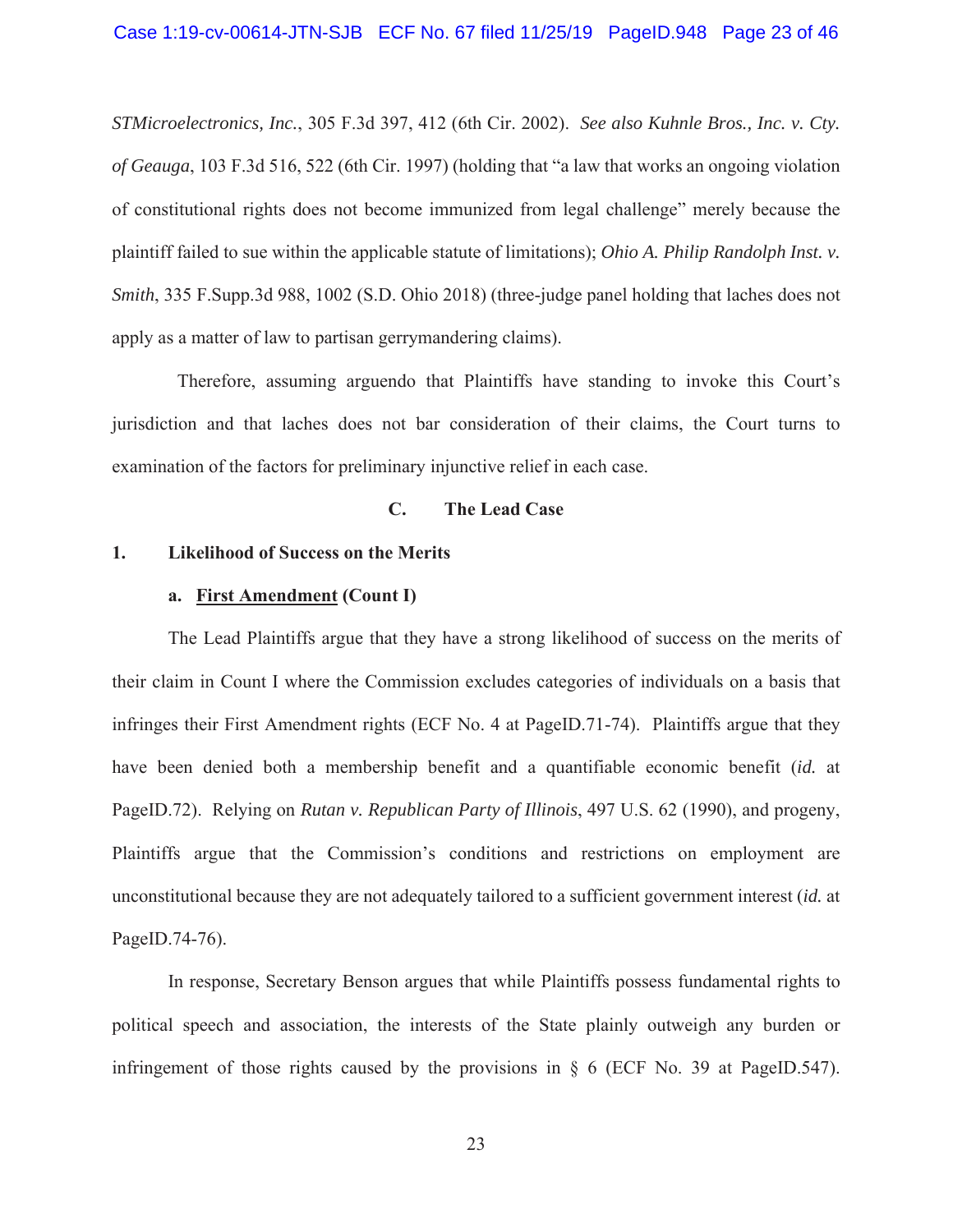According to Secretary Benson, the interest of the State at issue here—establishing a fair and impartial redistricting process—is fundamental (*id.*). Secretary Benson argues that the State has a "compelling" interest in deciding who will be responsible for redistricting in Michigan (*id.* at PageID.550). Secretary Benson points out that the eight ineligibility provisions in Article IV, § 6 (1)(b) were designed "to squeeze every ounce of incumbent and legislative influence out of redistricting" by excluding persons who presently, or have within the last six years, participated in the political operation of Michigan government in a partisan or nonpartisan capacity (*id.* at PageID.552, citing Bruce E. Cain, Redistricting Commission: A Better Political Buffer?, 121 Yale L. J. 1808, 1824 (2012) (discussing California's similar provisions after which Michigan's provisions are modeled)). Secretary Benson delineates how each of the Lead Plaintiffs "has a conflict or may reasonably be perceived as having a conflict of interest based on the office or position he or she currently holds" (*id.* at PageID.559). Secretary Benson argues that in contrast, the burden on Plaintiffs' speech and association rights is both "minimal" and "temporary" where Plaintiffs, as Republicans, are eligible based on their party affiliation to apply for the four Republican seats in the 2030 redistricting cycle (*id.* at PageID.559-561).

In its response to the Lead Plaintiffs' argument, VNP asserts that Michigan's voters did not violate the First Amendment by seeking to guard against conflicts of interest, or the appearance thereof, in drawing the districts from which their representatives would be elected (ECF No. 32 at PageID.361-368). According to VNP, the Sixth Circuit has explained that the First Amendment does not prohibit taking political affiliation into account in "positions that are part of a group of positions filled by balancing out political party representation, or that are filled by balancing out selections made by different governmental agents or bodies" (*id.* at PageID.366, quoting *Sowards v. Loudon Cnty., Tenn.*, 203 F.3d 426, 436 (6th Cir. 2000)). VNP emphasizes that partisan views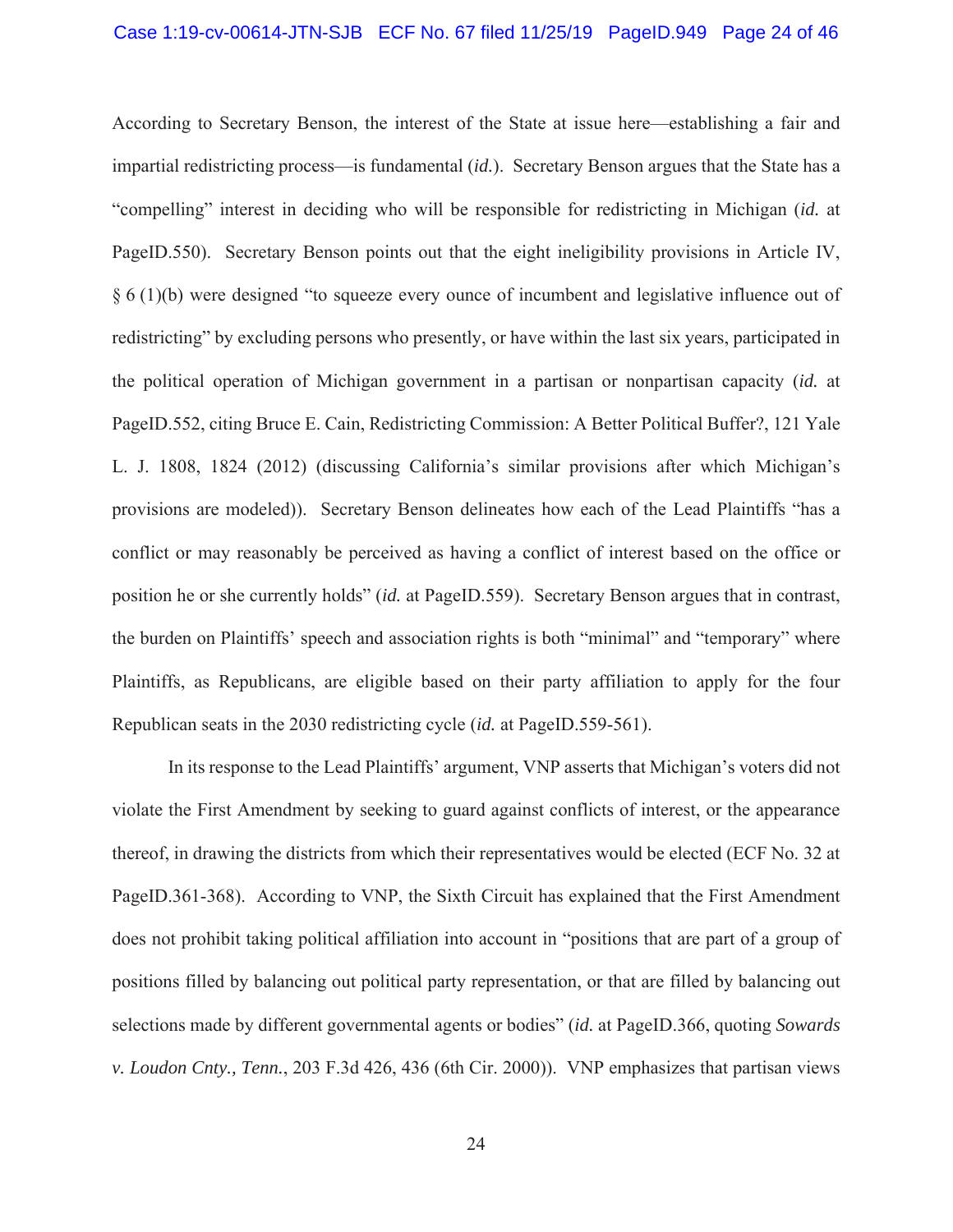and affiliations may be considered as a qualification for such positions without violating the First Amendment (*id.*). VNP argues that even if the Court could find that Plaintiffs have identified a cognizable First Amendment interest, that interest would be overcome by the state's compelling interest in enforcing the Commission's membership qualifications and prohibiting those with political or financial ties to legislators from drawing the districts that will determine who gets elected (*id.* at PageID.369-370).

#### **The Lead Plaintiffs have not shown a likelihood of success on the merits of Count I.**

The Lead Plaintiffs argue that they would be eligible for Commission membership but for the exercise of their First Amendment rights, i.e., that their eligibility has unconstitutional conditions. As the Sixth Circuit recently observed, "[t]he United States Constitution does not contain an Unconstitutional Conditions Clause." *Planned Parenthood of Greater Ohio v. Hodges*, 917 F.3d 908, 911 (6th Cir. 2019). "What it does contain is a series of individual rights guarantees, most prominently those in the first eight provisions of the Bill of Rights and those in the Fourteenth Amendment." *Id.* (ultimately examining the guarantee of due process established by the Fourteenth Amendment). The Supreme Court has held that "even though a person has no 'right' to a valuable governmental benefit and even though the government may deny him the benefit for any number of reasons, . . . [it] may not deny a benefit to a person on a basis that infringes his constitutionally protected interests." *Rutan*, 497 U.S. at 85 (quoting *Perry v. Sindermann*, 408 U.S. 593, 597 (1972)). *See also Planned Parenthood*, 917 F.3d at 911 ("The government may not deny an individual a benefit, even one an individual has no entitlement to, on a basis that infringes his constitutional rights.").

The Lead Plaintiffs identify the allegedly imperiled rights in this case as their rights to "freedom of speech (e.g., by the exclusion of candidates for partisan office or by the activities of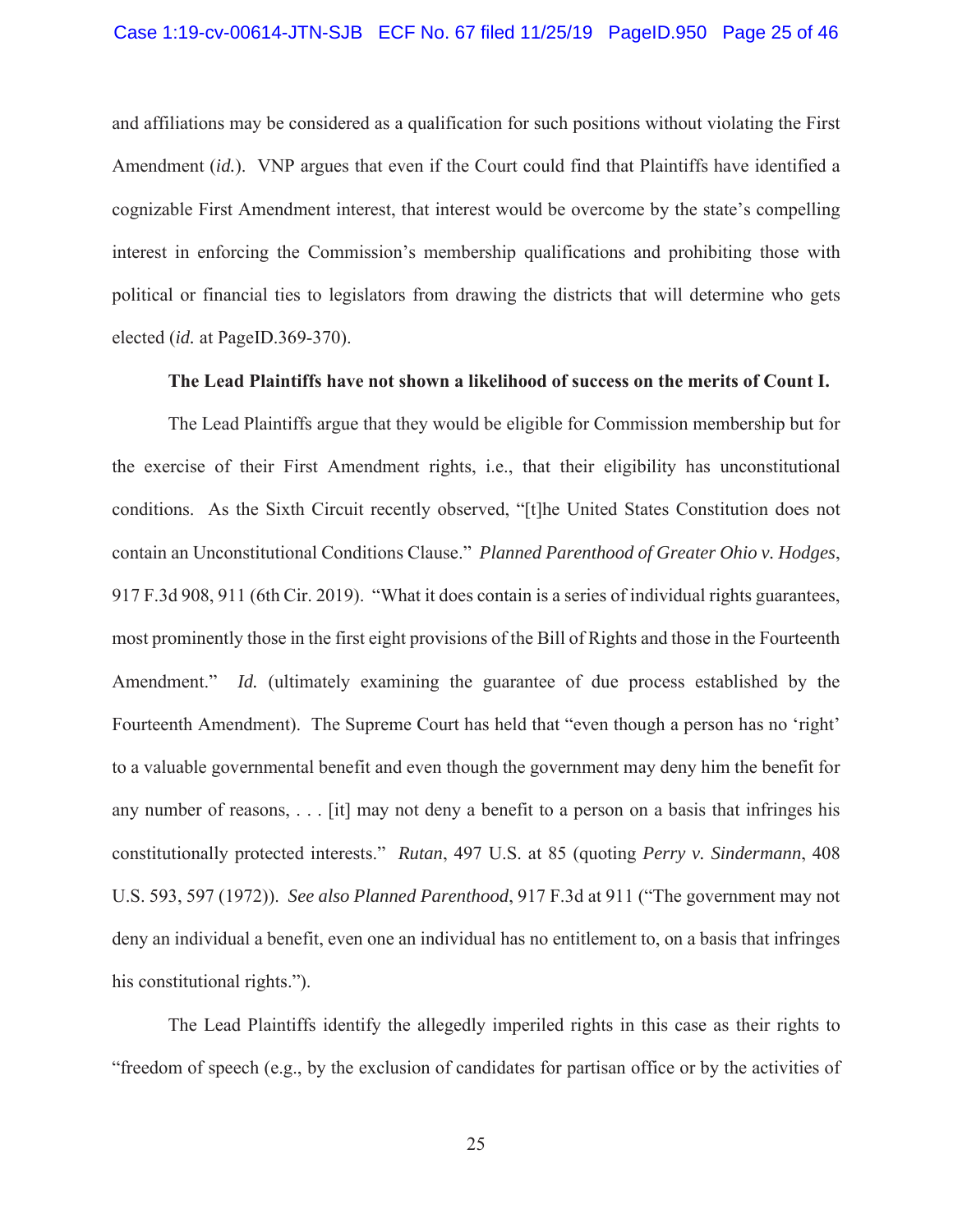#### Case 1:19-cv-00614-JTN-SJB ECF No. 67 filed 11/25/19 PageID.951 Page 26 of 46

certain relatives), right of association (e.g., by the exclusion of members of political parties or by the activities of certain relatives), and/or the right to petition (e.g., by the exclusion of registered lobbyists or by the activities of certain relatives)" (ECF No. 4 at PageID.73). *See generally Elrod v. Burns*, 427 U.S. 347, 355-58 (1976) ("[P]olitical belief and association constitute the core of those activities protected by the First Amendment.").

The Lead Plaintiffs frame their claim within the context of "conditional hiring decisions" (*see* Compl. ¶¶ 25, 38, 44, citing *Rutan*, 497 U.S. 62 ("low-level" state employees and employment applicants filed § 1983 action alleging that they had suffered discrimination in state employment because they had not been Republican Party supporters and that this discrimination violates the First Amendment); *Vickery v. Jones*, 856 F. Supp. 1313, 1318 (S.D. Ill. 1994) (the plaintiff contended that he was denied a second six-month contract as highway maintainer because of the defendant's patronage system), aff'd, 100 F.3d 1334 (7th Cir. 1996)).

VNP likewise examines Plaintiffs' allegedly imperiled rights within the context of personnel decisions, urging the Court to conclude that policymaking positions—and partisan balance commissions in particular—are "exempt" from the rule precluding personnel decisions based upon partisan or political factors. *See Branti v. Finkel*, 445 U.S. 507, 518 (1980) (two county assistant public defenders brought § 1983 action based on the allegation that the newly appointed public defender for the county was about to discharge the plaintiffs solely because they were Republicans); *Sowards*, 203 F.3d at 436 (former jailer brought § 1983 action against county and sheriff alleging she was terminated in retaliation for exercising her First Amendment rights).

In contrast, Secretary Benson, pointing out that members of Michigan's Independent Citizens Redistricting Commission will be state officers, not state employees (ECF No. 39 at PageID.549, n.10), instead examines Plaintiffs' First Amendment rights within the context of state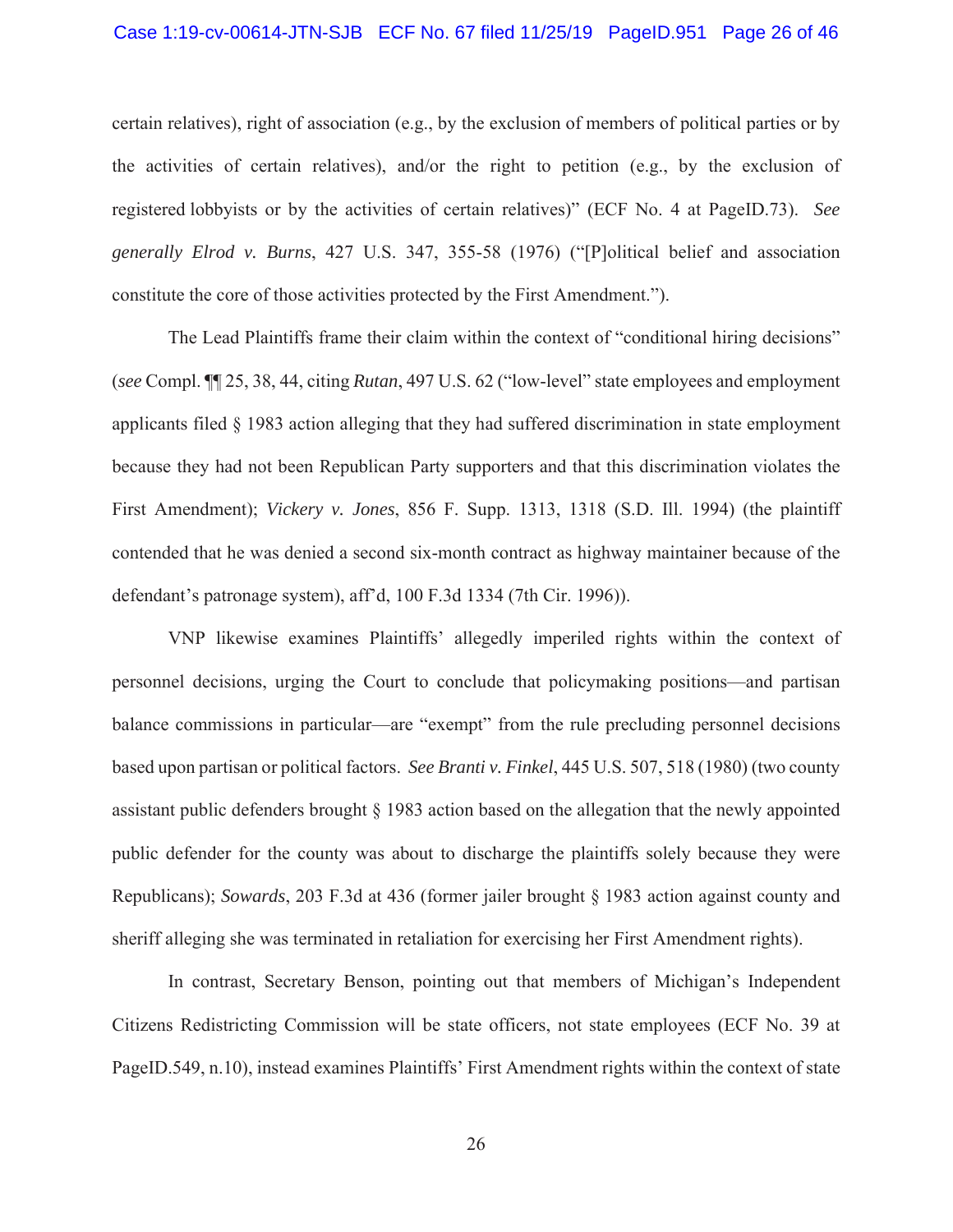#### Case 1:19-cv-00614-JTN-SJB ECF No. 67 filed 11/25/19 PageID.952 Page 27 of 46

election law cases. The Court determines that the election law cases provide the better framework for examining the constitutionality of the criteria for membership on a state redistricting commission. The caselaw examining an employer's discrete hiring decisions does not, in the Court's view, sufficiently encompass the interests at stake in this case. Redistricting "goes to the heart of the political process" in a constitutional democracy. *In re Apportionment of State Legislature—1982*, 321 N.W.2d 565, 581 (Mich. 1982). *See also Rucho*, \_\_\_ U.S. at \_\_\_; 139 S. Ct. at 2498 ("[t]he opportunity to control the drawing of electoral boundaries through the legislative process of apportionment is a critical and traditional part of politics in the United States") (citation omitted).

"First Amendment challenges to state election regulations are evaluated under the threestep *Anderson-Burdick* framework," a framework derived from the holdings in *Anderson v. Celebrezze*, 460 U.S. 780 (1983), and *Burdick v. Takushi*, 504 U.S. 428, 433 (1992). *Schmitt v. LaRose*, 933 F.3d 628, 639 (6th Cir. 2019) (examining statutes governing Ohio's municipal ballotinitiative process). *Anderson* and *Burdick* "define and limit a State's ability to impose certain types of regulatory procedures relating to the election process." *Citizens for Legislative Choice v. Miller*, 144 F.3d 916, 924 (6th Cir. 1998) (examining a Michigan constitutional amendment imposing lifetime term limits on state legislators under the *Anderson-Burdick* balancing test).<sup>3</sup> "[T]he touchstone of *Anderson-Burdick* is its flexibility in weighing competing interests. . ." *Ohio Democratic Party v. Husted*, 834 F.3d 620, 627 (6th Cir. 2016) (quoting *Burdick*, 504 U.S. at 434).

<sup>3</sup> Interestingly, the Sixth Circuit in *Citizens for Legislative Choice*, also briefly analyzed the rights and interests involved in the term-limit amendment under a "Deferential Approach," an approach based on a State's sovereign authority to structure its government, concluding that it would also alternatively affirm the decision to grant the State summary judgment under this approach. 144 F.3d at 924-925. Neither side has proposed use of the Deferential Approach in this case, although the Court observes that the authority of the State to determine the qualifications of its elective and nonelective positions underpins the *Anderson-Burdick* balancing of the interests in this case.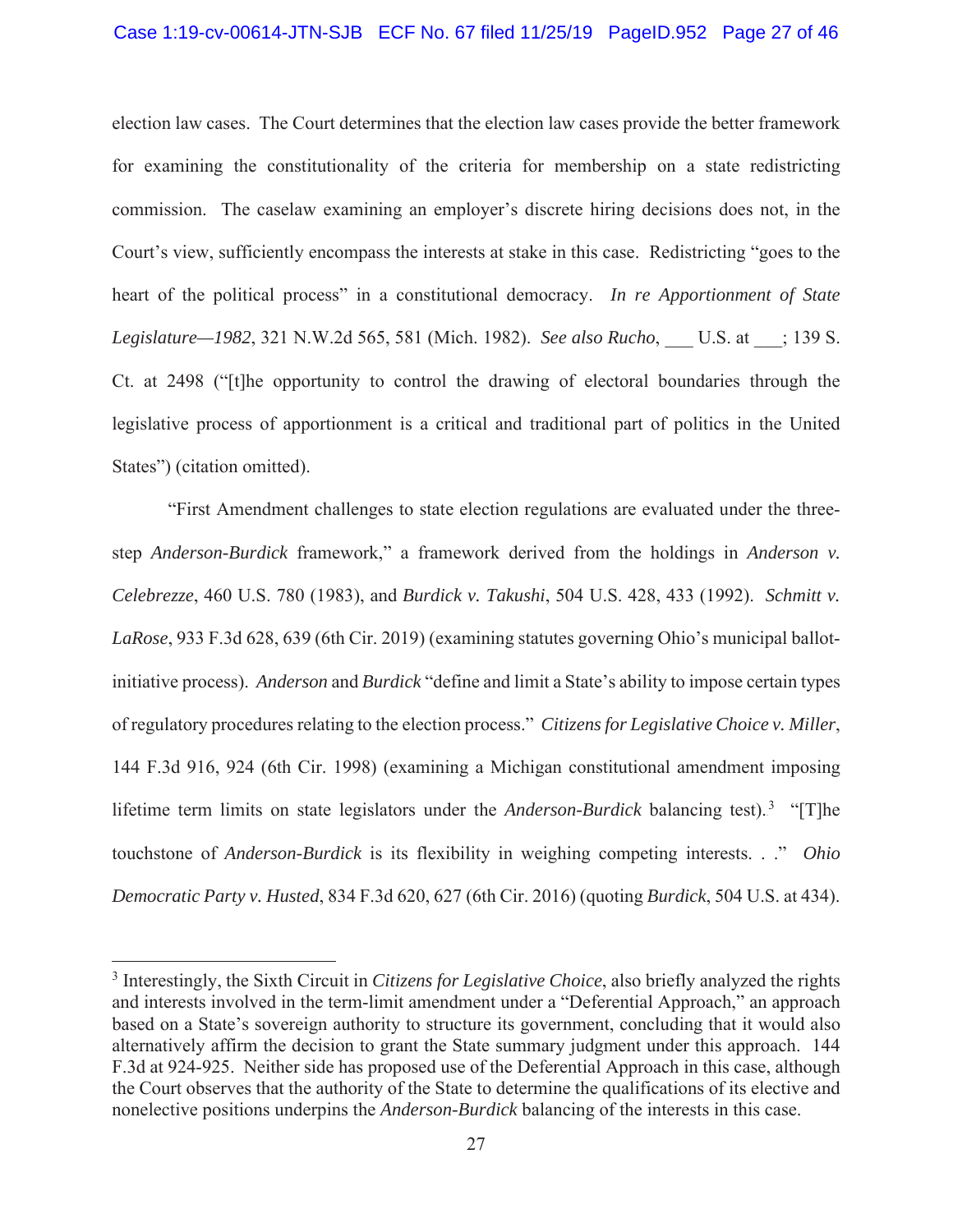*Cf. Anderson*, 460 U.S. at 787 (examining "the right of individuals to associate for the advancement of political beliefs, and the right of qualified voters ... to cast their votes effectively") (citation omitted).

Under the *Anderson-Burdick* framework, courts "weigh the character and magnitude of the burden the State's rule imposes on [Plaintiffs' First Amendment] rights against the interests the State contends justify that burden, and consider the extent to which the State's concerns make the burden necessary." *Schmitt*, 933 F.3d at 639 (quoting *Timmons v. Twin Cities Area New Party*, 520 U.S. 351, 358 (1997) (citations and internal quotation marks omitted)). The first, most critical step is to consider the severity of the restriction. *Id.* Laws imposing "severe burdens on plaintiffs' rights" are subject to strict scrutiny, but "lesser burdens ... trigger less exacting review, and a State's important regulatory interests will usually be enough to justify reasonable, nondiscriminatory restrictions." *Id.* (citations and internal quotation marks omitted). Regulations that fall in the middle "warrant a flexible analysis that weighs the state's interests and chosen means of pursuing them against the burden of the restriction." *Id.* (quoting *Libertarian Party of Ky. v. Grimes*, 835 F.3d 570, 574 (6th Cir. 2016) (citation and internal quotation marks omitted)). At the second step, courts identify and evaluate the state's interests in and justifications for the regulation. *Id.* The third step requires that courts "assess the legitimacy and strength of those interests" and determine whether the restrictions are constitutional. *Id.*

The eligibility provisions at issue do not impose severe burdens on Plaintiffs' First Amendment rights. There is no right to state office or appointment. The right to become a candidate for state office, like the right to vote for the election of state officers, is a privilege of citizenship. *Snowden v. Hughes*, 321 U.S. 1, 7 (1944). *Cf. Bullock v. Carter*, 405 U.S. 134, 142- 43 (1972) ("[T]the Court has not heretofore attached such fundamental status to candidacy as to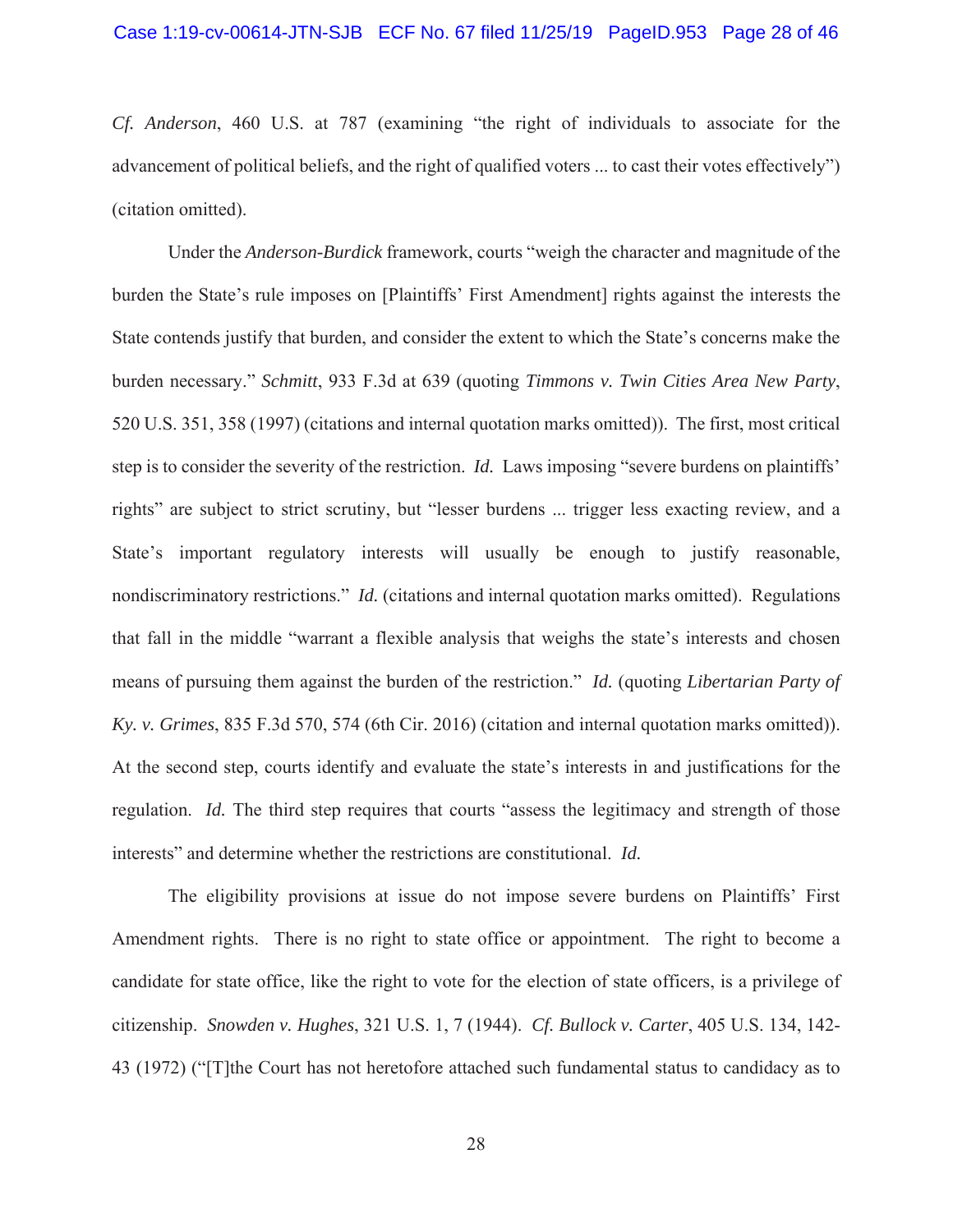#### Case 1:19-cv-00614-JTN-SJB ECF No. 67 filed 11/25/19 PageID.954 Page 29 of 46

invoke a rigorous standard of review."). Nor, as Secretary Benson points out, are the burdens permanent.

In contrast, the State has a compelling interest in deciding who will be responsible for redistricting in Michigan. "As a sovereign polity, Michigan has a fundamental interest in structuring its government." *Citizens for Legislative Choice v. Miller*, 144 F.3d 916, 923 (6th Cir. 1998) (citing *Gregory v. Ashcroft*, 501 U.S. 452, 460 (1991)). "Any change in the means by which the members of the Legislature are chosen is a fundamental matter." *In re Apportionment of State Legislature—1982*, 321 N.W.2d at 581. A court's scrutiny will not be "so demanding where we deal with matters resting firmly within a State's constitutional prerogatives." *Gregory*, 501 U.S. at 462-63.

And "[t]he reality is that districting inevitably has and is intended to have substantial political consequences." *Gaffney v. Cummings*, 412 U.S. 735 (1973). "Politics and political considerations are inseparable from districting and apportionment." *Id.* In their quest to ensure that the redistricting process can no longer be dominated by one political party, *Citizens Protecting Michigan's Constitution*, 922 N.W.2d at 410, a majority of Michigan voters provided for "the character of those who [will] exercise [the] government authority" of redistricting by prescribing the eligibility requirements for the Commission. *Gregory*, 501 U.S. at 460 (examining a state constitutional provision through which the people of Missouri established a qualification for those who sit as their judges). And the Michigan Constitution requires Commission members to perform their duties "in a manner that is impartial and reinforces public confidence" in the redistricting process. MICH. CONST., Art. 4, § 6 (10).

In sum, when balancing the *Anderson-Burdick* factors, while the First Amendment is a check on the State's authority, the State's interests in designating eligibility criteria for an effective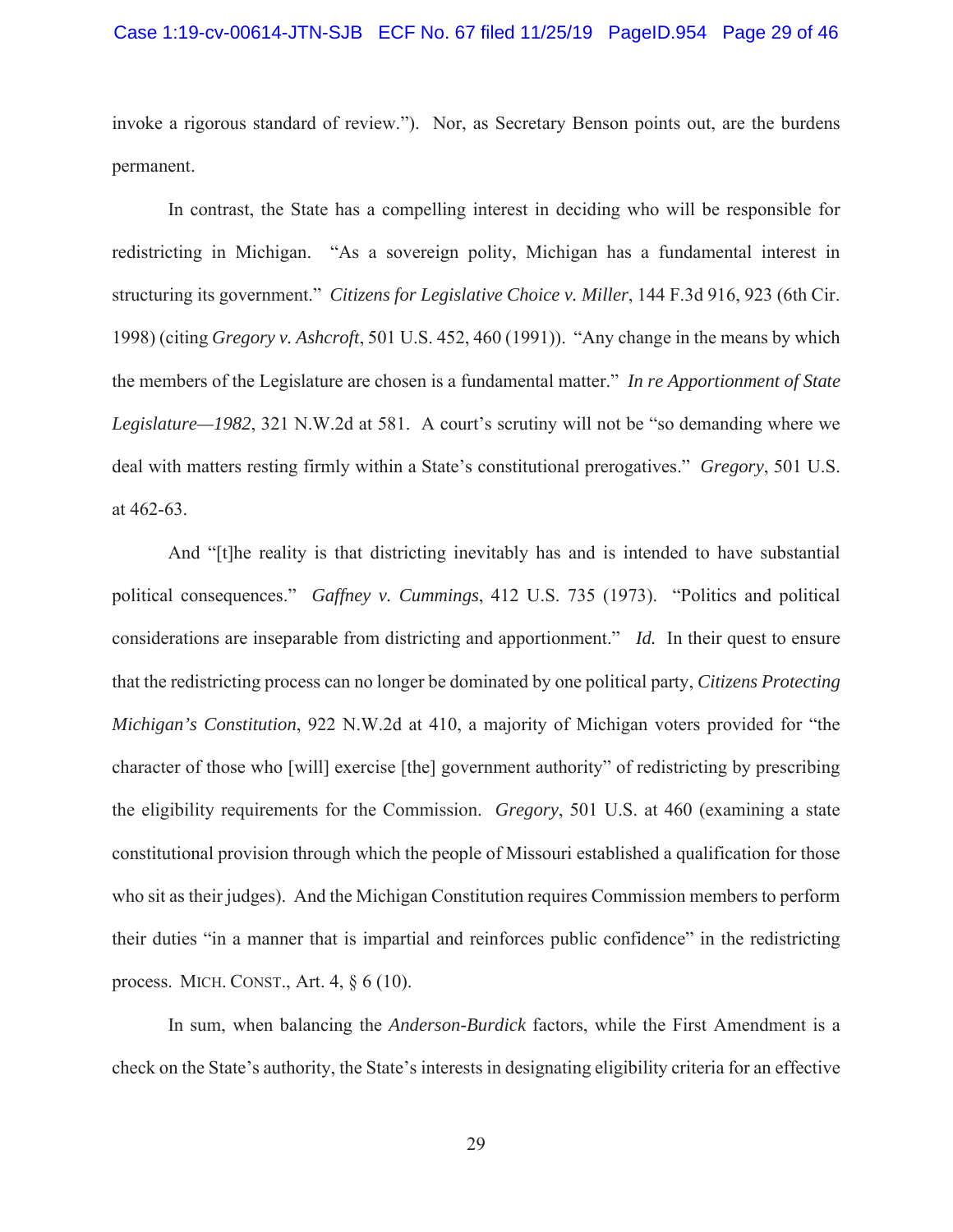redistricting commission are more than sufficient to justify the challenged provisions. The Court determines Plaintiffs are therefore unlikely to succeed on the merits of their First Amendment claim in Count I.

## **b. Equal Protection (Count II)**

Plaintiffs argue that they also have a strong likelihood of success on the merits on their Equal Protection claim in Count II because the "exclusionary factors … burden[] only individuals that fall into set categories because of an exercise of First Amendment rights that may indicate partisan bias, while imposing no restriction on individuals who may be just as partisan, or more partisan" (ECF No. 4 at PageID.76, 79). Plaintiffs argue that "the government interest is not a sufficient fit with the restrictions to justify the distinction the challenged provision draws between Plaintiffs and all other eligible registered voters" (*id.* at PageID.76). Plaintiffs argue that "[t]hese exclusions are not justified by the stated interests of implementing a 'fair, impartial, and transparent redistricting process' because excluding Plaintiffs from the Commission cannot be adequately linked to the achievement of those goals" (*id.* at PageID.77, 81).

In response, Secretary Benson argues that there is more than a sufficient rational relationship between the disparate treatment of Plaintiffs and the government's interests (ECF No. 39 at PageID.564). Specifically, Secretary Benson maintains that "the manifest purpose of the amendment is to transfer the power of establishing legislative districts from the legislature and the political parties who dominate it to the hands of citizens without a personal stake in the details of how and where those districts are drawn" (*id.*). Secretary Benson opines that the government's legitimate interest in protecting the legitimacy of the people's chosen redistricting system is a clearly rational reason to exclude these categories of person from the Commission (*id.* at PageID.565). Secretary Benson argues that like other anti-nepotism statutes and restrictions, there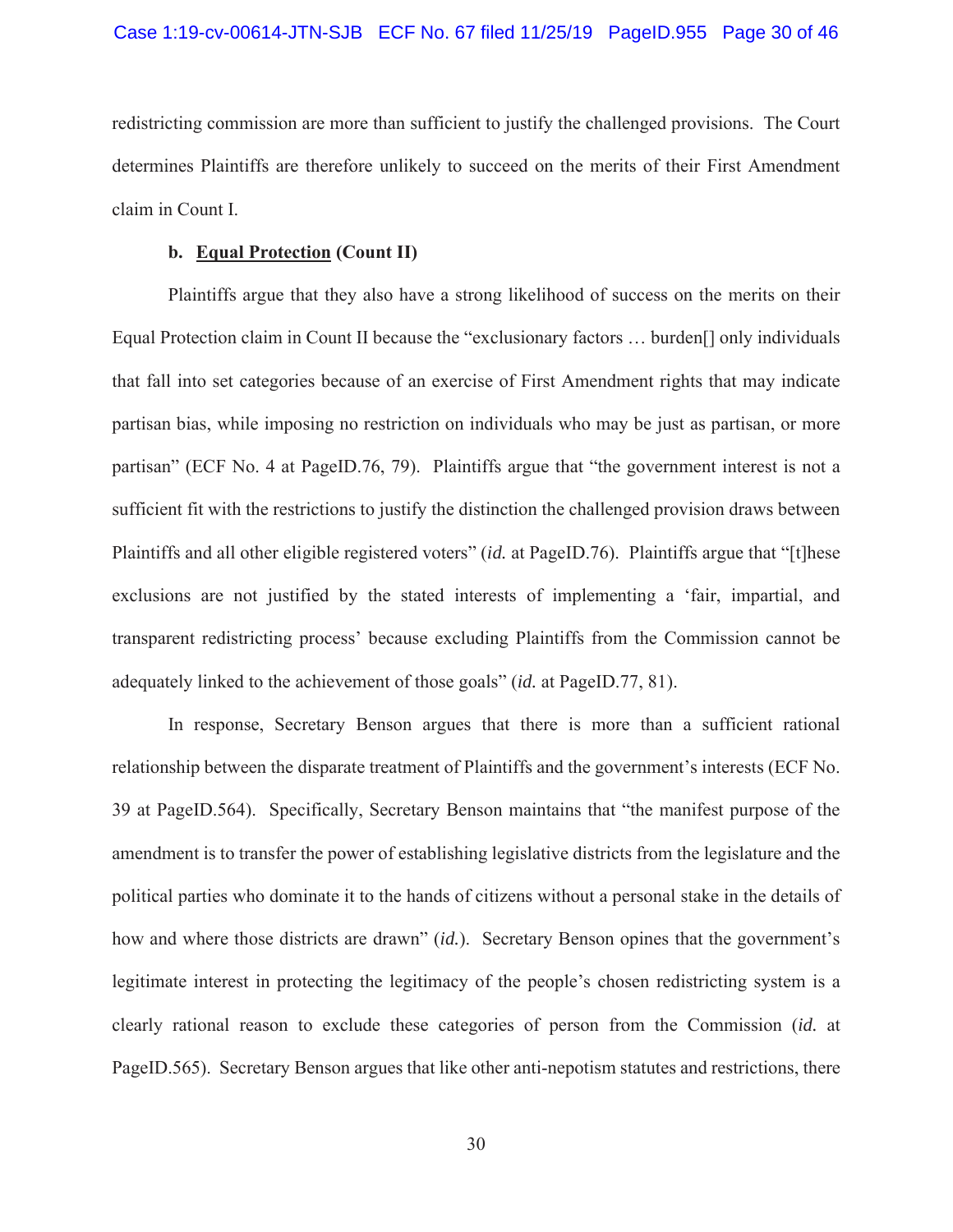#### Case 1:19-cv-00614-JTN-SJB ECF No. 67 filed 11/25/19 PageID.956 Page 31 of 46

is also a rational basis to exclude certain close family relations of that political class of persons, who can be presumed to have a financial or other interest in the outcome of the redistricting on behalf of their relatives (*id.* at PageID.565-566). Secretary Benson emphasizes that the Lead Plaintiffs' exclusion is not based upon their chosen party affiliation but upon their real or apparent conflicts of interest, i.e., their professional or financial reliance, as to the outcome of the decisions the Commission will be required to make (*id.* at PageID.567-568).

#### **The Lead Plaintiffs have not shown a likelihood of success on the merits of Count II.**

The United States Supreme Court has "long held that 'a classification neither involving fundamental rights nor proceeding along suspect lines ... cannot run afoul of the Equal Protection Clause if there is a rational relationship between the disparity of treatment and some legitimate governmental purpose.'" *Armour v. City of Indianapolis, Ind.*, 566 U.S. 673, 680 (2012) (quoting *Heller v. Doe*, 509 U.S. 312, 319-20 (1993)). For the reasons previously stated, the Lead Plaintiffs are unlikely to succeed in demonstrating that the eligibility criteria impose a severe burden on their First Amendment rights. And the Lead Plaintiffs do not belong to any suspect classification such as race or religion. Per the allegations in their Complaint, the Lead Plaintiffs are partisan candidates or elected officials, political party officers, paid political consultants, legislative employees, lobbyists and/or certain close relatives of the same. For the reasons previously stated and more fully stated by Secretary Benson, the difference in treatment between persons within and outside these eight enumerated categories rationally furthers a legitimate state interest in establishing a fair and impartial redistricting process.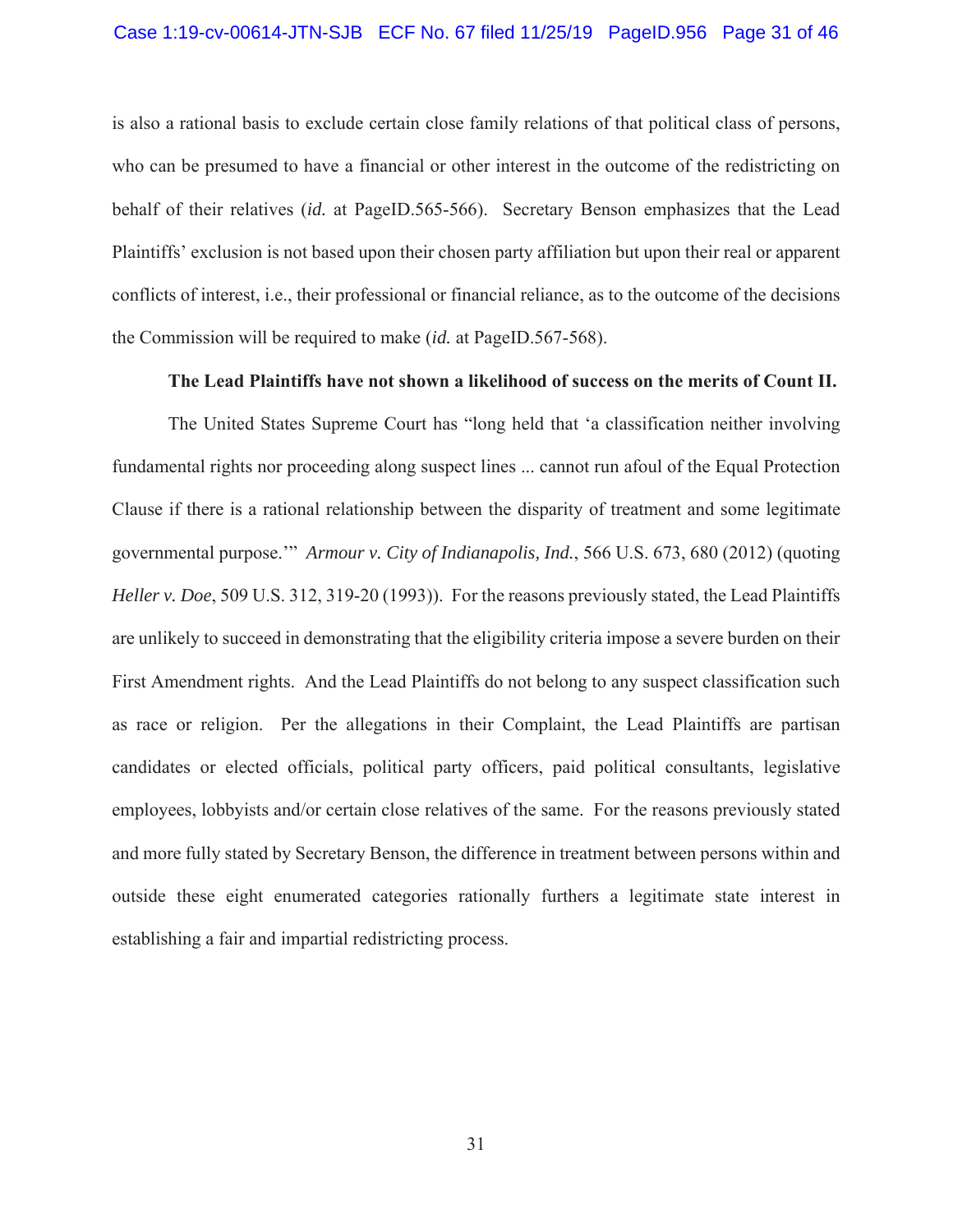Accordingly, the Lead Plaintiffs have not demonstrated a strong likelihood of success on the merits of either of their claims.<sup>4</sup> This first preliminary injunction factor therefore balances in Defendants' favor.

# **2. Irreparable Injury**

On the second preliminary injunction factor, Plaintiffs argue that absent an injunction, they will suffer irreparable injury by their ineligibility for participation in the Commission (ECF No. 4) at PageID.86). Specifically, they argue that they are "banned from consideration and eligibility for participation in the Commission while also facing the sophie's choice of continuing to exercise their First Amendment rights and participate in the political process, or forego that protected participation in order to someday gain eligibility to participate in the Commission" (*id.* at PageID.87).

Secretary Benson argues that Plaintiffs have not demonstrated any irreparable injury where there is no associational or expression-based exclusion of their viewpoints, because, "by the express terms of the amendment, there will be persons affiliating with their political party on the Commission, and Plaintiffs otherwise remain to affiliate and express their views" (ECF No. 39 at PageID.573-574). Second, Secretary Benson argues that to whatever extent Plaintiffs raise a claim based on "exclusion from state employment," that is not an "irreparable" injury but an injury for which Plaintiffs could receive monetary compensation for the pay they might have received as

<sup>&</sup>lt;sup>4</sup> Plaintiffs also argue that where the eligibility provisions are unconstitutional, "there is a strong" likelihood that the entire Commission will be declared invalid" because the unconstitutional provisions of the amendment are not severable from the remaining provisions regarding the Commission under the precedent and the circumstances presented here, which include the voters' belief that such restrictions were a vital part of the overall proposal (ECF No. 4 at PageID.81-85). Because the Court has determined that Plaintiffs are not likely to succeed on the merits of their constitutional claims, the Court declines, at this juncture, to address the effect of the severability provision.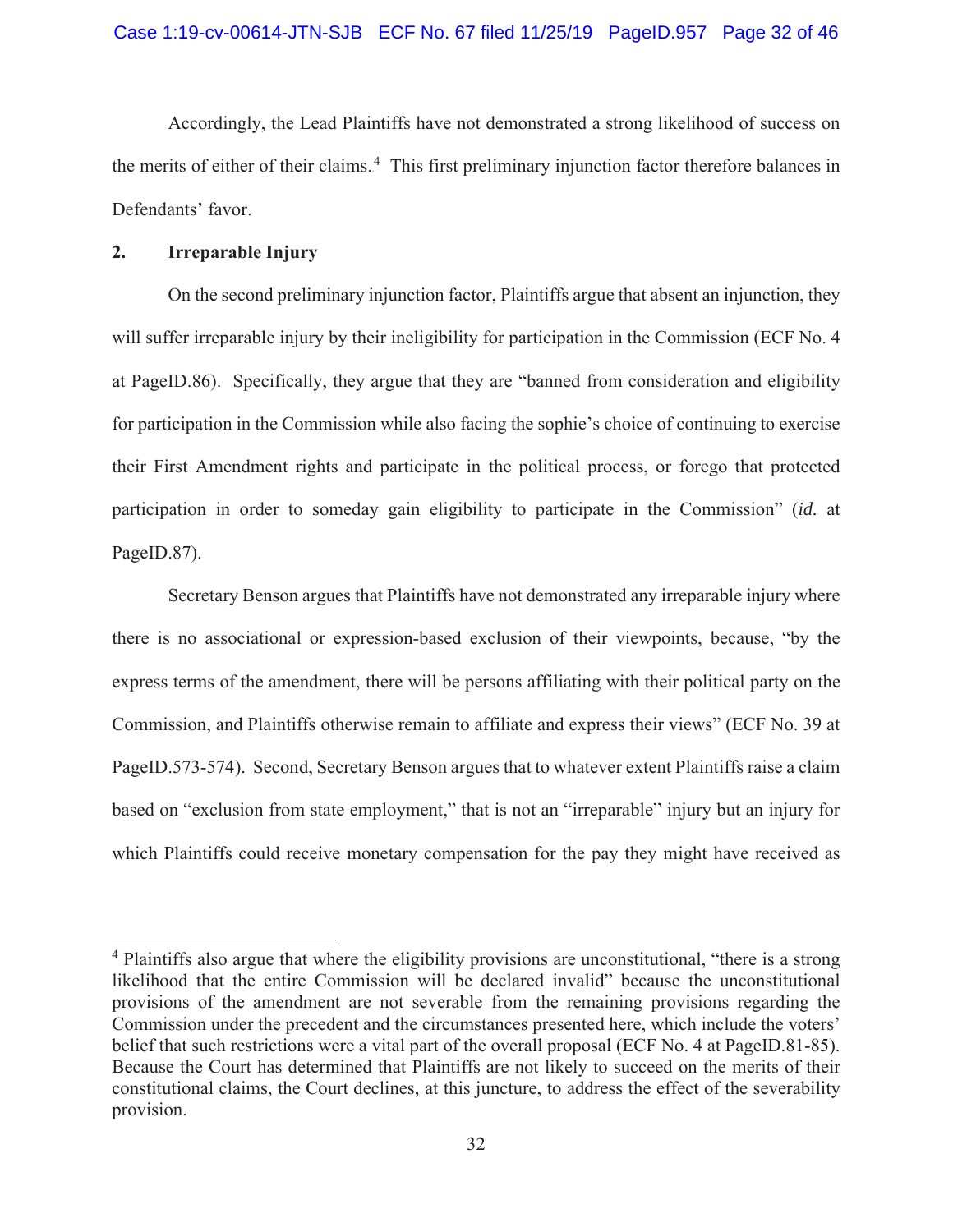#### Case 1:19-cv-00614-JTN-SJB ECF No. 67 filed 11/25/19 PageID.958 Page 33 of 46

Commission members (*id.* at PageID.574). Secretary Benson argues that to the extent Plaintiffs allege that they may be unconstitutionally excluded from service on the Commission, applications are not due until June 2020, and there is time enough to fully litigate the issues (*id.*).

VNP argues that the new constitutional language is entitled to a presumption of constitutionality and that there is ample time and opportunity for adjudication of Plaintiffs' claims and enforcement of any relief that might be ordered in this matter (ECF No. 32 at PageID.352).

Again, the remaining factors largely depend on whether a constitutional violation exists. *Libertarian Party*, 751 F.3d at 412. For example, "it is well-settled that 'loss of First Amendment freedoms, for even minimal periods of time, unquestionably constitutes irreparable injury.'" *Id.*  (quoting *Elrod*, 427 U.S. at 373). Here, the Court has determined that the Lead Plaintiffs are unlikely to prevail on the merits of their constitutional claims. Further, Defendants' points that the Lead Plaintiffs' injuries are, in fact, not irreparable absent a preliminary injunction are well taken. This factor therefore also balances in Defendants' favor.

#### **3. Substantial Injury & Public Interest**

The Lead Plaintiffs briefly argue that granting an injunction will not cause substantial harm to others and is in the public interest (ECF No. 4 at PageID.87-88).

In response, Secretary Benson argues that an injunction will irreparably harm the State inasmuch as any delay in the process will effectively prevent the Secretary from completing the necessary tasks to meet the constitutionally-mandated January 1 deadline for mailing applications and timely complete the random selection process for members of the Commission to, in turn, timely complete their duties (ECF No. 39 at PageID.575). Secretary Benson argues that an injunction will also irreparably harm Michigan's citizens because the challenged constitutional amendment was duly enacted by the Michigan voters as an expression of their will as to whom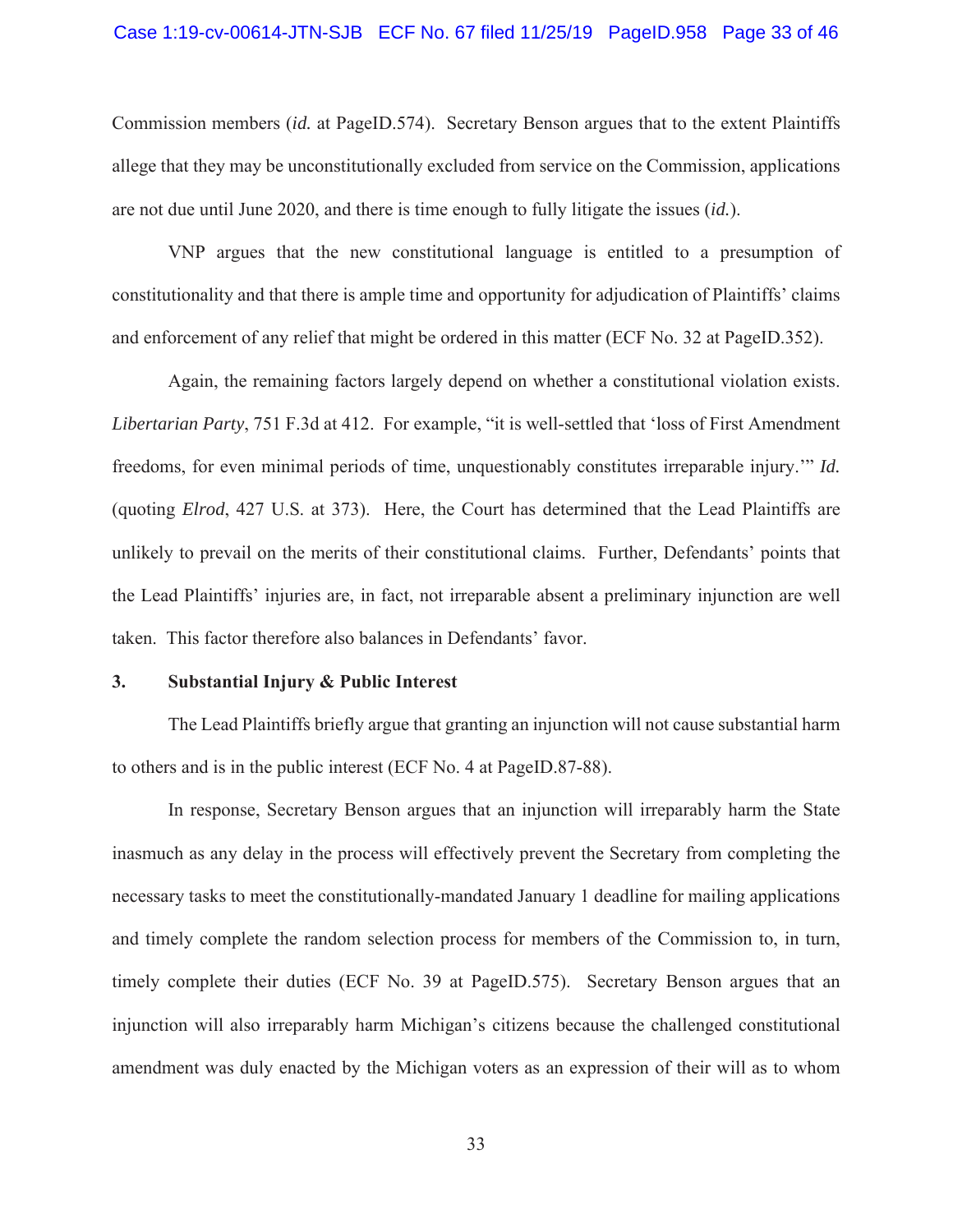# Case 1:19-cv-00614-JTN-SJB ECF No. 67 filed 11/25/19 PageID.959 Page 34 of 46

they wanted to exercise the power of drawing their electoral districts (*id.*). Secretary Benson argues that the people have a strong interest in having their Constitution effectuated (*id.* at PageID.576).

VNP similarly points out that "in light of the unwarranted disruption of the constitutional process that would be brought about by the requested preliminary injunction, it is also plain that the public interest would not be served by an order granting that relief" (ECF No. 32 at PageID.352).

"[T]he public interest lies in a correct application of the federal constitutional and statutory provisions upon which the claimants have brought this claim and ultimately. . . upon the will of the people of Michigan being effected in accordance with Michigan law." *Coalition to Defend Affirmative Action v. Granholm*, 473 F.3d 237, 252 (6th Cir. 2006) (internal quotation and citation omitted). Even if the Court viewed the merits of the Lead Plaintiffs' claims differently, preserving the status chosen by the voters more than one year ago is important as this case progresses through the courts toward final resolution. These last two factors therefore balance in Defendants' favor.

In sum, the Court, in its discretion, determines that awarding the kind of relief that the Supreme Court has characterized as "extraordinary" and "drastic," *Munaf*, 553 U.S. at 690; *Platt*, 769 F.3d at 454, is not justified in this case. Rather, the Court denies the Lead Plaintiffs' motion for a preliminary injunction.

#### **D. The Member Case**

## **1. Likelihood of Success on the Merits**

#### **a. Freedom of Association (Count I)**

In support of the merits of MRP's Freedom of Association claim in Count I, the Member Plaintiffs rely heavily on the Supreme Court's decision in *California Democratic Party v. Jones*,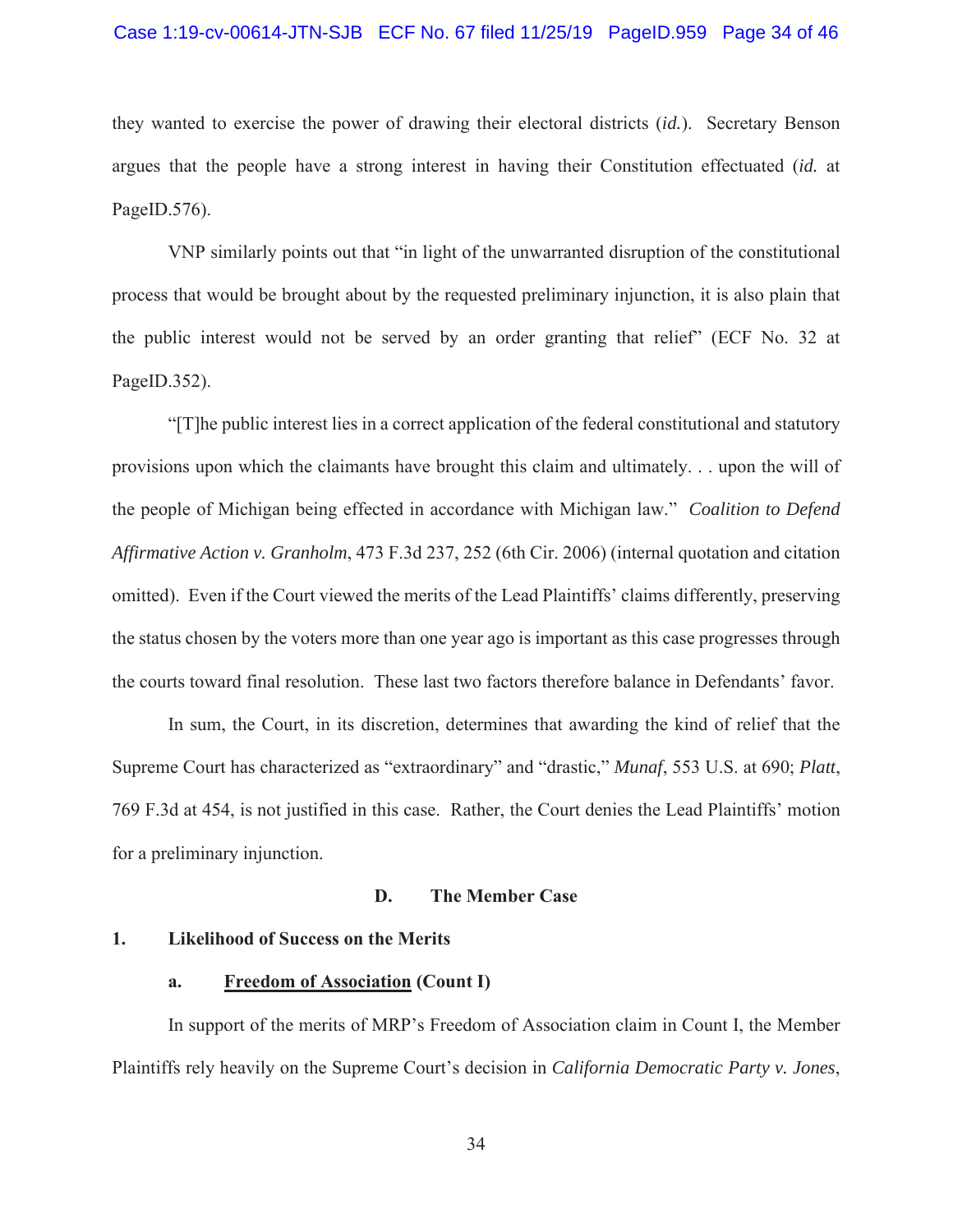#### Case 1:19-cv-00614-JTN-SJB ECF No. 67 filed 11/25/19 PageID.960 Page 35 of 46

530 U.S. 567 (2000), and the right of a political party to select its "standard bearers" and exclude persons from membership (Member Case, ECF No. 3 at PageID.57-60; Member Compl. ¶ 72, ECF No. 1 at PageID.16; ECF No. 54 at PageID.739-741). Plaintiffs argue that like the challenged provision in *Jones,* a California proposition that converted the state's primary election from a closed to a blanket primary, the challenged provisions in this case similarly violate the rights to associate and not to associate because "applicants for commissioner self-designate their affiliation with one of the two major political parties without any involvement or consent of that political party" (Member Case, ECF No. 3 at PageID.60). Plaintiffs argue that the challenged provisions will "result in a situation where those who do not represent MRP's interests are selected as Republican commissioners" (*id.*).

In response, Secretary Benson argues that Plaintiffs' claim that the commissioners will be their "standard bearers" and representatives is based upon a fundamental misunderstanding of what the Commission is and who its members will be: "Commissioners are not party nominees or candidates, and so they are not chosen to be party standard bearers or to deliver the party's message" (ECF No. 45 at PageID.636-639). Secretary Benson emphasizes that the point of the movement driven by "Voters Not Politicians" was to have the districts drawn by the voters, rather than legislators or political insiders; therefore, the enacted provisions do not require that the applicants be actual *members* of any party—they need only attest to whether they affiliate themselves with a party (*id.* at PageID.638-639 [emphasis in original]). Secretary Benson also points out that the MRP has not alleged that it has, or could properly develop, a process to prevent or exclude people from voting for its candidates or claiming affinity with MRP (*id.* at PageID.640). Last, Secretary Benson points out that the MRP has remedies to pursue if it believes an individual is attempting to perpetrate some fraud in his or her application (*id.* at PageID.641).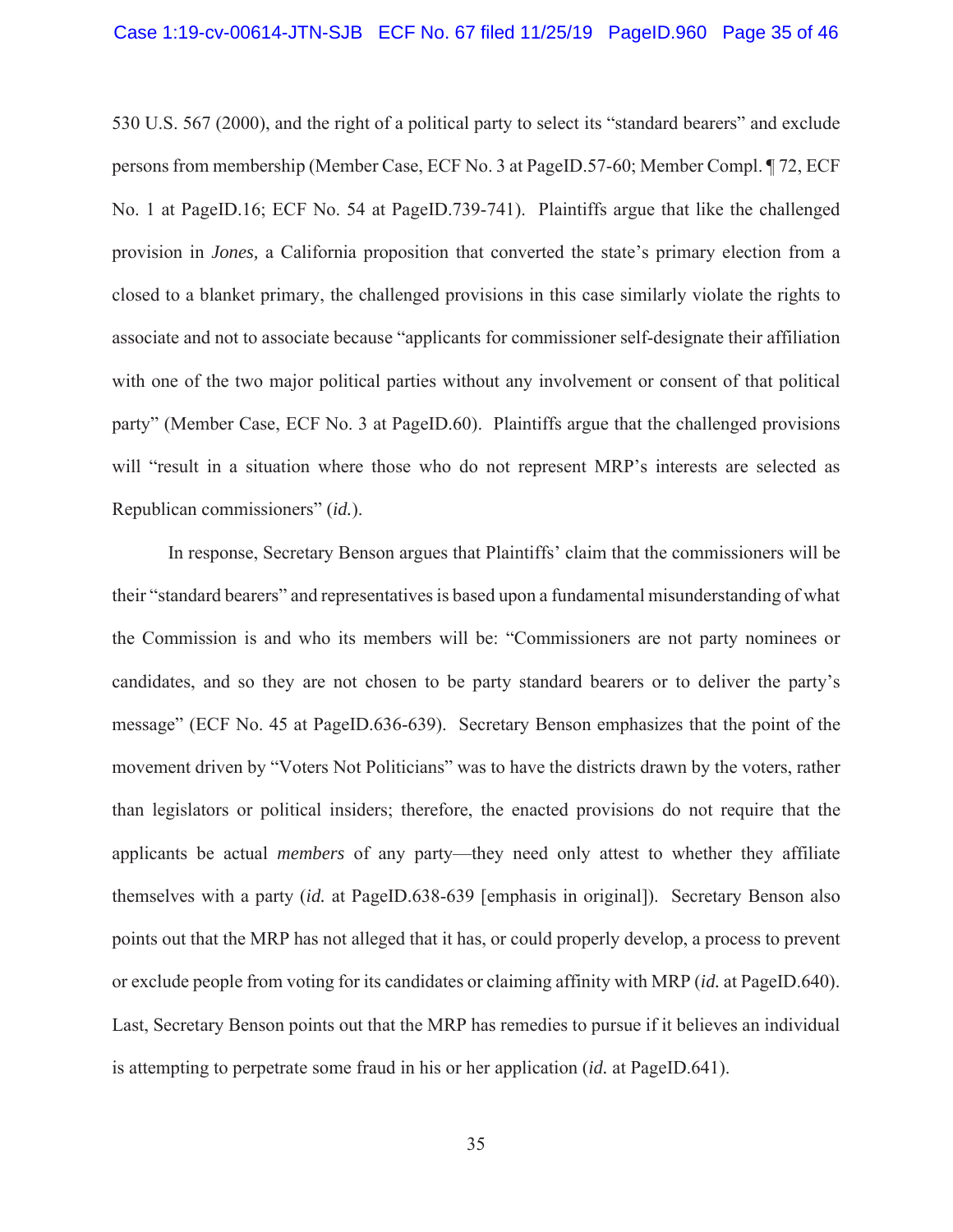#### Case 1:19-cv-00614-JTN-SJB ECF No. 67 filed 11/25/19 PageID.961 Page 36 of 46

In response, VNP argues that the commissioner selection process does not violate MRP's freedom of association (ECF No. 36 at PageID.456-461). VNP points out that unlike a political party's nominee for elected office, a commissioner on Michigan's independent redistricting commission does not "determine[ ] the party's positions on the most significant public policy issues of the day" or "become[ ] the party's ambassador to the general electorate in winning it over to the party's views" (*id.* at PageID.458, quoting *Jones*, 530 U.S. at 575). Nor, argues VNP, are redistricting commissioners tasked with being "a standard bearer who best represents the party's ideologies and preferences" (*id.*, quoting *Jones, supra*). VNP emphasizes that the contrary is instead true—"the voters of Michigan determined that commissioners should be prohibited from seeking to advantage political parties in adopting redistricting plans" (*id.*, citing MICH. CONST. Article IV § 6(13)(d) ("Districts shall not provide a disproportionate advantage to any political party.")). VNP concludes that "political parties have no First Amendment associational right to dictate the membership of government commissions" (*id.* at PageID.459).

# **The Member Plaintiffs have not shown a likelihood of success on the merits of Count I.**

"[T]he freedom to associate with others for the common advancement of political beliefs and ideas is a form of 'orderly group activity' protected by the First and Fourteenth Amendments." *Kusper v. Pontikes*, 414 U.S. 51, 56-57 (1973) (citations omitted). "The right to associate with the political party of one's choice is an integral part of this basic constitutional freedom." *Id.*

In *Jones*, 530 U.S. at 577, the Supreme Court held that California's blanket primary unconstitutionally "forces political parties to associate with—to have their nominees, and hence their positions, determined by—those who, at best, have refused to affiliate with the party, and, at worst, have expressly affiliated with a rival." Here, however, unlike the provision in *Jones*, neither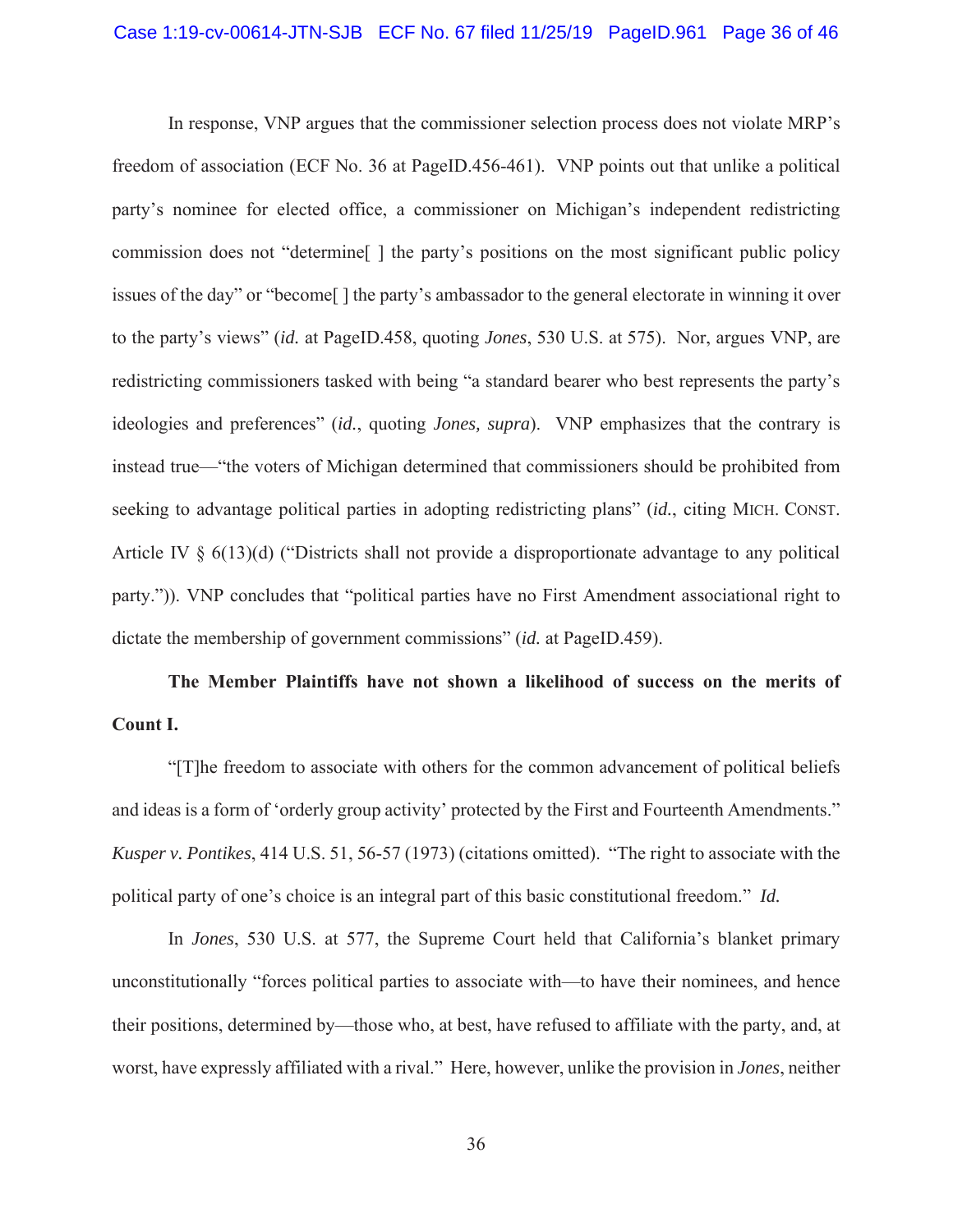#### Case 1:19-cv-00614-JTN-SJB ECF No. 67 filed 11/25/19 PageID.962 Page 37 of 46

the Michigan constitutional amendment nor membership in the Commission defines what it means to be a Republican or a Democrat. As a result, *Jones* is simply inapplicable. Further, because the position of redistricting commissioner is randomly drawn from pools of voters, there is no basis for the commissioners to be regarded as "standard bearers" for the parties. Rather, as Secretary Benson powerfully indicates, "Commissioners will be drawn from the same people to whom the parties will later appeal to *vote for* those standard bearers and representatives" (ECF No. 45 at PageID.640 [emphasis in original]).

#### **b. Freedom of Association (Count II)**

In the individual Plaintiffs' Freedom of Association claim in Count II, the Member Plaintiffs allege that they express their political affiliation with the Michigan Republican Party through one or more of the roles described in the Commission's disqualifying criteria (Member Compl. ¶ 81, ECF No. 1 at PageID.19). The Member Plaintiffs argue that the criteria are "overly broad" and create a prospective "total bar to service" on the Commission based on *past* political activities, regardless whether those political activities would continue during the individual's term of office (Member Case, ECF No. 3 at PageID.62-64 [emphasis in original]; *see also* ECF No. 54 at PageID.745).

In response, Secretary Benson argues that the Member Plaintiffs' argument on the merits of Count II also "misses the mark" (ECF No. 45 at PageID.642). Like her argument in the Lead Case, Secretary Benson argues that while the individual Plaintiffs in the Member Case possess a fundamental right to freedom of association, the interests of the State plainly outweigh any burden or infringement of those rights caused by the provisions in § 6 (*id.* at PageID.644). According to Secretary Benson, the interest of the State at issue here—establishing a fair and impartial redistricting process—is fundamental (*id.*). Secretary Benson argues that the State has a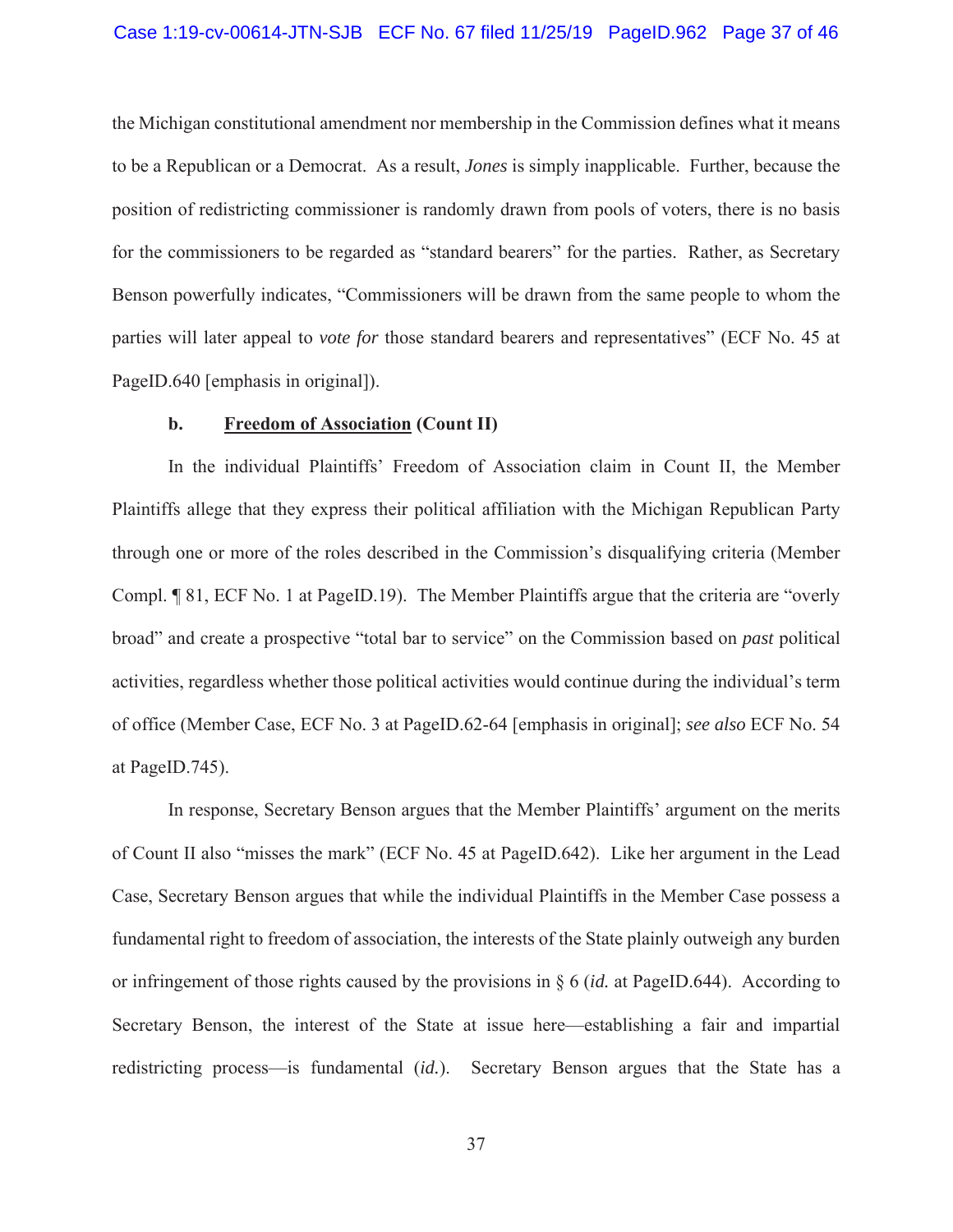#### Case 1:19-cv-00614-JTN-SJB ECF No. 67 filed 11/25/19 PageID.963 Page 38 of 46

"compelling" interest in deciding who will be responsible for redistricting in Michigan (*id.* at PageID.644). Secretary Benson reiterates that the ineligibility provisions were designed "to squeeze every ounce of incumbent and legislative influence out of redistricting" by excluding persons who presently, or have within the last six years, participated in the political operation of Michigan government in a partisan or nonpartisan capacity (*id.*). Secretary Benson delineates how each individual Plaintiff in the Member Case "has a conflict or may reasonably be perceived as having a conflict of interest based on the office or position he or she currently holds" (*id.* at PageID.647-649). Last, Secretary Benson argues that the burden on Plaintiffs' association rights is both "minimal" and "temporary" where Plaintiffs, as Republicans, are eligible based on their party affiliation to apply for the four Republican seats in the 2030 redistricting cycle (*id.* at PageID.649-650).

VNP similarly responds that the Commission's qualification requirements do not violate the individual Plaintiffs' First Amendment freedom of association (ECF No. 36 at PageID.462). VNP argues that the individual Plaintiffs are also particularly wrong to contend that they face a "total bar to service on the commission" where their conflicts of interest only preclude their service for a period of six years after the relevant activity ends (*id.* at PageID.463, citing MICH. CONST. Article IV § 6(1)(b) and *Clements v. Fashing*, 457 U.S. 957, 967 (1982) (explaining that "[a] 'waiting period' is hardly a significant barrier to candidacy" and that it had previously "upheld a 7-year durational residency requirement for candidacy")).

**The Member Plaintiffs have not shown a likelihood of success on the merits of Count II.**

For the reasons previously stated by the Court and more fully stated by Defendants, while the First Amendment is a check on the State's authority, the State's interests in designating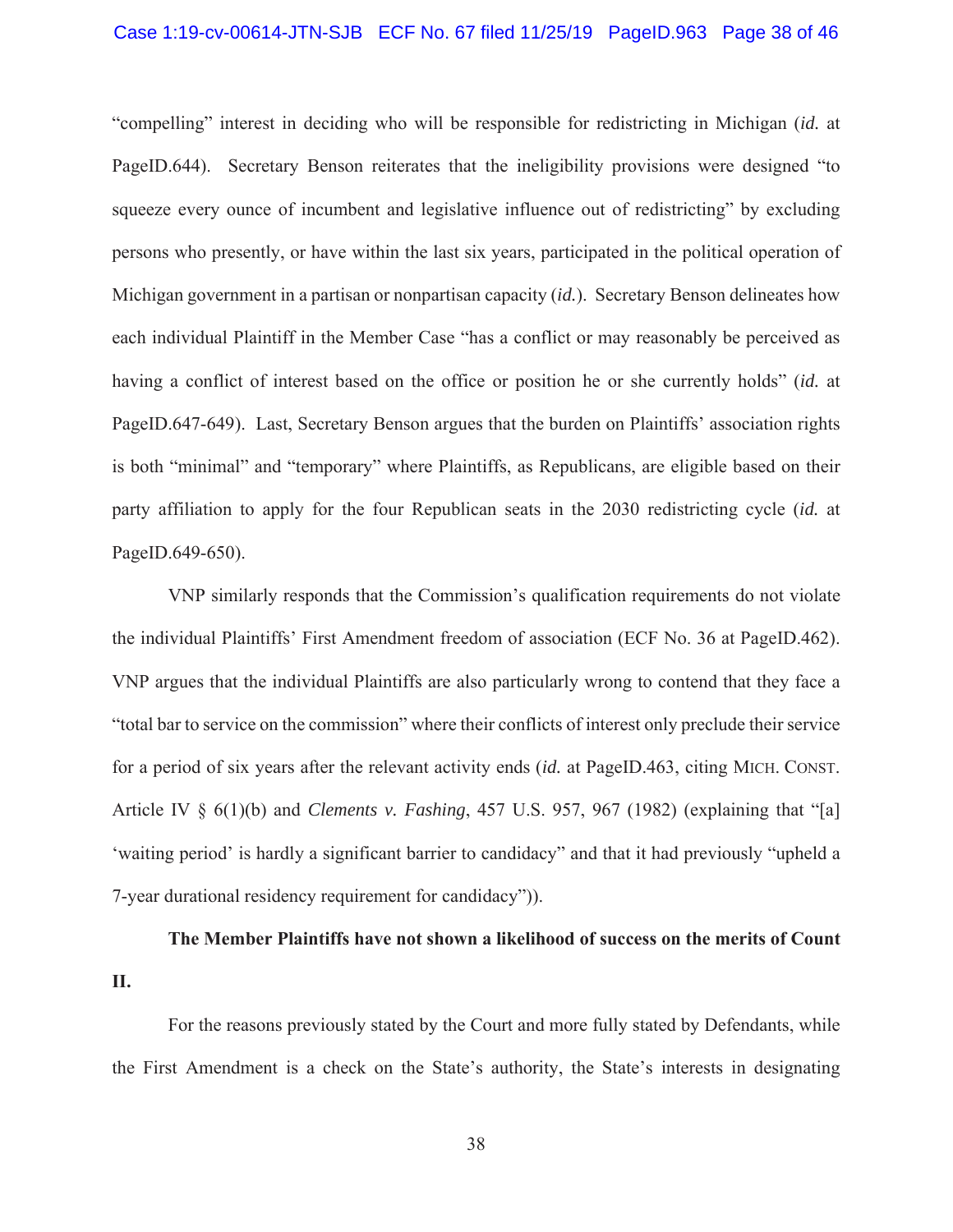#### Case 1:19-cv-00614-JTN-SJB ECF No. 67 filed 11/25/19 PageID.964 Page 39 of 46

eligibility criteria for an effective redistricting commission are, on balance, more than sufficient to justify the challenged provisions.

#### **c. Freedom of Speech—Viewpoint Discrimination (Count III)**

The Member Plaintiffs' Count III focusses on the composition of the Commission, specifically challenging that "[a]pplicants who affiliate with one of the two major parties, including MRP, are disfavored because only four positions are reserved to each of the pools of affiliating applicants, while five positions are reserved to the pool of unaffiliating applicants" (Member Compl. ¶ 94, ECF No. 1 at PageID.20). The Member Plaintiffs argue that "through the specific allocation of commissioner seats based on party affiliation—*a minority of which are reserved to each of the major political parties*—the VNP Proposal seeks to suppress speech and expression motivated by Republican ideologies and perspectives, while enhancing the perspectives of commissioners who are unaffiliated with either major party by allocating more seats to that pool of applicants" (Member Case, ECF No. 3 at PageID.66 [emphasis in original]).

In response, Secretary Benson argues that the amendment does not impose any kind of viewpoint discrimination (ECF No. 45 at PageID.653). Secretary Benson argues that Plaintiffs err in reducing the non-affiliated Commission seats to being "independent" seats, and Secretary Benson asserts that the MRP is not disadvantaged by having four members affiliated with it, as opposed to five members affiliating with all other groups and no group at all (*id.* at PageID.654). Secretary Benson also argues that a close review of the language of the amendment shows that the number of commissioners in each of the three groups has little effect on the relative power those groups will have in the Commission's decisions (*id.* at PageID.654-655). Last, Secretary Benson opines that the Member Plaintiffs' argument is ambiguous as to what "viewpoint" they claim is affected by the composition of the Commission (*id.* at PageID.655-656).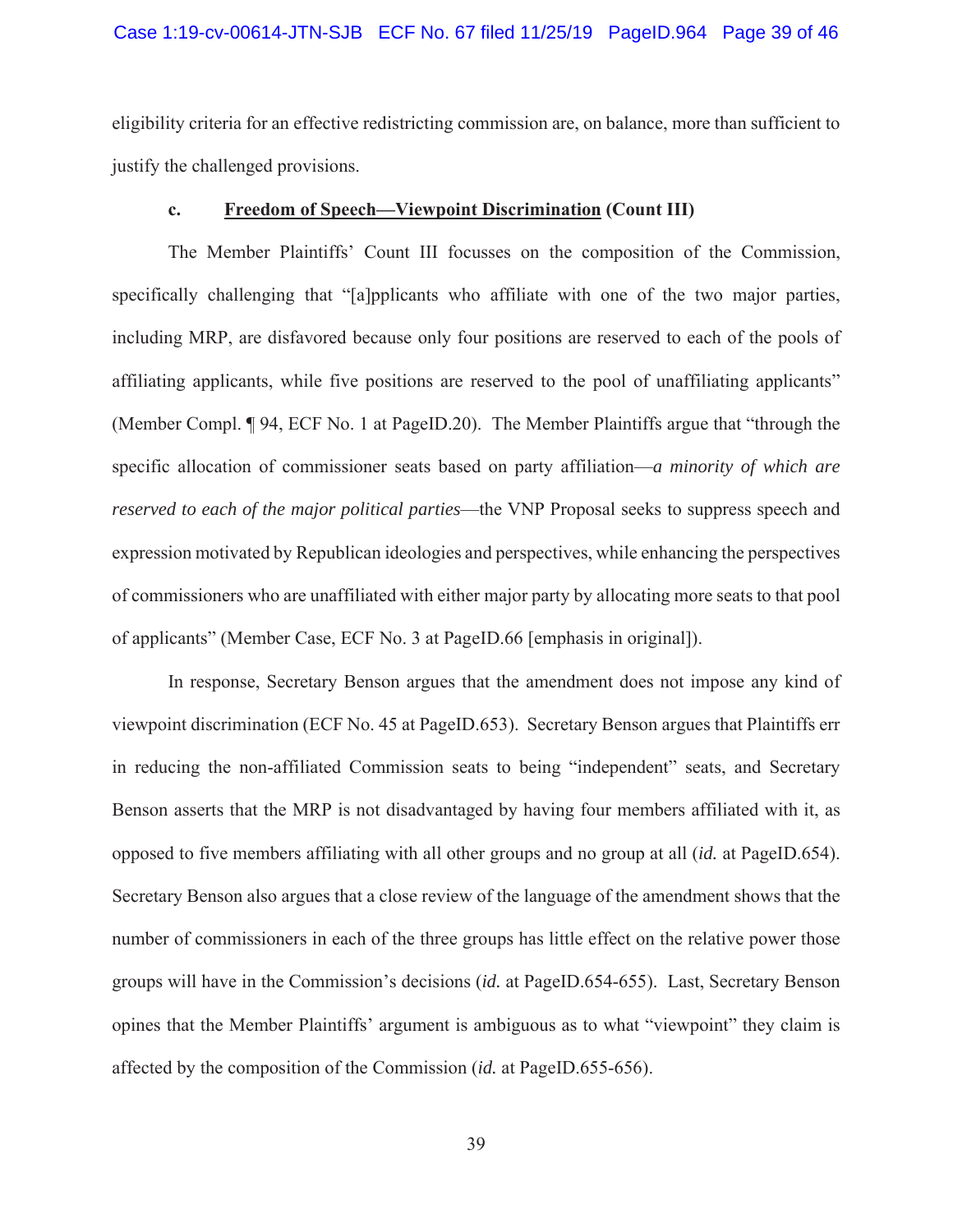#### Case 1:19-cv-00614-JTN-SJB ECF No. 67 filed 11/25/19 PageID.965 Page 40 of 46

VNP similarly argues that the Commission's allocation of seats does not constitute viewpoint discrimination in violation of the First Amendment (ECF No. 36 at PageID.464). VNP argues that the Member Plaintiffs' contention that the Commission's structure suppresses Republican views while enhancing the views of those unaffiliated with the parties is factually inaccurate (*id.* at PageID.465-466). According to VNP, Plaintiffs misconceive the role of commissioners: the commissioners are not tasked with engaging in "speech and expression" to advance certain "ideologies and perspectives" (*id.* at PageID.466, quoting Pls. Brief, ECF No. 3 at PageID.66); instead, commissioners are legally obligated *not* to draw districts to favor ideologies and perspectives because that is "the very ill the Commission was designed to eliminate" (*id.* at PageID.466, citing MICH. CONST. Art. IV, § 6 (13)(d) [emphasis in original]).

**The Member Plaintiffs have not shown a likelihood of success on the merits of Count III.**

The government may not discriminate against speech based on the ideas or opinions the speech conveys. *Rosenberger v. Rector and Visitors of Univ. of Va.*, 515 U.S. 819, 829-30 (1995) (explaining that viewpoint discrimination is an "egregious form of content discrimination" and is "presumptively unconstitutional"). In support of the merits of their viewpoint discrimination claim, the Member Plaintiffs rely heavily on a sentence from *McCutcheon v. FEC*, 572 U.S. 185, 207 (2014) (citation omitted), where the Supreme Court stated that "the concept that government may restrict the speech of some elements of our society in order to enhance the relative voice of others is wholly foreign to the First Amendment" (Member Case, ECF No. 3 at PageID.66). At issue in *McCutcheon* was the statutory aggregate limits on how much a donor may contribute in total to political candidates or committees. The Supreme Court previously upheld the base limits as serving the permissible objective of combatting corruption, but a majority of the *McCutcheon*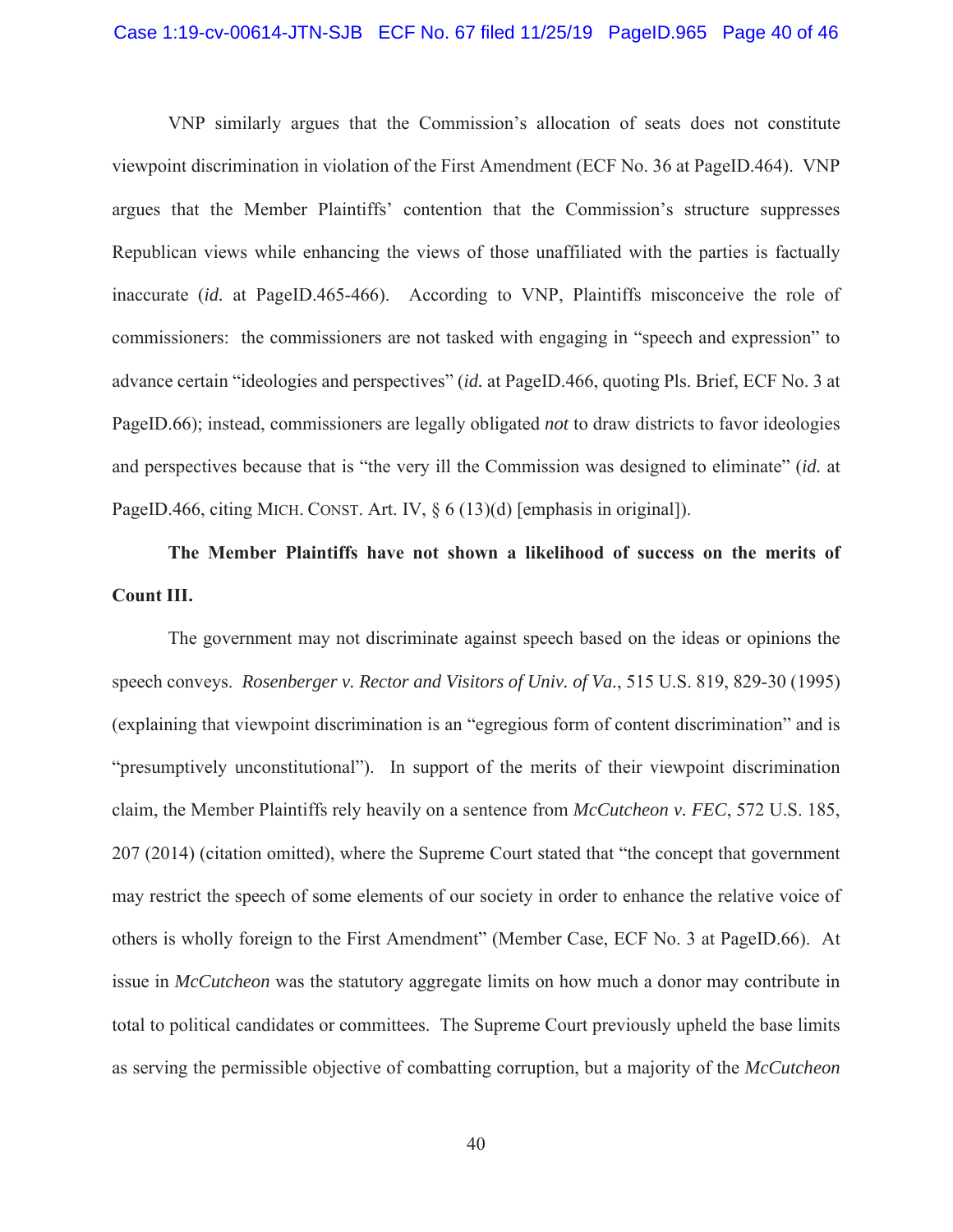#### Case 1:19-cv-00614-JTN-SJB ECF No. 67 filed 11/25/19 PageID.966 Page 41 of 46

Court concluded that the aggregate limits violated the First Amendment because they "do little, if anything, to address that concern, while seriously restricting participation in the democratic process." *Id.* at 193.

The Member Plaintiffs' viewpoint-discrimination claim in this case is simply misplaced. For the reasons stated more fully by Defendants, the allocation of seats on the Commission does not reflect the State's disapproval of a subset of speech. Moreover, even if the "viewpoint" that is the focus of Count III is simply that of "Republican" affiliation, then their claim is still unlikely to succeed because there is no discrimination. Members affiliated with the Republican party have the same number of members as the Democratic affiliation and more members than those reserved for those who maintain affiliation with any other party.

### **d. Freedom of Speech—Restricted Speech (Count IV)**

The Member Plaintiffs' Count IV focusses on the open-meeting requirement of the new § 6, which instructs that commissioners "shall not discuss redistricting matters with members of the public outside of an open meeting of the commission" except to gain relevant information, if such communication occurs either "in writing" or "at a previously publicly noticed forum or town hall open to the general public." MICH. CONST. Art. IV,  $\delta$  6 (11). The Member Plaintiffs argue that the open-meeting requirement, which prohibits discussion of "an entire topic" with no compelling governmental justification, is an unconstitutional restraint on the commissioners' First Amendment freedom of speech (Member Case, ECF No. 3 at PageID.67-70; ECF No. 54 at PageID.758). The Member Plaintiffs point out that Michigan's Open Meetings Act, which requires that members of a public body deliberate toward and render decisions in an open meeting, already establishes a less restrictive alternative to the VNP Proposal (Member Case, ECF No. 3 at PageID.70).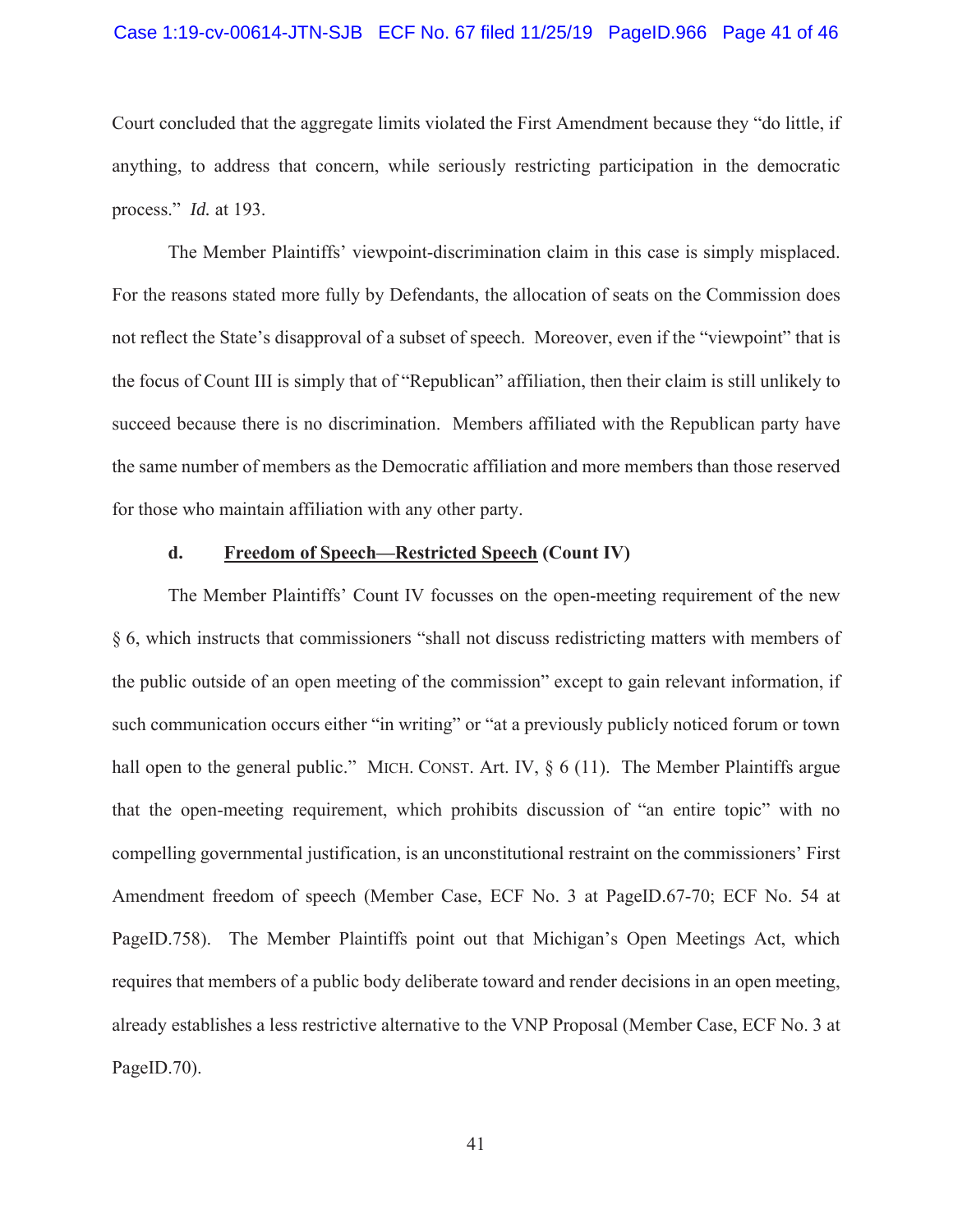#### Case 1:19-cv-00614-JTN-SJB ECF No. 67 filed 11/25/19 PageID.967 Page 42 of 46

In response, Secretary Benson argues that this claim is seriously compromised by significant legal defects, including lack of standing by the Member Plaintiffs—noncommissioners—to raise this claim and the fact that the restriction applies only to the official speech of State officials and employees, which the State may properly regulate (ECF No. 45 at PageID.656-660). Secretary Benson points out that the restriction does not impose a blanket ban; rather, commissioners remain free to discuss the operation of the Commission as a body and may discuss redistricting with the public so long as they are gathering information from the public and doing so in writing or in a public forum (*id.* at PageID.660).

VNP argues that the restriction on commissioners' discussion of redistricting outside of public Commission meetings, a time-place-manner regulation, does not violate the First Amendment but plainly promotes a substantial government interest, to wit: the furtherance of transparency and trust that line-drawing decisions are not made for improper, corrupt, or discriminatory purposes; the promotion of public confidence in the process that determines the very structure of the electoral process; and the assurance that all commissioners are involved in the decision-making (ECF No. 36 at PageID.469-472).

# **The Member Plaintiffs have not shown a likelihood of success on the merits of Count IV.**

Even assuming arguendo that the Member Plaintiffs may properly raise this claim, the First Amendment rights of public officials, such as the future commissioners, are not absolute. "When a citizen enters government service, the citizen by necessity must accept certain limitations on his or her freedom." *Garcetti v. Ceballos*, 547 U.S. 410, 418 (2006) (citation omitted). The restriction at issue applies only to official speech made by commissioners in their official capacity. "Restricting speech that owes its existence to a public employee's professional responsibilities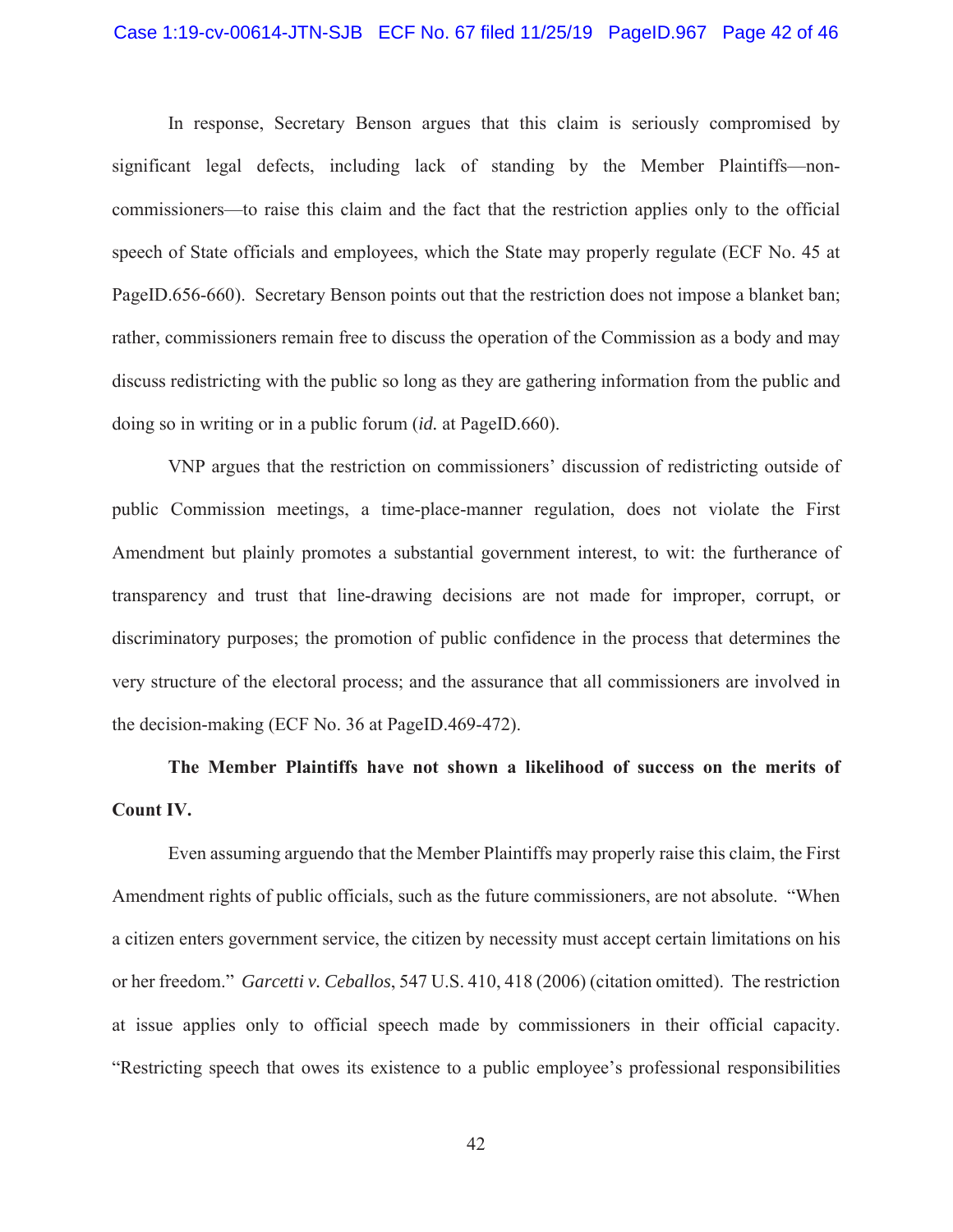#### Case 1:19-cv-00614-JTN-SJB ECF No. 67 filed 11/25/19 PageID.968 Page 43 of 46

does not infringe any liberties the employee might have enjoyed as a private citizen. It simply reflects the exercise of employer control over what the employer itself has commissioned or created." *Garcetti*, 547 U.S. at 421-22 (citing *Rosenberger*, 515 U.S. at 833 ("[W]hen the government appropriates public funds to promote a particular policy of its own it is entitled to say what it wishes")).

# **e. Equal Protection (Count V)**

Last, the Member Plaintiffs argue that they are likely to succeed on the merits of their Equal Protection claim because the "arbitrary" and "invidious" distinctions drawn by the challenged provisions are neither justified by a compelling government interest nor narrowly tailored to achieve that purpose (Member Case, ECF No. 3 at PageID.70-73).

Secretary Benson responds that the composition of the Commission does not violate Equal Protection (ECF No. 45 at PageID.662). Reiterating her arguments in the Lead Case, Secretary Benson argues that there is more than a sufficient rational relationship between the disparate treatment of the Member Plaintiffs and the government's interests (*id.* at PageID.663-665).

# **The Member Plaintiffs have not shown a likelihood of success on the merits of Count V.**

Again, "a classification neither involving fundamental rights nor proceeding along suspect lines ... cannot run afoul of the Equal Protection Clause if there is a rational relationship between the disparity of treatment and some legitimate governmental purpose.'" *Armour*, 566 U.S. at 680 (quoting *Heller*, 509 U.S. at 319-20). The Member Plaintiffs are unlikely to succeed in demonstrating that the eligibility criteria impose a severe burden on their First Amendment rights. And the Member Plaintiffs do not belong to any suspect classification such as race or religion. Per the allegations in their Complaint, the Member Plaintiffs are partisan candidates or elected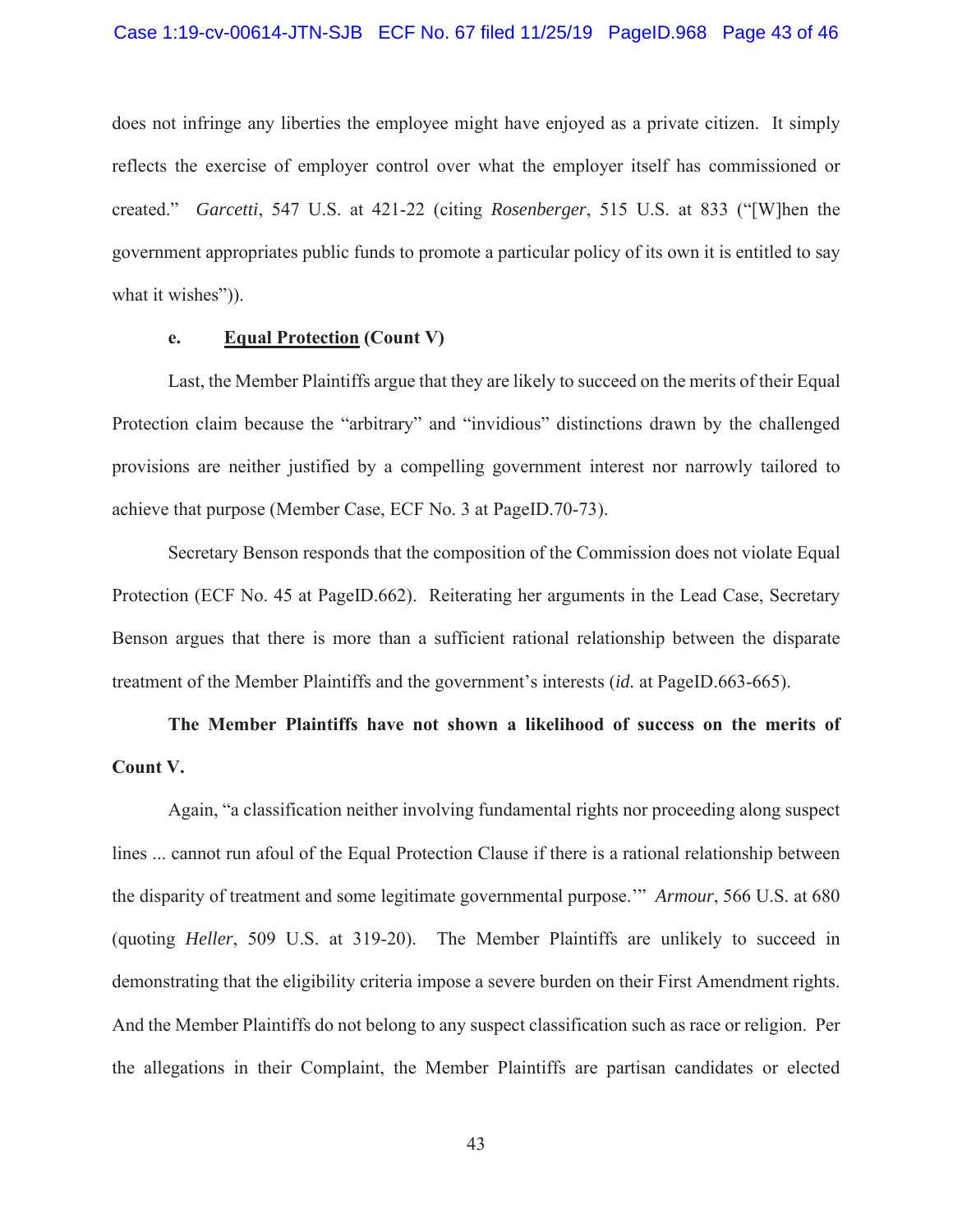#### Case 1:19-cv-00614-JTN-SJB ECF No. 67 filed 11/25/19 PageID.969 Page 44 of 46

officials, political party officers, and/or certain close relatives of the same. For the reasons previously stated by the Court and more fully stated by Secretary Benson, the difference in treatment between persons within and outside these categories rationally furthers a legitimate state interest.

Accordingly, the Member Plaintiffs have not demonstrated a strong likelihood of success on the merits of their five claims.<sup>5</sup> This first preliminary injunction factor therefore balances in Defendants' favor.

## **2. Irreparable Injury**

The Member Plaintiffs briefly argue that absent an injunction, they will suffer irreparable injury by their ineligibility for participation in the Commission (ECF No. 3 at PageID.73).

Secretary Benson argues that the Member Plaintiffs have not demonstrated any irreparable injury where there is no associational or expression-based exclusion of their viewpoints (ECF No. 45 at PageID.669). Second, Secretary Benson argues that to whatever extent Plaintiffs raise a claim based on their exclusion, applications are not due until June 2020, and there is time enough to fully litigate the issues (*id.*).

VNP similarly argues that Plaintiffs have not made the necessary showing of irreparable injury where the earliest date that Plaintiffs' rights could be impacted, if at all, is June 1, 2020, the date after which the Secretary of State will no longer accept applications (ECF No. 36 at PageID.472-473). VNP asserts that simply put, "there is no reason to grant a preliminary

<sup>&</sup>lt;sup>5</sup> The Member Plaintiffs argue that they are likely to succeed on the merits of their claims where (1) the challenged provisions "prohibit<sup>[</sup>] a substantial amount of protected expression and speech," and (2) the challenged provisions are "inextricably intertwined" and cannot be severed (ECF No. 3 at PageID.55). Given the Court's conclusion on the merits of the Member Plaintiffs' constitutional argument, the Court declines to address their argument on severability.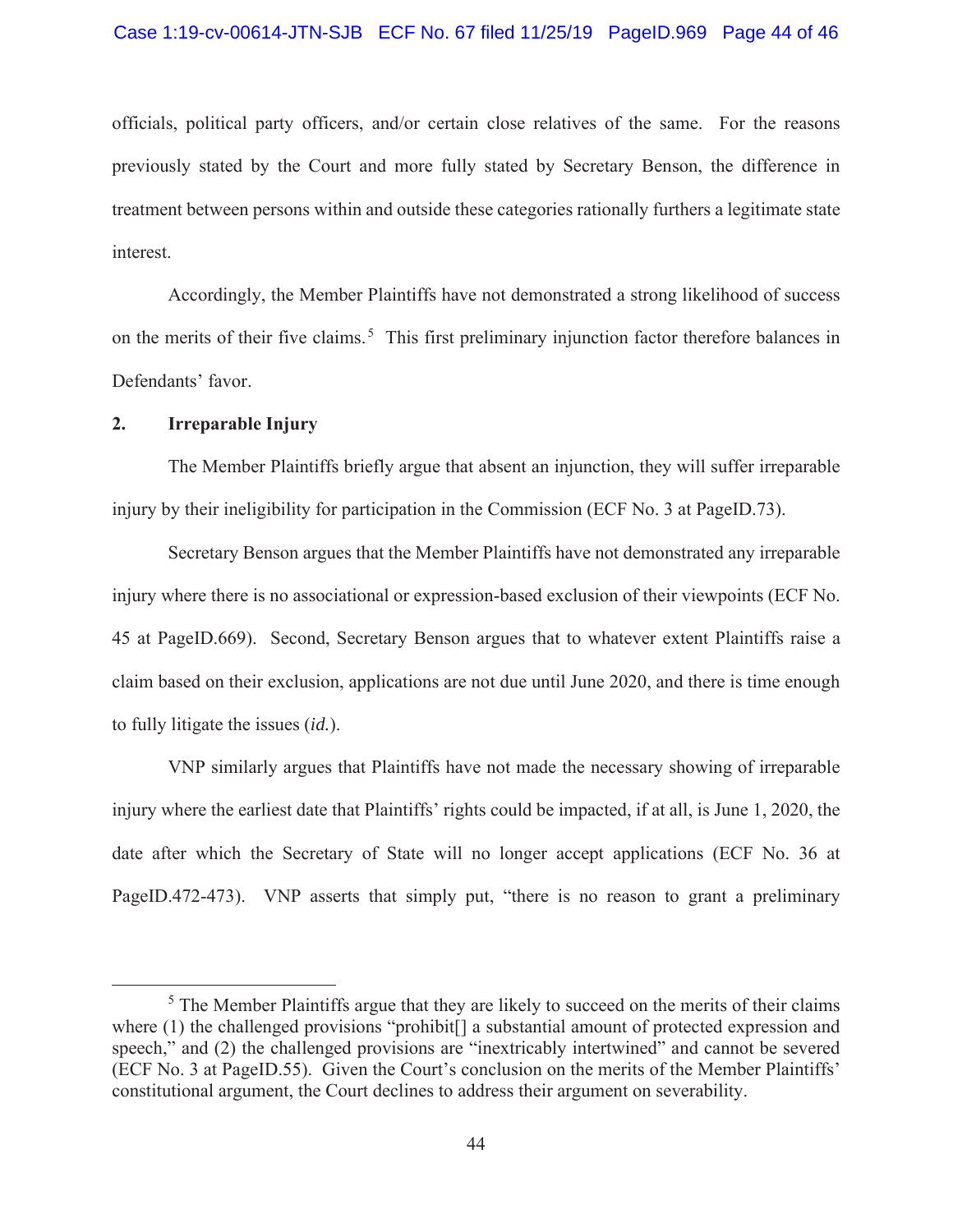# Case 1:19-cv-00614-JTN-SJB ECF No. 67 filed 11/25/19 PageID.970 Page 45 of 46

injunction pending a final resolution on the merits when the merits are so easily resolved before the alleged irreparable harm could ever arise" (*id.* at PageID.473).

The Court has determined that the Member Plaintiffs are unlikely to prevail on the merits of their constitutional claims. Further, Defendants' points that the Member Plaintiffs' injuries are, in fact, not irreparable absent a preliminary injunction are well taken. This factor therefore also balances in Defendants' favor.

## **3. Substantial Injury & Public Interest**

The Member Plaintiffs argue that because they have shown a likelihood of success on the merits of their claims, Secretary Benson and any third party are precluded from credibly asserting that any purported harm to others or the public weighs against issuance of a preliminary injunction in this case (ECF No. 3 at PageID.74). According to the Member Plaintiffs, "there is none" (*id.*).

Secretary Benson again argues that an injunction will irreparably harm the State inasmuch as any delay in the process will effectively prevent the Secretary from completing her constitutionally-mandated tasks and will also irreparably harm Michigan's citizens in halting the expression of their collective will (ECF No. 45 at PageID.670). Secretary Benson argues that the people have a strong interest in having their Constitution effectuated (*id.*).

VNP argues that the public's interest in the proper implementation of the challenged constitutional procedure is "especially strong because the adoption of that procedure was accomplished by the clearly expressed will of the people, as manifested by the 61% vote in favor of Proposal 18-2" (ECF No. 36 at PageID.474-475).

Again, "the public interest lies in a correct application of the federal constitutional and statutory provisions upon which the claimants have brought this claim and ultimately. . . upon the will of the people of Michigan being effected in accordance with Michigan law." *Coalition to*